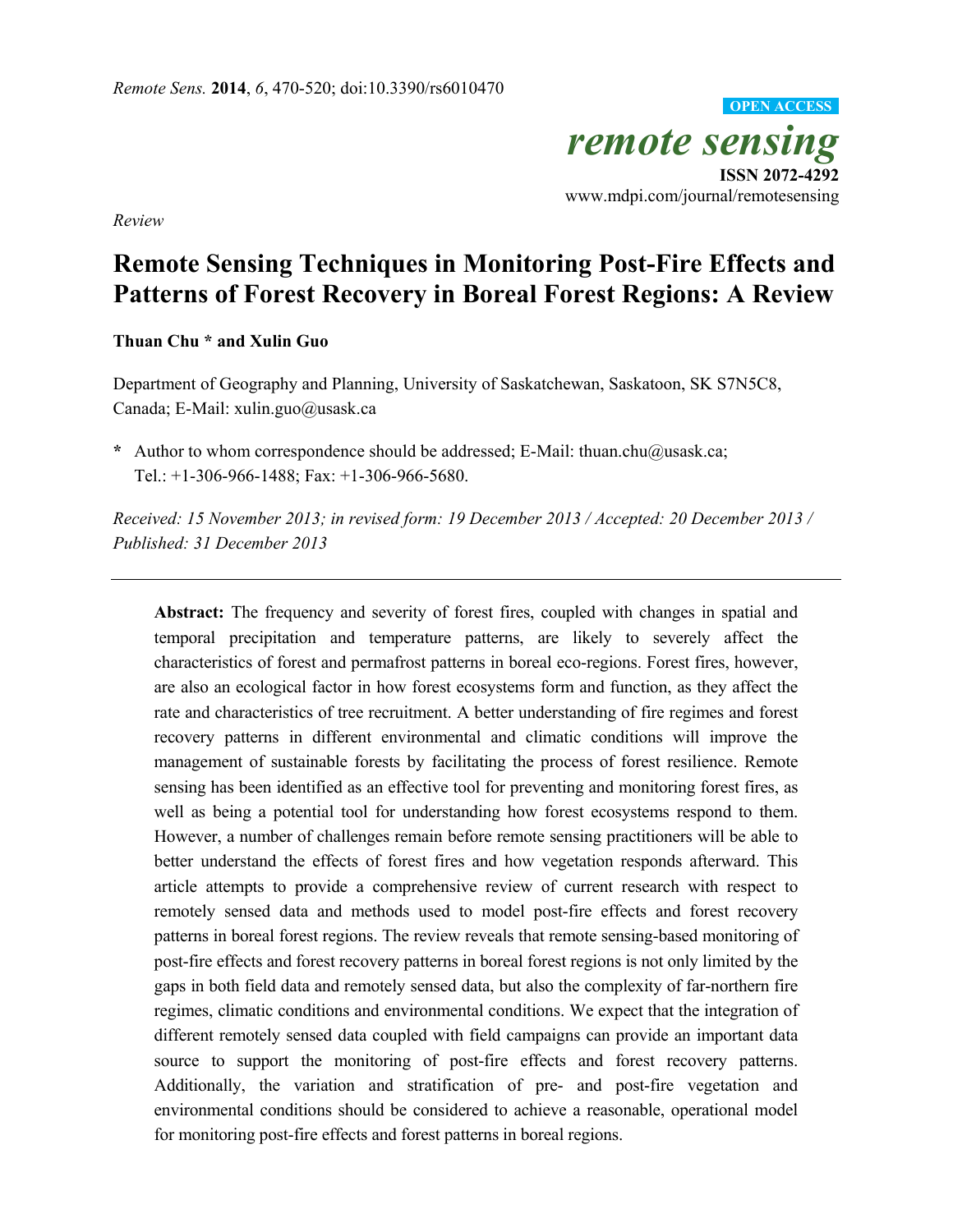**Keywords**: remote sensing; post-fire; burned area; burn severity; boreal forest; forest pattern; forest recovery; forest succession; forest structural variables

# **1. Introduction**

Forests are subject to a variety of disturbances that are themselves strongly influenced by climate change and human activities [1]. Forest disturbance by fires is a major challenge for forest management in various ecosystems, due to the loss of lives and infrastructure, greenhouse gas emissions, soil degradation, soil erosion and the destruction of species, biomass and biodiversity [1–4]. On the other hand, forest fires constitute one major ecological process, especially during the initial stages of forest regeneration, which positively influences rapid growth in young trees, early and abundant seed germination and the dispersal of seeds [5]. Wildfire is also the most important factor controlling forest age structure, species composition, forming landscape pattern and influencing energy flows and biogeochemical cycles [6]. Forest fires and fire regimes, however, are severely underreported at a global and regional scale. Only 78 countries responding to fire effect surveys, representing 63 percent of the global forest area, reported that 60 million hectares of land, including forests and other wooded land, were burned per year throughout 2003–2007 [1]. According to the Food and Agriculture Organization [1], additional information is needed on the dynamics of fire in ecological forests, their direct and underlying causes and impacts and the desired long-term condition of ecosystems, such as forest structure and the composition and health of species.

The boreal forest is the largest forest biome and accounts for one third of global forest cover [7] across Scandinavia, Russia, Alaska and northern Canada. Boreal regions store more carbon in trees, soil and peat than any other terrestrial ecosystem [6], so they contribute largely to forest products consumed by human populations and play a significant role in controlling global climate. These forests have been influenced and shaped by natural disturbances, such as fires, extreme weather and insect infestations [8–11]; of these, wildland fire is the most widespread, and yet, it is an important, natural part of maintaining boreal forest ecosystems [7,12]. However, the ecological effects of boreal forest fires are highly variable, difficult to predict and are influenced by fire regimes, vegetation cover, permafrost condition, topography, soil properties and local climate [7,13–15]. An example of this is the potential shift in dominant evergreen conifer forests to deciduous forests in North America due to high fire severity and frequency in the last two decades [16]. Such disturbance-driven changes have potential feedbacks that may exacerbate or mitigate regional and global climate change [12,16,17], as well as influence carbon cycle [18] and forest biodiversity [19]. Monitoring both the impact of boreal fires and how boreal forests respond to changing environmental conditions is therefore a key element of forecasting and mitigating the negative effects of global change.

Remote sensing techniques for forest fire prevention, assessment and monitoring have been developing since the mid-1980s [20]. These techniques have been employed to address three different temporal fire-effects phases: pre-fire conditions, active fire characteristics and post-fire ecosystem responses [20–23]. Numerous algorithms and approaches for the first two phases have been developed [24–33]; little effort, however, has yet been dedicated to assessing suitable remote sensing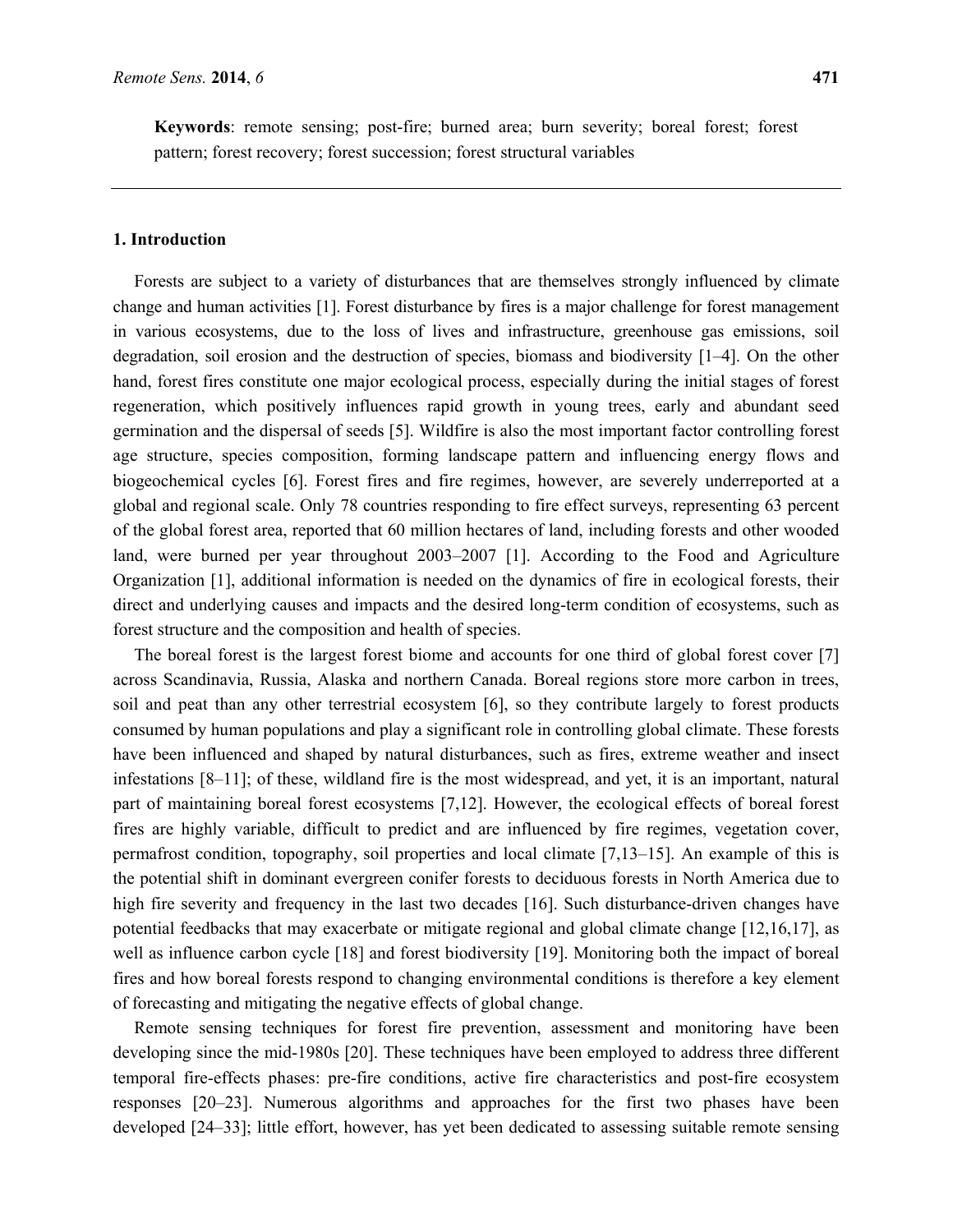data and methods over the widely spatial and temporal ranges of post-fire-affected environments, particularly in characterizing and evaluating the patterns of how forest ecosystems respond to fire disturbances [2,20,34].

This paper reviews the methods and remotely sensed data used for modeling post-fire effects and forest recovery patterns, with a greater focus on examples of boreal forests, as well as the existing optical remote sensing data and methods that can be potentially applied to the aftermath of fires in this ecosystem. This paper will first examine the terminology and the ecological impacts of fire in controlling the recovery of post-fire boreal forest ecosystems, then will look at the recent remote sensing methods and data that have been applied in the literature for mapping the post-fire effects of burned areas and burn severity in boreal forest regions. It will also focus on remote sensing methods and data for modeling post-fire recovery patterns, including forest successional stages, forest structural attributes and the trajectory of forest regrowth following fire disturbance in boreal eco-regions. In each review section, this paper assesses the advantages and benefits of applying the remote sensing approach in monitoring post-fire boreal forests. Last, it examines existing remote sensing studies on post-fire effects and forest recovery patterns, which allows for the anticipation of some sources of uncertainties and limitations of such research, then suggests opportunities and future directions of monitoring post-fire boreal forests through the use of remote sensing.

### **2. Forest Fire/Forest Pattern Terminology and Review Method**

# *2.1. Forest Fire and Forest Pattern Terminology*

Climate condition, forest fuels, ignition agents, topography and human activities are five major factors that strongly influence forest fire activity and forest dynamics [35–38]. Forest fires, in turn, impact climate conditions, plant ecosystems and human life [2,3,39], and vegetation responds and adapts to changes in the environment by establishing an appropriate structure and composition as a consequence [40–43]. As with any endeavor involving different disciplines, an understanding of the terminology used throughout the study of the process and phenomenon of post-fire effects and forest patterns is essential within this review.

Within the fire science community, there are a variety of terms used to describe the characteristics of fire and its effects. The current review is associated with some of these terms: pre-fire environment, fire environment, active fire, post-fire environment, fire regimes defined by fire intensity, fire and burn severity, season of burn, type of fire and burned size and shape. Here, the review follows Jain *et al*. [44] , Key and Benson [45], Lentile *et al*. [20], French *et al*. [21] and Veraverbeke *et al*. [46], who accepted these terms as follows (Table 1, [9,20,21,44,47–83]). A schematic representation of the fire-related environment's relationship and assessment of post-fire effects on a forest's condition is shown in Figure 1.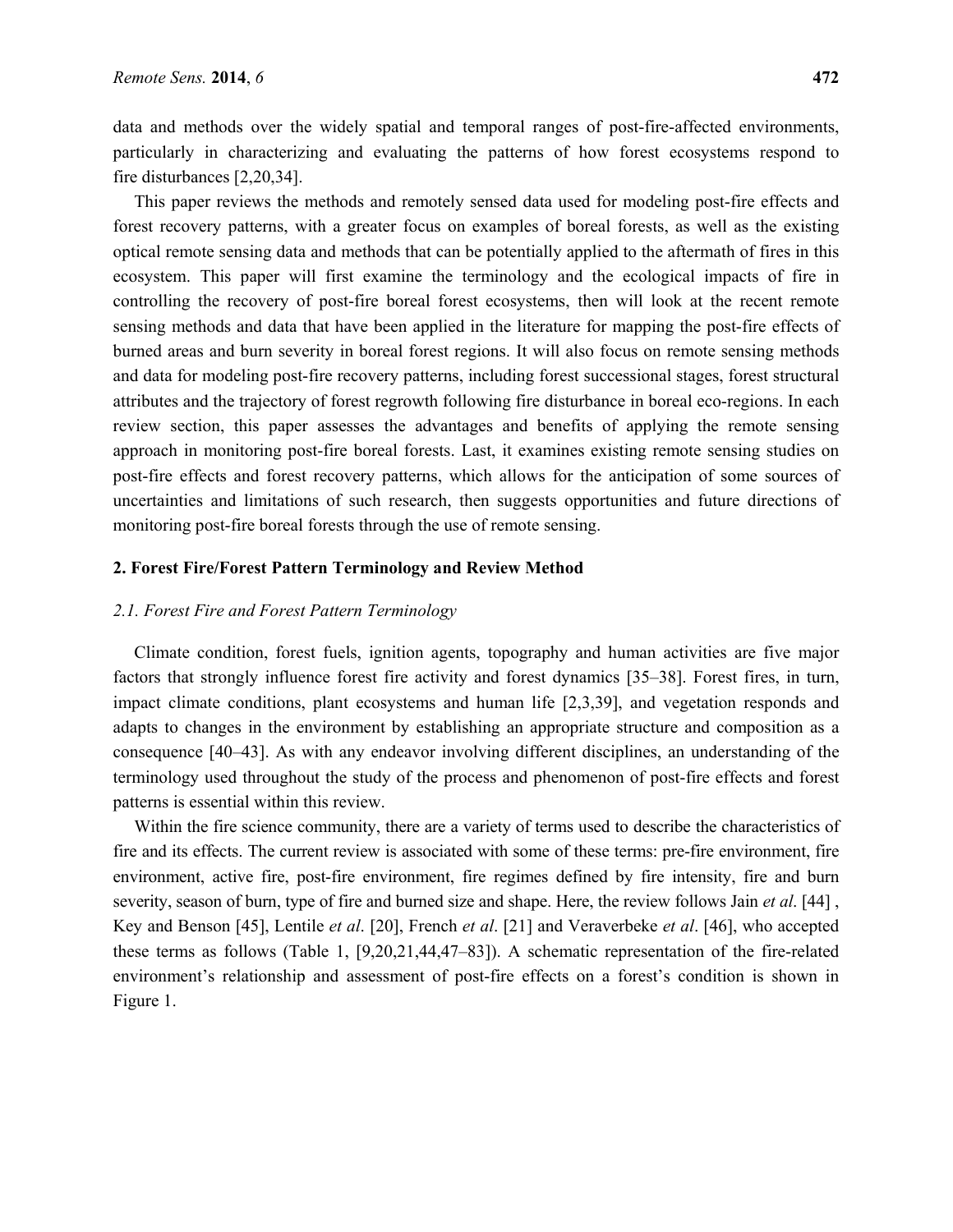**Table 1.** Definitions of fire-related environments and parameters used to measure fire/post-fire effects and forest patterns. When assessing post-fire environments, there are some fire characteristics, such as fire frequency and fire season, which are necessary to take into account in order to understand post-fire effects and forest patterns.

| <b>Fire-Related</b>                                                                                                                            | <b>Definition of Parameter</b><br>Parameter |                                                                                                                                                                                                                                                                                                                                                                                                                                        | <b>Selected</b>         |
|------------------------------------------------------------------------------------------------------------------------------------------------|---------------------------------------------|----------------------------------------------------------------------------------------------------------------------------------------------------------------------------------------------------------------------------------------------------------------------------------------------------------------------------------------------------------------------------------------------------------------------------------------|-------------------------|
| <b>Environment</b>                                                                                                                             |                                             |                                                                                                                                                                                                                                                                                                                                                                                                                                        | Study/Reference         |
| Pre-environment                                                                                                                                |                                             | The environmental characteristics of a site before the fire.                                                                                                                                                                                                                                                                                                                                                                           | $[21, 44, 47 - 50]$     |
| Fire environment: The<br>environmental<br>characteristics of a site<br>during a fire. This is the<br>state involved with active<br>fire.       | Fire<br>frequency/fire<br>recurrence        | Number of fires per unit of time in a specified area. This is the<br>temporal aspect of fire regimes.                                                                                                                                                                                                                                                                                                                                  | $[51 - 55]$             |
|                                                                                                                                                | Fire intensity                              | A description of fire behavior quantified by energy release, such<br>as temperature and heat from burning organic matter.                                                                                                                                                                                                                                                                                                              | $[16, 20, 56 - 58]$     |
| <b>Post-environment:</b><br>The environmental<br>characteristics of a site<br>after a fire, including both<br>short- and<br>long-term effects. | Burned area<br>and fire<br>perimeter        | The measurement of post-fire effects in terms of dimension/area;<br>affected area by fire or spatial extent of fire effect.                                                                                                                                                                                                                                                                                                            | $[20, 59 - 65]$         |
|                                                                                                                                                | Fire severity                               | The degree of environmental change caused directly by fire<br>assessing immediately after a fire event (an initial assessment).<br>This is the short-term severity assessment.                                                                                                                                                                                                                                                         | $[16,20,58,66-69]$      |
|                                                                                                                                                | Burn severity                               | The degree of environmental change caused by fire, assessed by<br>a certain amount of time elapsed after a fire (an extended<br>assessment). This includes both short- (e.g., pre-recovery phase<br>after fire) and long-term post-fire severity (e.g., the observed<br>changes in the characteristics of vegetation regrowth after fire,<br>such as re-sprouting or regeneration); frequently used by remote<br>sensing applications. | $[20, 21, 46, 69 - 77]$ |
|                                                                                                                                                | Forest structure                            | Post-fire arrangement and distribution of forest components (e.g.,<br>seedling density, tree height, tree diameter,<br>Leaf Area Index)                                                                                                                                                                                                                                                                                                | [74, 78, 79]            |
|                                                                                                                                                | Forest<br>composition                       | Post-fire characteristics of species richness and abundance                                                                                                                                                                                                                                                                                                                                                                            | [78, 80]                |
|                                                                                                                                                | Forest function                             | Post-fire production of organic matter by the recovery forest.                                                                                                                                                                                                                                                                                                                                                                         | [78,81]                 |
|                                                                                                                                                | Forest<br>succession                        | Different stages of vegetation recovery following fires.                                                                                                                                                                                                                                                                                                                                                                               | [9,82,83]               |

As an agent of change to accelerate the modification of vegetation landscape, forest fires control both environments for vegetation establishment and vegetation succession [82,84,85]. In coupling regional climates with ecotope conditions, fire characteristics determine post-fire forest structure, composition and function [82,86,87] (Table 1). The spatial arrangement and distribution of forest components, such as the height of different canopies and tree diameter, define forest structure. Forest composition, however, is characterized by species richness and abundance as a description of forest biodiversity. Finally, forest function refers to the production of organic matter [78]. According to Franklin *et al*. [88] and Pommerening [79], the above structural, compositional and functional attributes of a forest are interdependent. For example, species composition and abundance can be surrogates of structural and functional attributes, such as canopy layering, decomposition and nutrient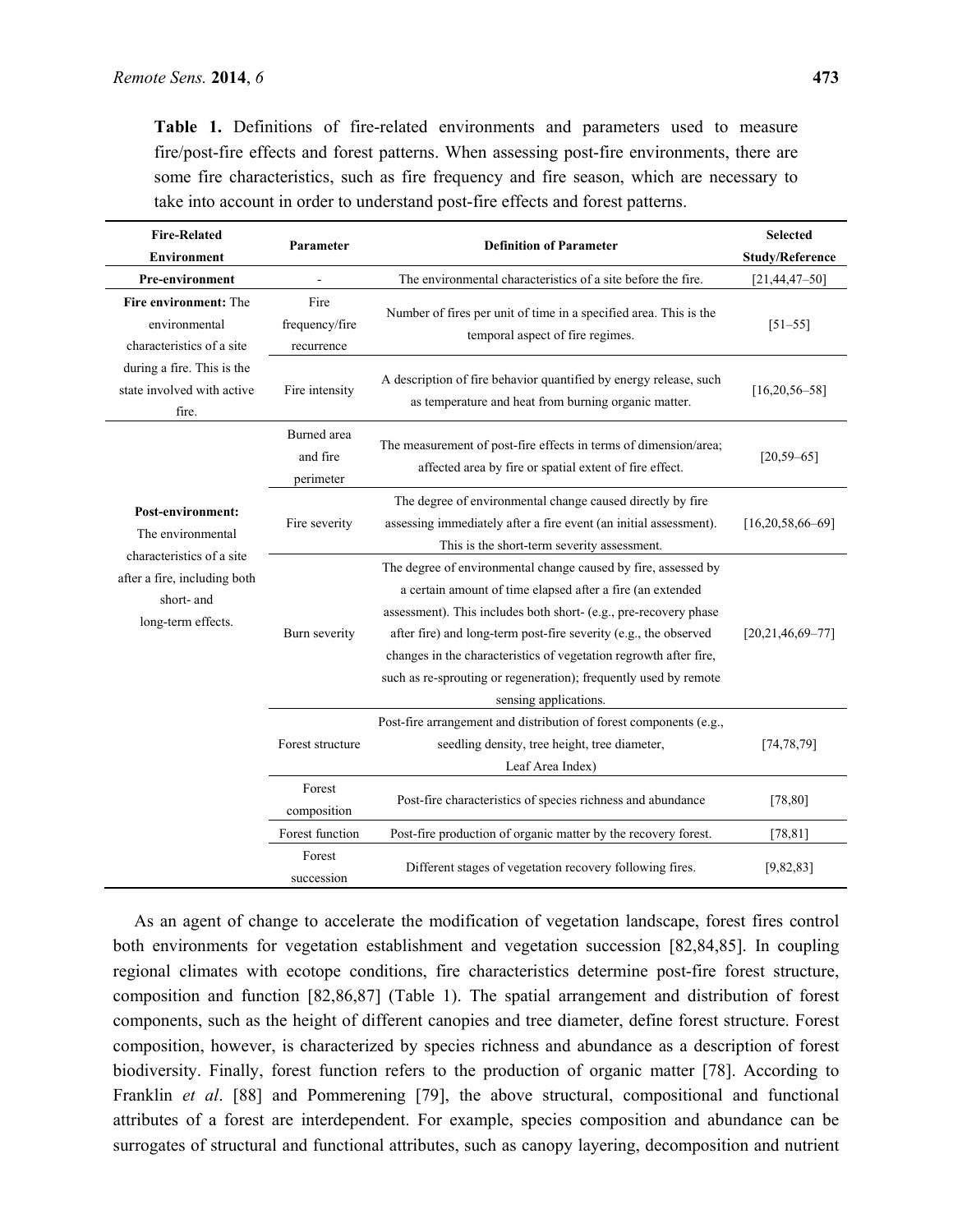cycling processes. This review uses a general term of *forest pattern* to represent the response of a forest ecosystem to disturbance by fire and climate change in which the forest pattern is formed by the forest structure and forest composition and is measured by the distribution, arrangement and number of different species or forest types after the disturbances. Furthermore, throughout this review, vegetation recovery, regrowth, regeneration and succession are occasionally used interchangeably. They all refer to the recovery process of a forest stand from a non-stand replacement fire disturbance or the reestablishment of a new forest stand from a stand-clearing fire disturbance. More specifically, forest succession is mainly observed in a broader context of forest ecosystem responses and that refers to the different stages of vegetation recovery post-disturbances in this review. Examples of some possible stages of forest recovery following fire disturbance are bare land, grass dominance species, forest tree germination and seedling and young, mature and old forest stands.

**Figure 1.** Schematic representation of fire-related environments and assessment of post-fire effects on forest conditions concerning this comprehensive review. This review will particularly focus on studies of post-fire environments with respect to remote sensing approaches.



Depending on the forest composition and structure, species ecology and climate and ecotope condition, boreal forest fire regimes influence post-fire recovery patterns (Figures 1 and 2). An example of this is how North American boreal conifer forests have gradually shifted to broadleaf deciduous forests as a result of high fire severity [16]. Regarding fire frequency, Sofronov and Volokitina [19] assumed that an absence of fires during a very long period may lead to a gradual degradation of forest vegetation, due to the increase in the moss and duff layer, which would subsequently exacerbate poor soil conditions. Rare fire frequency approximately once in a century can act as a natural factor on boreal forests that allows the existence of stable forest vegetation and relatively high biodiversity of plants in boreal forest ecosystems; high and very high fire frequency, occurring once in 20–30 yr and 3–5 yr, respectively, are likely to act as a destructive factor [19]. High fire frequency may lead to the replacement of the forest vegetation by nonarboreal vegetation, such as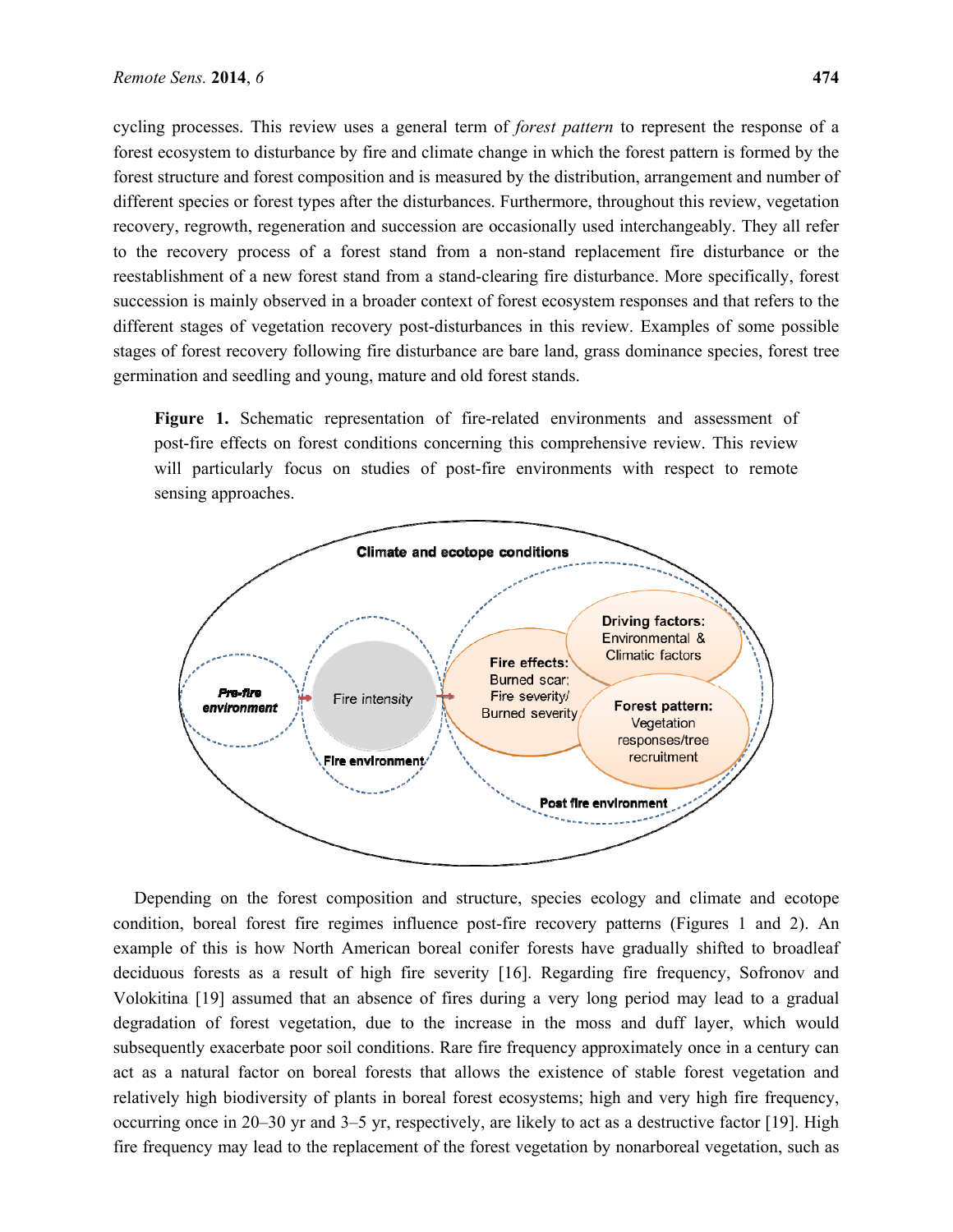meadow, shrub or tundra, or even take fifty to hundreds years to recover to pre-fire conditions [9,89]. Post-fire soil properties, soil organic layer depth and permafrost-related soil moisture are also major factors that help determine the patterns of boreal forest recovery. Kasischke *et al*. [90] found that post-fire black spruce seedling density positively correlated with the organic layer depth remaining after the fire, while the depth of organic layers negatively affected aspen recruitment and growth. These patterns of tree recruitment in post-fire boreal forests are further affected by soil moisture [90], soil burn severity and pre-fire spruce and aspen basal area and drainage [74]. The review based on those boreal fire characteristics, ecological factors and post-fire tree recruitment patterns (Figure 2) discusses some challenges and research opportunities using remote sensing data and methods for monitoring post-fire boreal forests. This review will therefore focus only on the previous studies of post-fire environments with respect to applications for remote sensing on mapping post-fire effects and forest recovery patterns.

**Figure 2.** A brief schematic diagram of the relationships between ecological factors, fire effects and their influence on the recovery of post-fire boreal forests in permafrost ecosystems. Post-fire forest recovery patterns can be defined by factors directly available to the plant, such as light (e.g., solar radiation), water (e.g., soil moisture) and mechanical factors (e.g., fire regime). The review will focus on the interrelationship between those drivers in order to discuss the challenges and research opportunities in monitoring post-fire boreal forests using remote sensing.



#### *2.2. Review Methodology*

Some keywords were defined, such as burned area mapping, burn severity, post-fire, boreal forest, remote sensing and forest recovery, based on review objectives, fire- and forest-related environment terminology, remote sensing techniques and boreal forest regions. Consequently, more than 200 articles published from 1989 to 2013 were chosen after thorough searches in several electronic databases, including ScienceDirect, Scopus, SpringerLink, Google<sup>TM</sup> Scholar and Web of Science. Almost all of the articles that were searched were published in journals related to remote sensing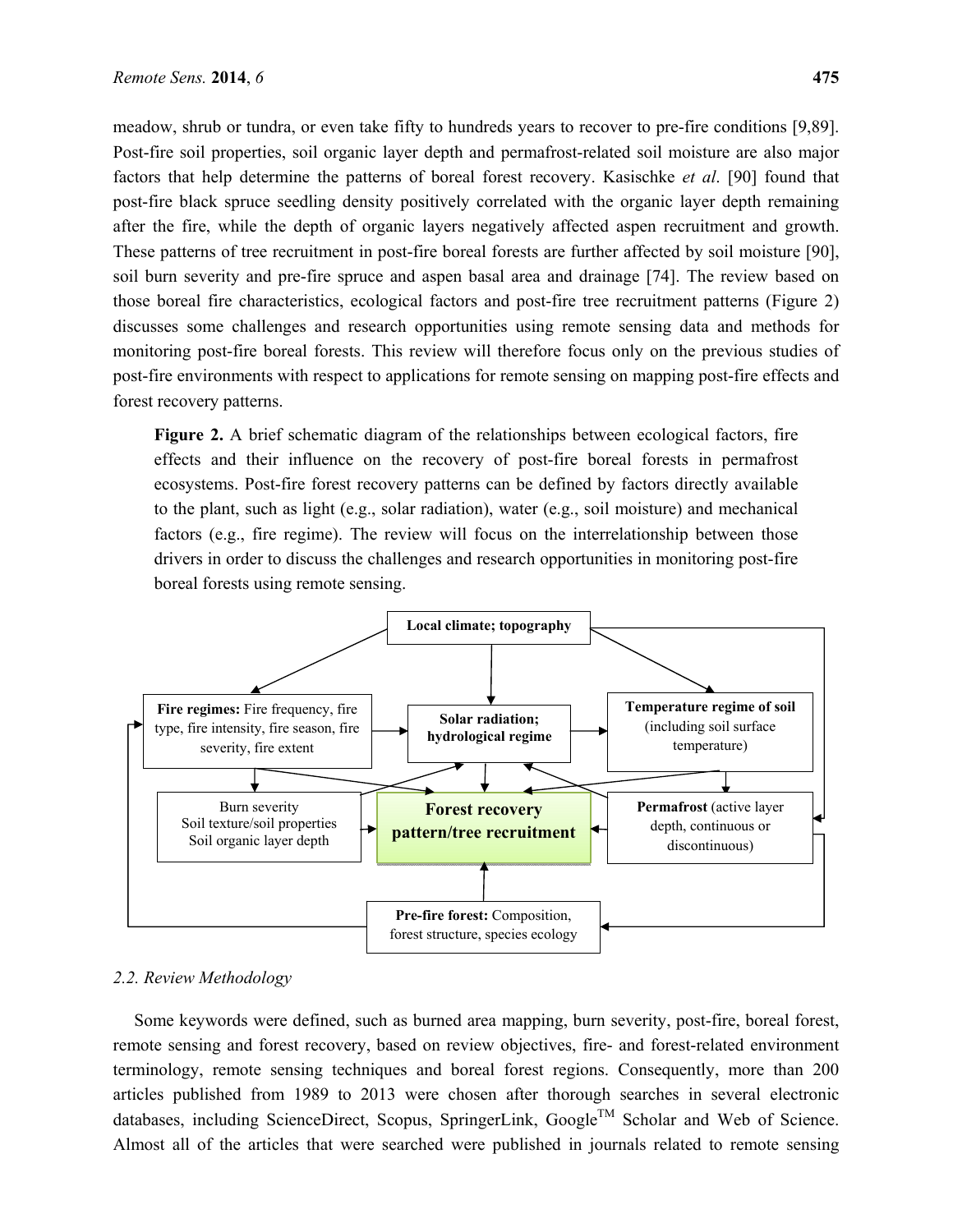(116 articles), as well as forest ecology and wildland fires (90 articles). Very few papers from conference proceedings have been taken into account. Each article was examined and catalogued by burned area and burn severity mapping, forest succession monitoring, forest structural attributes monitoring and trajectory of post-fire forest recovery. In each topic, we also grouped papers that examined similar remote sensing methods and data, as well as studies in different boreal zones, such as Alaska, Canada and Siberia, in order to discuss the strengths and limitations of studies related to post-fire boreal forests using remote sensing. Even though several of these studies were not conducted in post-fire boreal zones, they are included in this review, because their remote sensing techniques can be potentially applied to post-fire boreal forest research. Along with general conclusions and recommendations in the last section of this review, specific advantages, limitations, research gaps and solutions for both post-fire effects in boreal forests and the monitoring of forest patterns using remote sensing can be found at the end of each reviewed section.

#### **3. Monitoring Post-Fire Effects and Forest Recovery Patterns Using Remote Sensing**

### *3.1. Burned Area Mapping*

#### 3.1.1. Remote Sensing Data and Derived Products for Burned Area Mapping

In studies of post-fire effects, burned area mapping is one of the most common uses of remote sensing and is very well documented at a local, regional and global level. It provides timely, cost-effective and spatially comprehensive views of both areas that have been affected by fire and their pattern of occurrence [20,91]. At local scales in boreal regions, high to moderate resolution sensors, such as Landsat Thematic Mapper and Enhance Thematic Mapper Plus (Landsat TM/ETM+) [92–94] and radar imagery [95,96] have been employed for mapping burned areas. On the other hand, medium to coarse satellite data have been commonly used for regional and global analyses of burned areas, including boreal regions (Tables 2 and 3, [61,63–65,93–123]). The National Oceanic and Atmospheric Administration (NOAA) Advanced Very High Resolution Radiometer (AVHRR) images, for example, were mainly used as data for assessing the effects of fires during the 1990s and early 2000s [61,65,100,108,110,113–115,117,118,120,124]. The Moderate Resolution Imaging Spectrometer (MODIS) [64,98,99,121,122,125–130] and the Systeme Pour I'Observation de la Terre Vegetation (SPOT VEGETATION) [101,110,112,116,131–133] have been widely used more recently for both detecting active fires and mapping burned scars due to their high quality of temporal and spectral resolution and the availability of data since 2000 and 1998, respectively. In addition to the processing of raw satellite data for burned areas, several products derived from burned areas at a global scale are available to users, including the Moderate Resolution Imaging Spectroradiometer global burned area (MODIS MCD)45A1 and MCD64A1 products [102,123,126,127], Global Fire Emissions Database (GFED) [103,134], the global vegetation burned area product 2000–2007 (L3JRC) [104,131], the Global Land Products for Carbon Model Assimilation (GLOBCARBON) [105,135], the **G**lobal Monitoring for Environment and Security integrating **E**arth **O**bservation related to **Land** Cover and Vegetation (GEOLAND)-2 [106,136] and the Global Burnt Surface (GBS) product [104,137] (Table 2).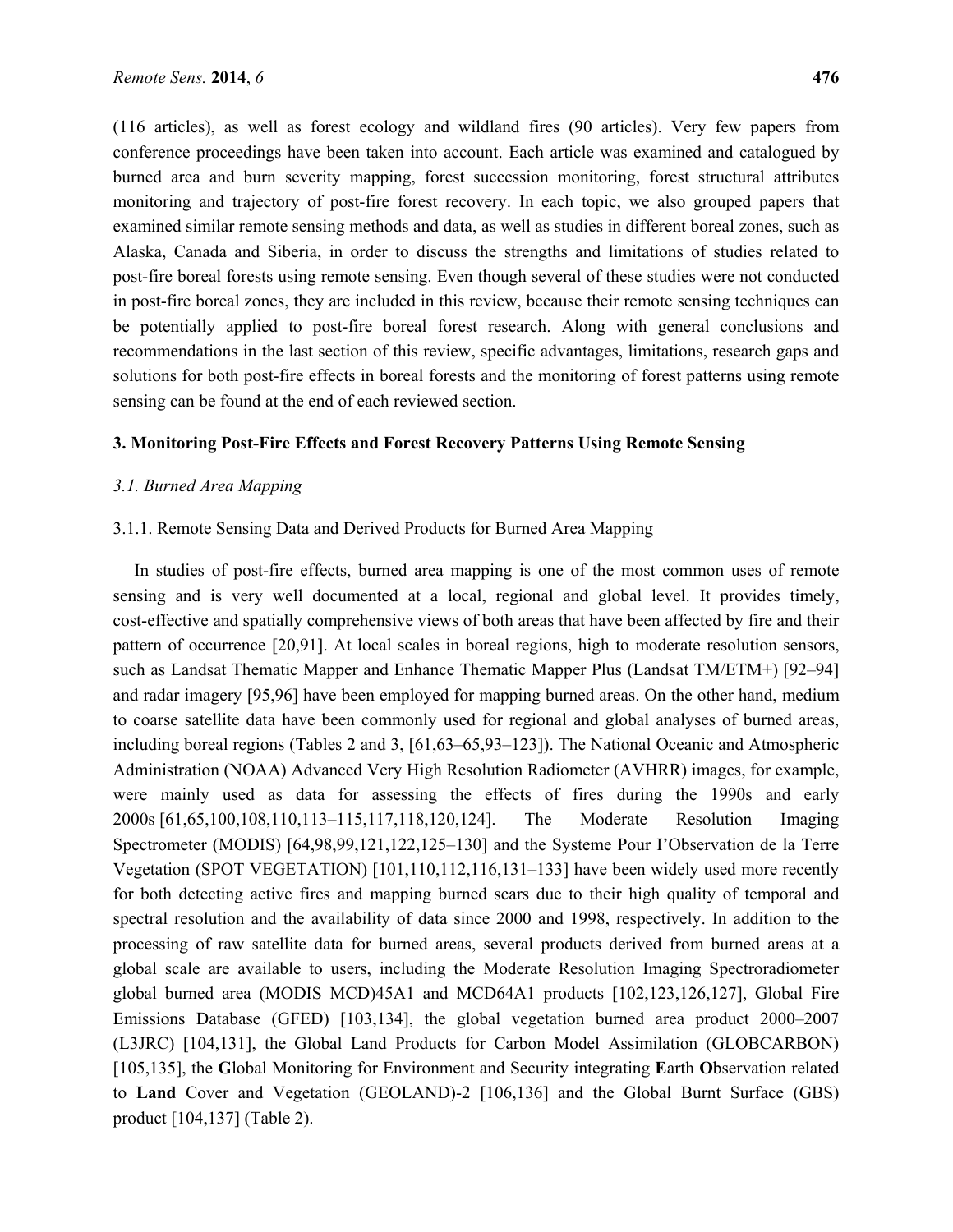**Table 2.** Examples of optical remote sensing data for reconstructing and monitoring burned areas in boreal forest regions. All the derived products of burned areas are covered globally and can be downloaded from the web resources. The raw satellite data, such as Systeme Pour I'Observation de la Terre (SPOT), Landsat, Moderate Resolution Imaging Spectroradiometer (MODIS) and Advanced Very High Resolution Radiometer (AVHRR), require preprocessing and applying burn algorithms to derive burned areas. TM, Thematic Mapper; ETM+, Enhance Thematic Mapper Plus; ASTER, Advanced Spaceborne Thermal Emission and Reflection Radiometer; LAC, Local Area Coverage; LTDR, Long-Term Data Record; PAL, Pathfinder Land; GFED, Global Fire Emissions Database; NOAA, National Oceanic and Atmospheric Administration.

| Satellite/             |                        | Temporal        | <b>Temporal</b>   | <b>Spatial</b>                        | <b>Spectral</b>               | Web              |  |
|------------------------|------------------------|-----------------|-------------------|---------------------------------------|-------------------------------|------------------|--|
| <b>Derived Product</b> | <b>Sensor</b>          | Coverage        | <b>Resolution</b> | <b>Resolution</b>                     | Bands (um)                    | <b>Resources</b> |  |
| <b>SPOT</b>            | <b>HRV</b>             | 1986–present    | 26 days           | $2.5 - 20$ m                          | VIS-MIR (0.55-1.66)           |                  |  |
|                        | MSS, TM,               |                 |                   |                                       | VIS-MIR $(0.44-2.2)$ ;        |                  |  |
| Landsat                | $ETM+$ , $8$           | 1972–present    | 16 days           | $15 - 120$ m                          | TIR(10.9,12)                  | $[94]$           |  |
|                        |                        |                 |                   |                                       | VIS-MIR (0.56-2.34);          |                  |  |
| Terra                  | <b>ASTER</b>           | 2000-present    | 16 days           | $15 - 90$ m                           | TIR $(8.3,-11.3)$             | $[97]$           |  |
|                        |                        |                 |                   | 250 m, 500 m.                         | VIS-MIR (19 bands);           |                  |  |
| Terra and Aqua         | <b>MODIS</b>           | 2000-present    | Daily             | 1 km                                  | TIR (17 bands)                | [98, 99]         |  |
|                        | AVHRR (LAC/HRPT,       |                 |                   | $1.1 \text{ km}$ , 4 km,              | VIS-MIR                       |                  |  |
| <b>NOAA</b>            | GAC, LTDR, PAL)        | 1978-present    | Daily             | 5 km, 8 km                            | $(0.63-3.74)$ ; TIR $(11,12)$ | $[100]$          |  |
|                        | <b>SPOT</b>            |                 | Daily             |                                       |                               |                  |  |
| <b>SPOT</b>            | <b>VEGETATION</b>      | 1998–present    |                   | 1.15 km                               | VIS-MIR $(0.55-1.62)$         | [101]            |  |
|                        | MODIS (MOD14,          |                 | 5 min, daily, 8   |                                       |                               |                  |  |
| MODIS active fire      | MYD14)                 | 2000-present    | day               | 1 km                                  |                               | [98, 99]         |  |
| MODIS burned           | MODIS (MCD45A1,        |                 |                   |                                       |                               |                  |  |
| area product           | MCD64A1)               | 2000-present    | Monthly           | 500 m                                 |                               | $[102]$          |  |
|                        | MODIS 500,             |                 | Daily, monthly,   | $0.25^{\circ}$ (GFED4); $0.5^{\circ}$ |                               |                  |  |
| <b>GFED</b>            | TRIM/VIRS, ATSR        | 1995 to present | annual            | (GFED3)                               |                               | [103]            |  |
| L3JRC                  | <b>SPOT VEGETATION</b> | 2000-2007       | Daily             | 1 km                                  |                               | $[104]$          |  |
|                        | SPOT VEGETATION,       |                 |                   |                                       |                               | [105]            |  |
| <b>GLOBCARBON</b>      | ATSR-2, AATSR          | 1998-2007       | Monthly           | 1 km                                  |                               |                  |  |
| GEOLAND-2              | <b>SPOT VEGETATION</b> | 1999–present    | 10 days           | 1 km                                  |                               | $[106]$          |  |
| <b>GBS</b>             | <b>NOAA-AVHRR GAC</b>  | 1982-1999       | Weekly            | 8 km                                  |                               | $[104]$          |  |

Currently, the Advanced Very High Resolution Radiometer (AVHRR) represents the only remote sensing dataset capable of reconstructing long-term burned areas (since 1978) for almost all forest regions [121]. Unfortunately AVHRR data, with their low spatial and spectral resolution, vary greatly in terms of radiometric stability, cloud cover, transmission problems and distortion among different regions and timelines [121]. Although Landsat TM/ETM+ data, which offers greater spectral, spatial and radiometric resolution than AVHRR, have been widely used for mapping burned areas [92,93,138], these data are not always available in most countries at a regional scale, in addition to the gap of data in 2011 and 2012. Thus, the MODIS [98,99] and ASTER [97] data, available from 2000 onward, with its higher spatial and spectral resolution and quality of data possibly make it suitable to combine with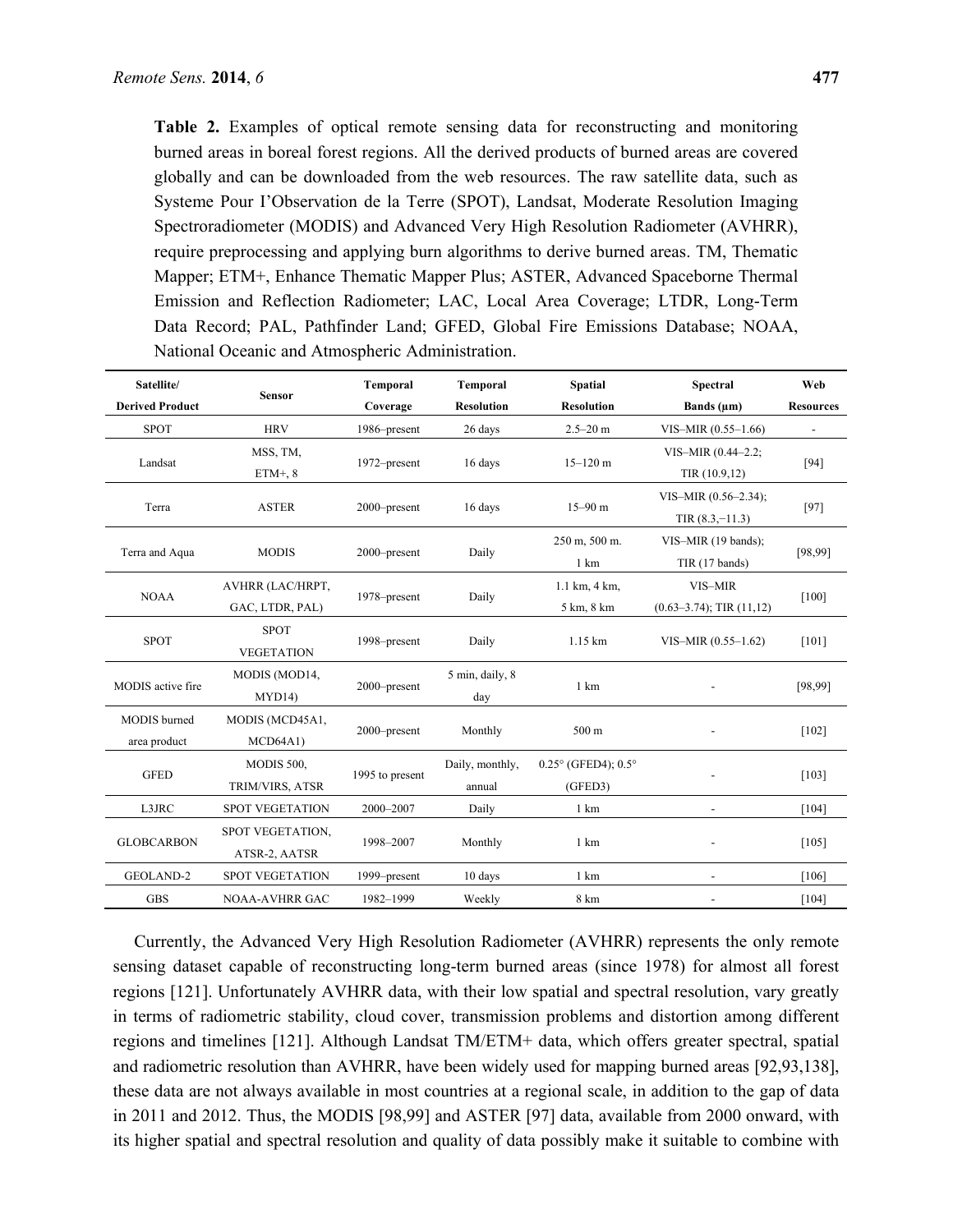AVHRR and Landsat data for reconstructing long-term burn trends at different spatial scales. This also requires examining a suitable method of remote sensing for gathering data in reconstructing long-term burned areas.

**Table 3.** Summary of studies on mapping burned areas in local and regional boreal regions using the remote sensing approach. dNBR, Differenced Normalized Burn Ratio; NDVI, Normalized Difference Vegetation Index; SAR, spaceborne synthetic aperture radar; ERS, European Remote Sensing;VGT, Vegetation; RMSE, Root Mean Square Error.

| <b>Study</b>                                         | <b>Boreal Zone</b>                               | Period of<br><b>Burned Area</b> | <b>Remote Sensing Data</b><br>and Method                                                  | <b>Validation Method</b>                              | <b>Results</b>                                                                                                                     |
|------------------------------------------------------|--------------------------------------------------|---------------------------------|-------------------------------------------------------------------------------------------|-------------------------------------------------------|------------------------------------------------------------------------------------------------------------------------------------|
| Kasischke<br>et al. [107]                            | Alaska                                           | 1990                            | <b>AVHRR-NDVI</b><br>composite from single-<br>season                                     | Compared with data<br>from the Alaska<br>Fire Service | Detected 89.5% of all fires greater<br>than 2,000 ha; mapped only $61\%$ of<br>fires mapped by the field observers                 |
| Cahoon<br>et al. [108]                               | Northern<br>China and<br>southeastern<br>Siberia | 1987                            | AVHRR-GAC and<br>unsupervised minimum<br>distance classification                          | Compared with<br>Landsat TM image                     | Good agreement between the most<br>intensively burned areas                                                                        |
| French et al. [109],<br>Kasischke and<br>French [65] | Alaska                                           | 1990 and 1991                   | <b>AVHRR-NDVI</b><br>composite from two-<br>season                                        | Compared with data<br>from the Alaska<br>Fire Service | Detected more than 80% of fire<br>greater than 2,000 ha; detected $> 78\%$<br>of the burned areas mapped by the<br>field observers |
| Bourgeau-Chavez<br>et al. [96]                       | Alaska                                           | 1979-1992                       | ERS-1 SAR backscatter<br>$(1991-1994)$ and ground<br>burn relationship                    | Compared with data<br>from the Alaska<br>Fire Service | Detected 58% of the total burn area;<br>detected up to 91% of the burn area<br>using combined method of ERS-1<br>and AVHRR         |
| Fraser et al. [110]                                  | Canada                                           | 1995-1996                       | <b>AVHRR-HRPT Hotspot</b><br>and NDVI Differencing<br>Synergy (HANDS<br>algorithm)        | Compared with<br>official fire statistics             | Detected $> 95\%$ of the total burn area;<br>provided a consistent means of<br>mapping large burns $(>10 \text{ km}^2)$            |
| Remmel and<br>Perera [111]                           | Ontario.<br>Canada                               | 1992, 1993,<br>1995             | AVHRR-NDVI change<br>detection methods<br>by $[65, 107]$                                  | Assessed by the<br>ground-truthed<br>information      | Detected $> 65\%$ of all fires in 1992<br>and 1993, but only 30% of fires<br>detected in 1995                                      |
| Bourgeau-Chavez<br>et al. [95]                       | Sites in<br>Canada and<br>central<br>Russia      | 1989-1996                       | C-band SAR backscatter,<br>similar method in [96]                                         | Validated with fire<br>service records                | $RMSE = 7\% - 35\%$ for the Canadian<br>study sites; not validated for the<br>Russian sites                                        |
| Fraser and<br>Li[112]                                | Canadian<br>boreal forest                        | 1998-1999                       | Normalize<br>Shortwave-based<br>Vegetation Index (SWVI)<br>from SPOT<br><b>VEGETATION</b> | Validated with<br>official burn records               | Detected about 85% of the burned<br>areas compiled by the Canadian Fire<br>Centre                                                  |
| Li et al. $[113]$                                    | Canada                                           | 1994-1998                       | <b>AVHRR-HRPT</b> hotspots<br>analysis                                                    | Compared with<br>official fire statistics             | Underestimated 35% of the total<br>burned area                                                                                     |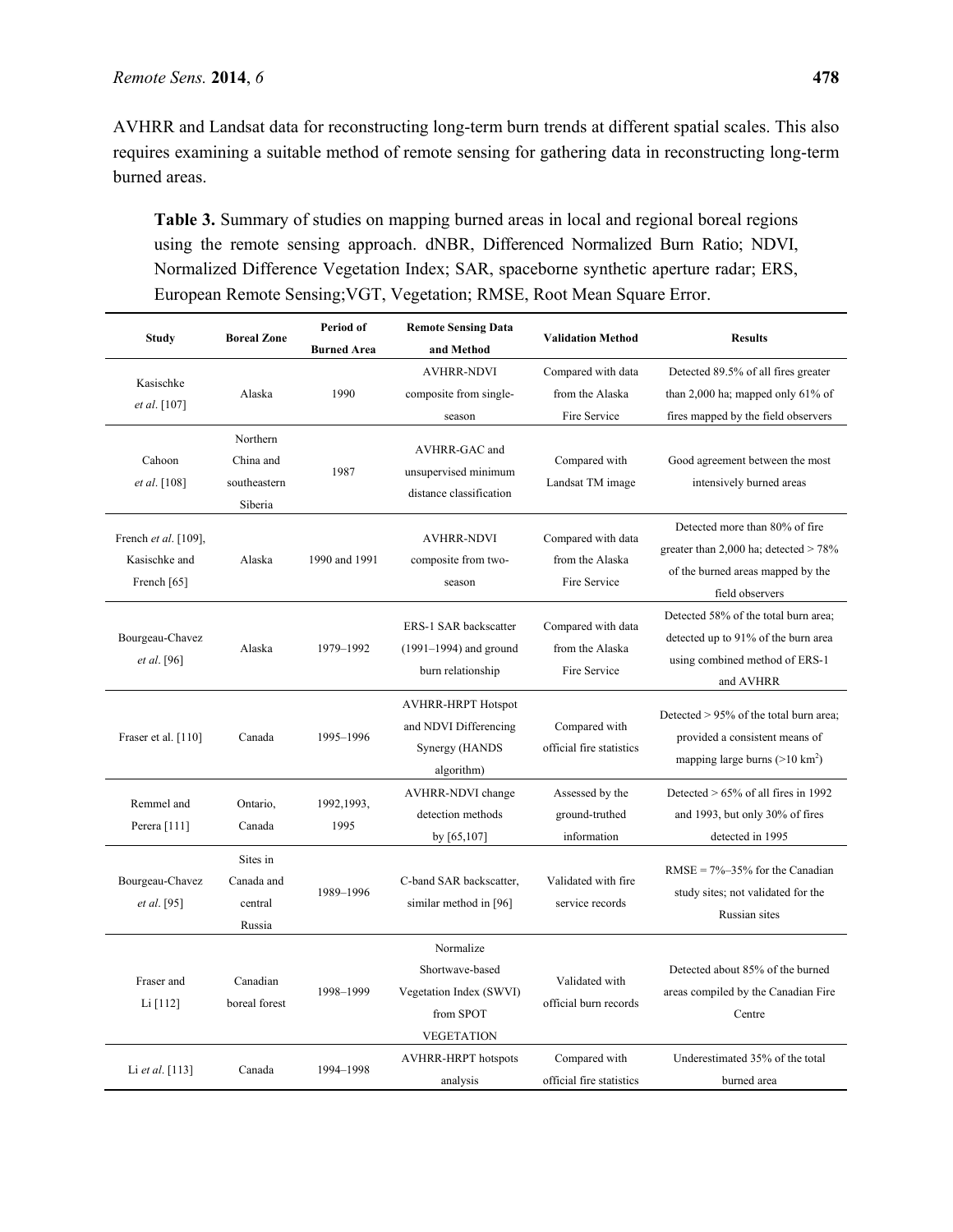*al*. [122]

Vivchar [123]

Moreno Ruiz *et al*. [61]

Alaska 2004–2007

Russia 2000–2008

Canada 1984–1999

| Study                    | <b>Boreal Zone</b>                  | Period of<br><b>Burned Area</b> | <b>Remote Sensing Data and Method</b>                                                               | <b>Validation Method</b>                                            | <b>Results</b>                                                                     |
|--------------------------|-------------------------------------|---------------------------------|-----------------------------------------------------------------------------------------------------|---------------------------------------------------------------------|------------------------------------------------------------------------------------|
| Kajii et al.<br>$[114]$  | Siberia and<br>northern<br>Mongolia | 1998                            | <b>AVHRR-HRPT 12 hotspots</b>                                                                       |                                                                     | Large fires $(>100 \text{ km}^2)$<br>accounted for 90% of the total<br>burned area |
| Kelha et al.<br>[115]    | Eurasia boreal<br>region            | 1999-2000                       | AVHRR-HRPT and ATSR hotspots<br>analysis                                                            | Evaluated by official fire<br>records                               | False alarm rate from 7%<br>to 12%                                                 |
| Soja et al.<br>[117]     | Siberia                             | 1996-2000                       | AVHRR-HRPT hotspots analysis                                                                        | Compared with Russian<br>fires statistics                           | Underestimated by an average<br>of 213%                                            |
| Sukhinin<br>et al. [118] | Russia and<br>Easter Russia         | 1995-1997<br>and<br>1995-2002   | AVHRR-HRPT active-fire analysis;<br>defined burned area by aggregating<br>fire pixels into polygons | Validated by official<br>burned-area statistics                     | Overestimated two to five times<br>compared with the<br>burned-area statistics     |
| George et<br>al. [63]    | Central Siberia                     | 1992-2003                       | Combined MODIS SWIR and<br>thermal anomaly data (STANDD)                                            | Compared with Landsat<br>ETM+ dataset                               | Overall accuracy of 81% with a<br>kappa coefficient of 0.63                        |
| Loboda et<br>al. [119]   | Northern<br>Eurasia                 | 2001-2004                       | MODIS active fire and cluster<br>identification to define burned areas                              | Compared with Landsat<br>ETM+ dataset and other<br>studies          | Consistent results with the<br>Landsat burned area and the<br>other studies        |
| Loboda et<br>al. [64]    | Central Siberia                     | 2001-2002                       | dNBR threshold from MODIS<br>MOD09A1 images                                                         | Compared with Landsat<br>ETM+ dataset                               | Kappa values from 0.35 to 0.79,<br>depending on fire scar<br>magnitude             |
| Pu et al.<br>$[120]$     | North America                       | 1989-2000                       | AVHRR hotspots analysis applied<br>to HANDS algorithm [110]                                         | Compared with official<br>statistics                                | Depending on the year;<br>40%-75% for omission and<br>18%-32% for commission error |
| Chuvieco<br>et al. [121] | Western<br>Canada                   | 1984-2006                       | Ten-day composites of AVHRR-<br>LAC and two-phase approach                                          | Compared with official<br>statistics and other studies              | 10% and 50% of commission<br>and omission error, respectively                      |
| Potapov et<br>al. [93]   | North America<br>and Eurasia        | 2000-2005                       | Combination of MODIS and<br>Landsat data to analyze forest cover<br>loss                            | Validated using the<br>independently-derived<br>Landsat burned area | RMSE of 2.24% and $R^2$ of 0.75                                                    |
| Loboda et                |                                     |                                 | Pre-season and post-season dNBR                                                                     | Compared with                                                       | Overall accuracy of                                                                |

**Table 3.** *Cont.*

Because the accuracy of long-time series data of burned areas is important for modeling fire emissions and assessing feedback between fires and global climate change [139], the use of products derived from global burned areas, such as MODIS burned area products, GFED, L3JRC, GLOBCARBON and GEOLAND-2, at local and regional scales requires validation prior to applying the products at local and regional scales. Comparisons and critical reviews of the accuracy of those different burned areas' products are well reported in the literature [62,129,140]. Giglio *et al*. [129] found that there were considerable differences in many regions among burned area products of the GFED, the L3JRC global data from burned areas, the GLOBCARBON burned area product and the Collection 5 MODIS

threshold from MODIS MOD09A1

Analysis of MODIS MCD45 burned area product

AVHRR-LTDR and Bayesian network classifier

monitoring trends in burn severity products

Compared with other published results

Compared with other products and fire perimeters

90%–93% and kappa of 0.67–0.75

Varied depending on the observed year

Correlated well with fire event records,  $R^2 = 0.65$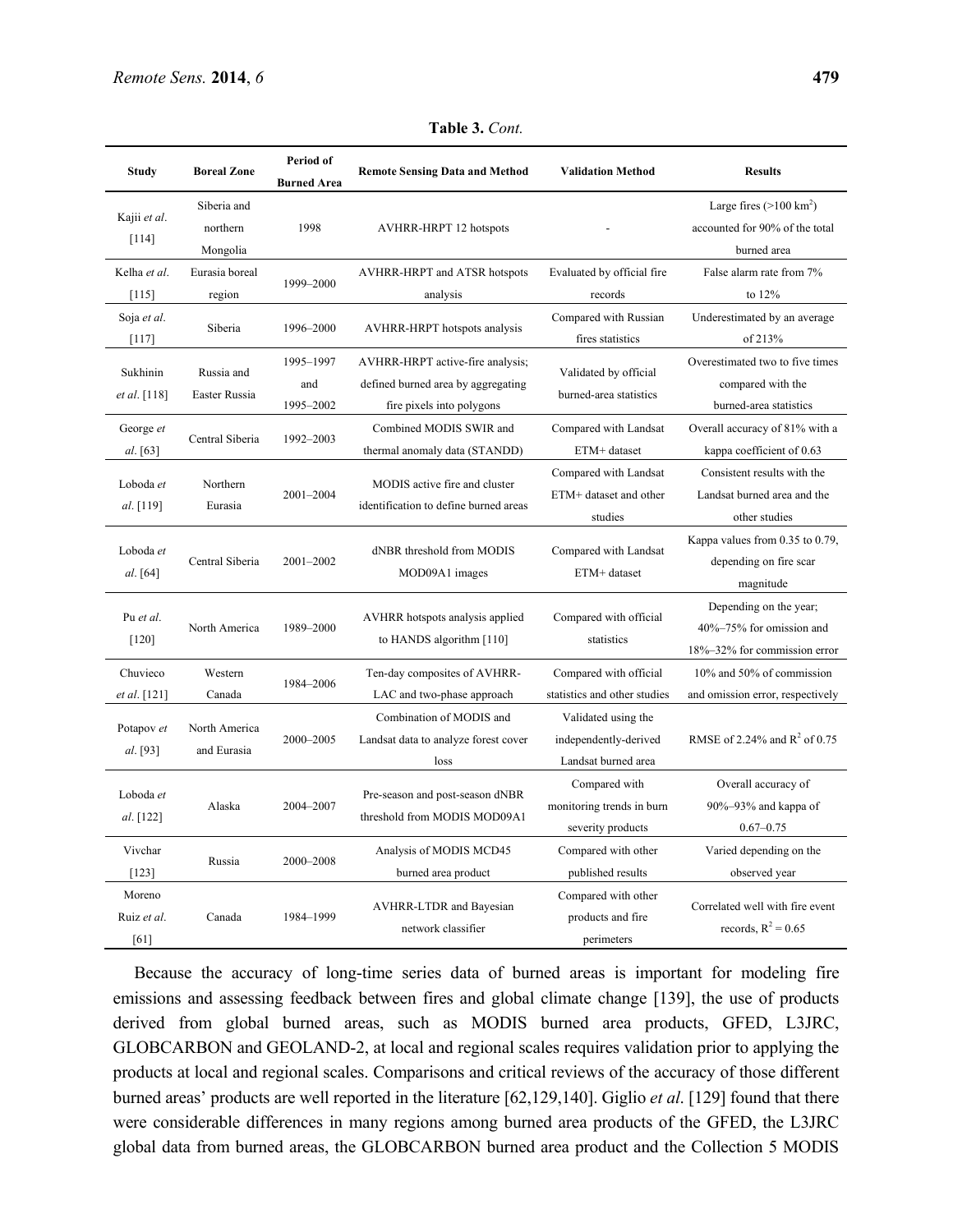MCD45A1 burned area product. The burned area reported in the L3JRC product was much higher than all other datasets in almost all regions, except for Africa, while the GFED product was most closely similar to the MCD45A1 dataset. Kasischke *et al*. [62] also found that the GFED version 3 (GFED3) burned area product was the most consistent source of burned area when compared to the fire management data in North America, whereas L3JRC and GLOBCARBON products significantly overestimated burned areas. The MCD45A1 dataset underestimated and resulted in a higher fraction of burned area compared to the GFED3 data [62]. Similarly, Kukavskaya *et al*. [139] found that estimates of burned areas in the region of Siberia from 2000 to 2011 differed significantly and were inconsistent within the data sources. MODIS MCD64A1 reported the smallest area burned for almost the whole year from 2000 to 2011, whereas the estimates from the combination of AVHRR and MODIS burned area product (AVHRR/MODIS) [117,118] were consistently greater than the MCD45A1 and MCD64A1 products by 6%–560% [139]. The great variation among burned area estimates in the region of Siberia have been accounted for through the instrument capabilities (e.g., resolution, cloud cover, fire types detection), differing methods of analysis and the absence of official data for the calibration and validation of burned areas [139]. These suggest that the use of global burned area products for local and regional scales should be validated and compared with other independent datasets (e.g., higher resolution datasets and official fire data) to quantify omission/commission errors. This also indicates a strong need to improve computer and Earth observation facilities to achieve a higher quality of burned area products using remote sensing for remote boreal regions.

# 3.1.2. Remote Sensing Methods, Results and Limitations for Burned Area Mapping

Changes in spectral signatures that occur following a fire can be surrogates for identifying patterns of burned areas. When vegetation is burned, there is a drastic reduction in visible-to-near-infrared reflectance and an accompanied increase in the short and middle infrared surface reflectance of most satellite sensors [20,141]. Burned patches are relatively easy to discriminate visually [142] for this reason. They are complex to detect automatically, however, because of the wide range of spectral signatures and spatial heterogeneity caused by fire regimes, the type of vegetation burned and the environmental conditions [59,122,142,143]. Table 3 summarizes studies on mapping burned areas in boreal forests to indicate some gaps in the research of burned areas in this region, as almost all studies used medium to coarse resolution data of AVHRR, MODIS and SPOT VEGETATION sensors to derive burned areas. Due to the absence of official data on burned areas, some studies in Eurasian boreal regions validated the derived burned area products using the higher resolution dataset of the Landsat satellite [63,64,116,119], while the results of the North American studies were compared with the official fire records [61,107,109,111,120,121].

The accuracy of estimates for burned areas vary significantly among those studies, even in the same study area and period, and are confounded by differing methods of analysis and sources of data (Table 3). For example, Chuvieco *et al*. [121] generated a 23-yr period of burned areas in western Canada using 10-day composites of AVHRR data and found that the results of mapping burned areas showed a significant underestimation compared with official statistics, due to a high omission error of 50%. Chuvieco *et al*. [121] reported a lower variation of omission and commission errors in the four sampled years (1989, 1994, 1995 and 1998), ranging from 47% to 65% for omission and 6% to 19%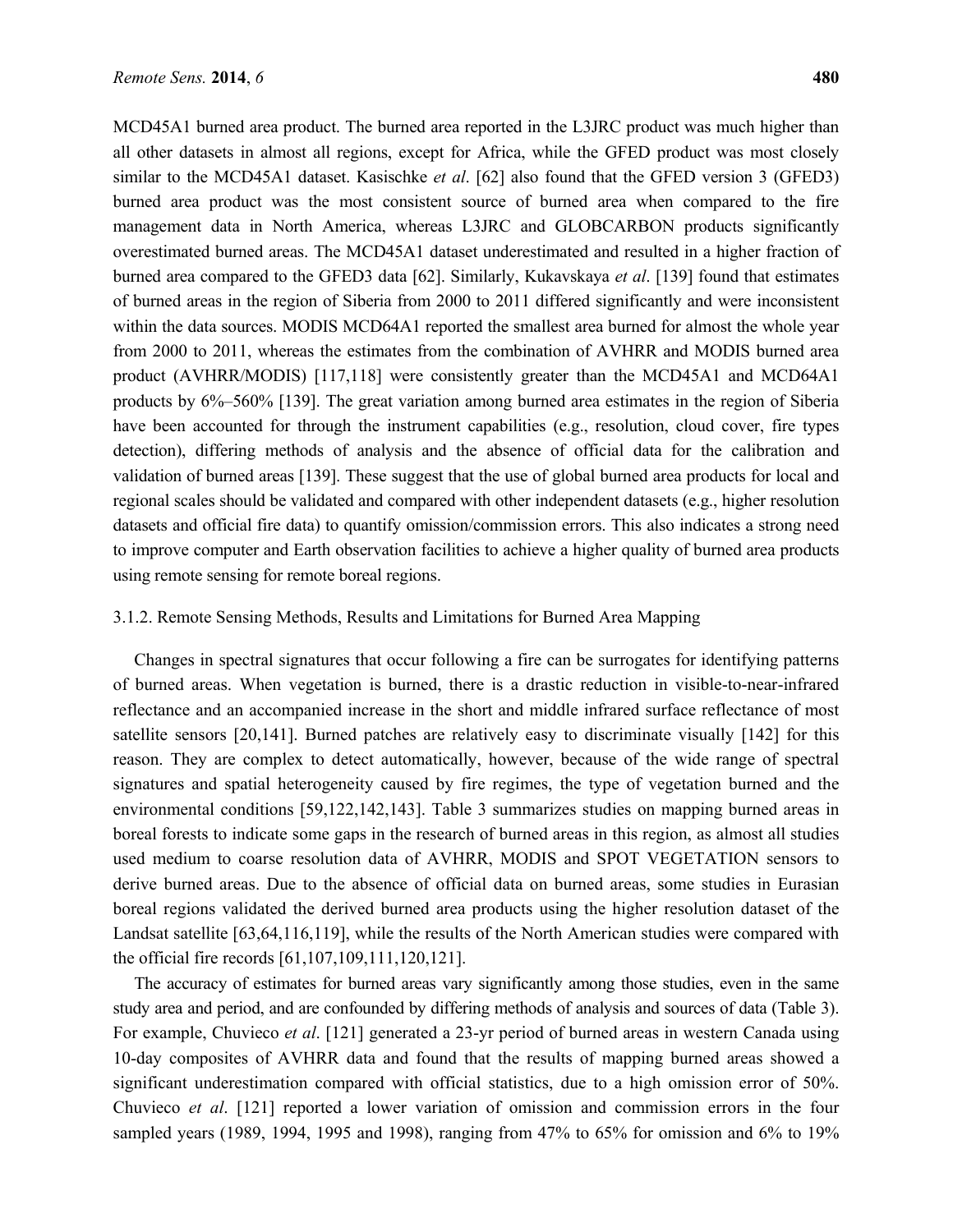for commission compared with 40% to 75% omission and 18% to 32% commission in Pu *et al*.'s [120] results for the same years. The proportion of total burned area in western Canada identified by the Chuvieco *et al*. study showed more consistency with the official records than that reported by the Pu *et al*. results, ranging from 50% to 68% and from 38% to 96%, respectively. Additionally, Moreno Ruiz *et al*. [61] compared the existing AVHRR burned area products in Canada and found that both AVHRR LTDR (Long-Term Data Record) and AVHRR LAC (Local Area Coverage) data substantially underestimated the total burned area in western Canada, both annually and throughout the year. The LTDR algorithm by Moreno Ruiz *et al*. [61] predicted 65% of total burned areas between 1984 and 1999, compared to the LAC product by Chuvieco *et al*. [121] of 53% in the same sampled years. Both the LTDR and LAC products showed a high consistency with the Canadian Forest Service National Fire Database (CFSNFD) pattern in western Canada, while the global AVHRR-PAL (Pathfinder Land) burned area product [144] did not track the CFSNFD pattern.

A number of techniques have been developed to map burned surfaces, ranging from visual interpretation with single channel or synthetic bands [145] to semi-automatic and automatic burned area classification algorithms [59,110,121,122,146]. In general, Chuvieco *et al*. [121] grouped algorithms for discriminating between burned areas into two categories: single processing chains and two-phase processing chains. The former commonly uses image classification techniques to discriminate burned and unburned areas, such as supervised and unsupervised classification, decision trees and differencing and thresholding of spectral indices [64,65,107–109,113,122]. However, in the two-phase approach, core burned areas are first defined from the most severe burn pixels based on active fire pixels or the threshold of vegetation indices, and then, contextual algorithms are employed to refine the classification of burn scars [121,125,142,147,148]. As shown in Table 3, the use of satellite data, such as AVHRR and MODIS, to detect hotspots during the period of interest has been widely applied to monitor burn areas in many studies in the boreal regions, since the hotspots represent burn activity. The detection of hotspots can be seen as the first step in defining the most severe burn pixels in the two-phase approach that was first introduced by Fraser *et al.* [110] (Hotspot and NDVI Differencing Synergy (HANDS) algorithm) to map burned areas in boreal regions. In the HANDS algorithm by Fraser et al. [110], hotspots were detected using thresholds on the brightness temperature of AVHRR channel 3 [113] and the AVHRR NDVI difference of pre-fire and post-fire composites. The confirmed hotspots were then used to derive coarse, regional and local-level NDVI difference thresholds for mapping burned areas [110]. The inclusion of both hotspot and NDVI differencing strategies aimed to use the strengths of each method to compensate for their limitations when mapping burned areas. However, the authors noted that the use of NDVI differencing to confirm hotspots, as well as to develop burn thresholds in the HANDS algorithm may result in a high commission error caused by a decrease in NDVI unrelated to fire [110,121]. The decrease of NDVI in some areas might be due to background noise, such as snow cover and vegetation senescence [110]. In addition to NDVI, Chuvieco *et al*. [121] used Global Environmental Monitoring Index (GEMI), Burned Area Index (BAI) and near-infrared reflectance of 10-day composite AVHRR data to confirm hotspot pixels, as well as to analyze the context of the surrounding seed pixels for mapping a time series of burn areas in Canada using the two-phase approach. The results of the study by Chuvieco *et al*.'s showed a very low commission error of 10%, but a high omission error of 50%. According to Chuvieco *et al*. [121], this high omission tendency may be accounted for through the geometric and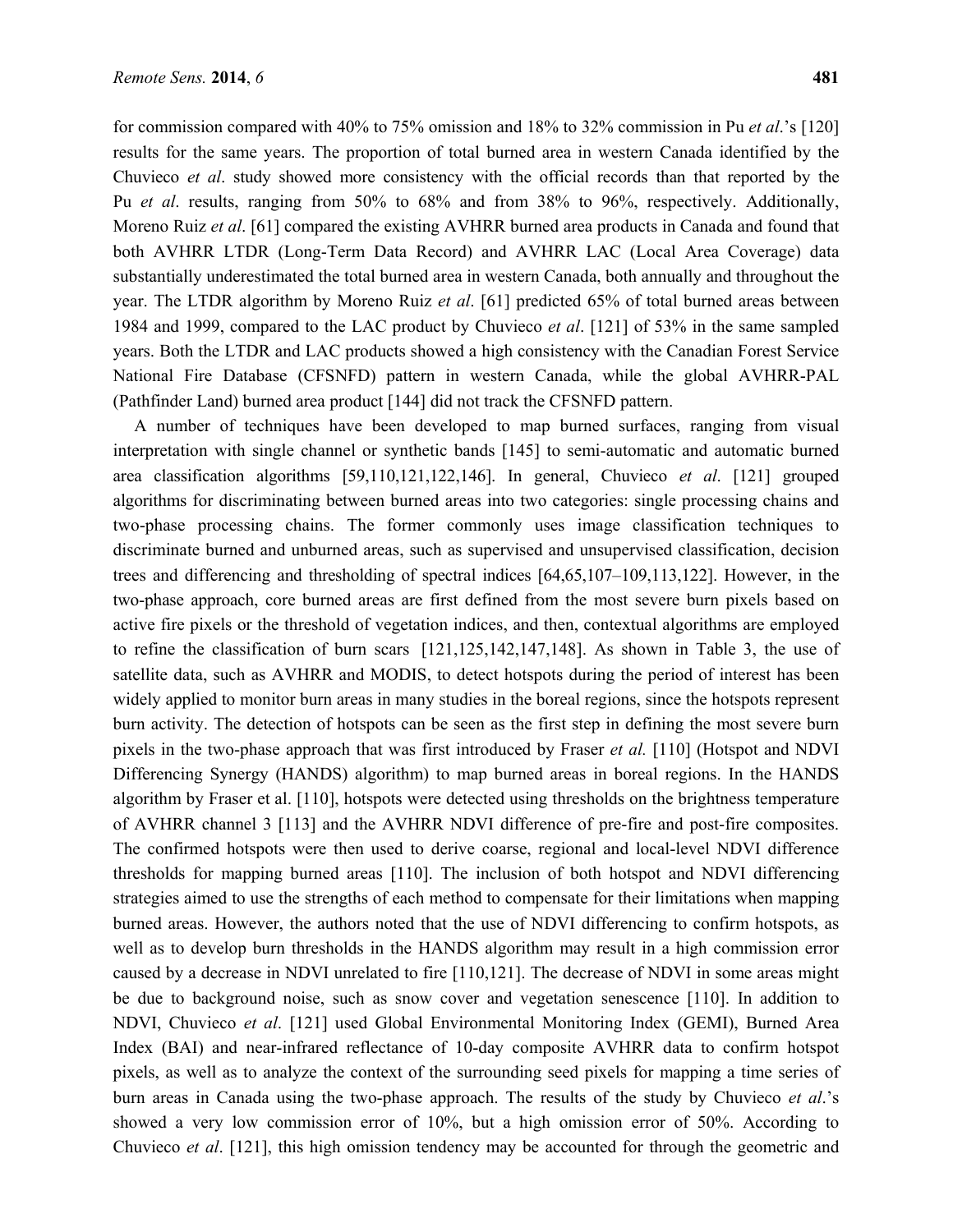radiometric quality of the AVHRR dataset, making it very difficult to apply a consistent algorithm to the whole time series.

According to Bastarrika *et al*. [142], the two-phase approach can improve burn scar discrimination by solving contradictions between omission and commission errors in mapping burned areas, compared with the one-phase approach (Table 4). This approach, however, may not yield a consistent pattern when applying a long-time series of an AVHRR dataset for reconstructing burned areas, as shown in the study by Chuvieco *et al*. [121]. More studies are therefore needed in different regions using other satellite datasets to confirm the strengths of the two-phase approach. A quantitative comparison between the performance of the areas of the world with limited satellite and remote sensing applications are also needed (Table 4).

Several studies in boreal forest regions noted that the mapping of burned areas in such high northern latitudes using remote sensing should account for the variations of fire season, vegetation phenomenon, timing of burned area measurement and climatic and environmental conditions in order to attain a high quality dataset of the burn area [59,61,64,92,122,149]. All information related to vegetation, fire and environment can be obtained from remote sensing data (e.g., fire regimes from MODIS products [7], vegetation phenology from AVHRR-NDVI analysis [150]) and can be subsequently incorporated into mapping algorithms to improve the accuracy of mapping burned areas (Table 4). Loboda *et al*. [64] developed a regionally adaptable MODIS dNBR (Different Normalized Burn Ratio)-based algorithm for mapping burned areas in the boreal forests of central Siberia with the consideration of regional specifics of fire occurrence and vegetation properties. The dNBR was calculated using the NBR values in the compositing period containing the fire scar and the same two compositing periods one year prior and then following the fire year in order to account for the phenology-driven intra-annual variability of the vegetation state [122]. Thresholds of dNBR for burned area mapping in central Siberia were also derived depending upon the percentage of tree cover in which dNBR thresholds were set at 300 (dNBR  $\times$  1,000) for areas with tree cover  $> 10\%$  and 200 for areas with tree cover  $\leq 10\%$  [64]. Recent changes in Alaska in fire regimes showed that the amount of area burned during late-season fires increased over the past two decades and accounted for 35% of total burned areas in the 2000s [149]. These late-season fires also burned deeper surface organic layers in Alaska's boreal forest that significantly affect a forest's post-fire recovery [14,90,149]. For this reason, mapping burned areas caused by late-season fires is important in ecological studies of forest ecosystems, such as Alaska's boreal forest. However, mapping late-season fires in such high northern latitudes is challenging, because of the limitations in data and environmental conditions [122]. A possible solution proposed by Loboda *et al*. [122] is an ecosystem-based burned mapping approach using pre-fire, fire and post-fire season spring composites to account for late-season fires and to fill in the gap left by the lack of sufficient clear land surface observations in high northern latitudes, due to cloud cover and cloud shadow, high aerosols in the atmosphere and the presence of snow on the ground. Similar to the employment of multi-temporal composite images by Loboda *et al*. [122], Moreno Ruiz *et al*. [61] calculated the differences of the AVHRR Burned Boreal Forest Index (BBFI) and AVHRR-GEMI from the year of the fire and the years before and after to detect burned areas in the Canadian boreal forest based on empirical thresholds and the Bayesian network classifier. The authors suggested that the application of the Bayesian network classifier for mapping burned areas should consider the recovery rate of forests, as well as the inclusion of high-to-moderate satellite imagery (e.g., Landsat) to ensure reliable training sites for the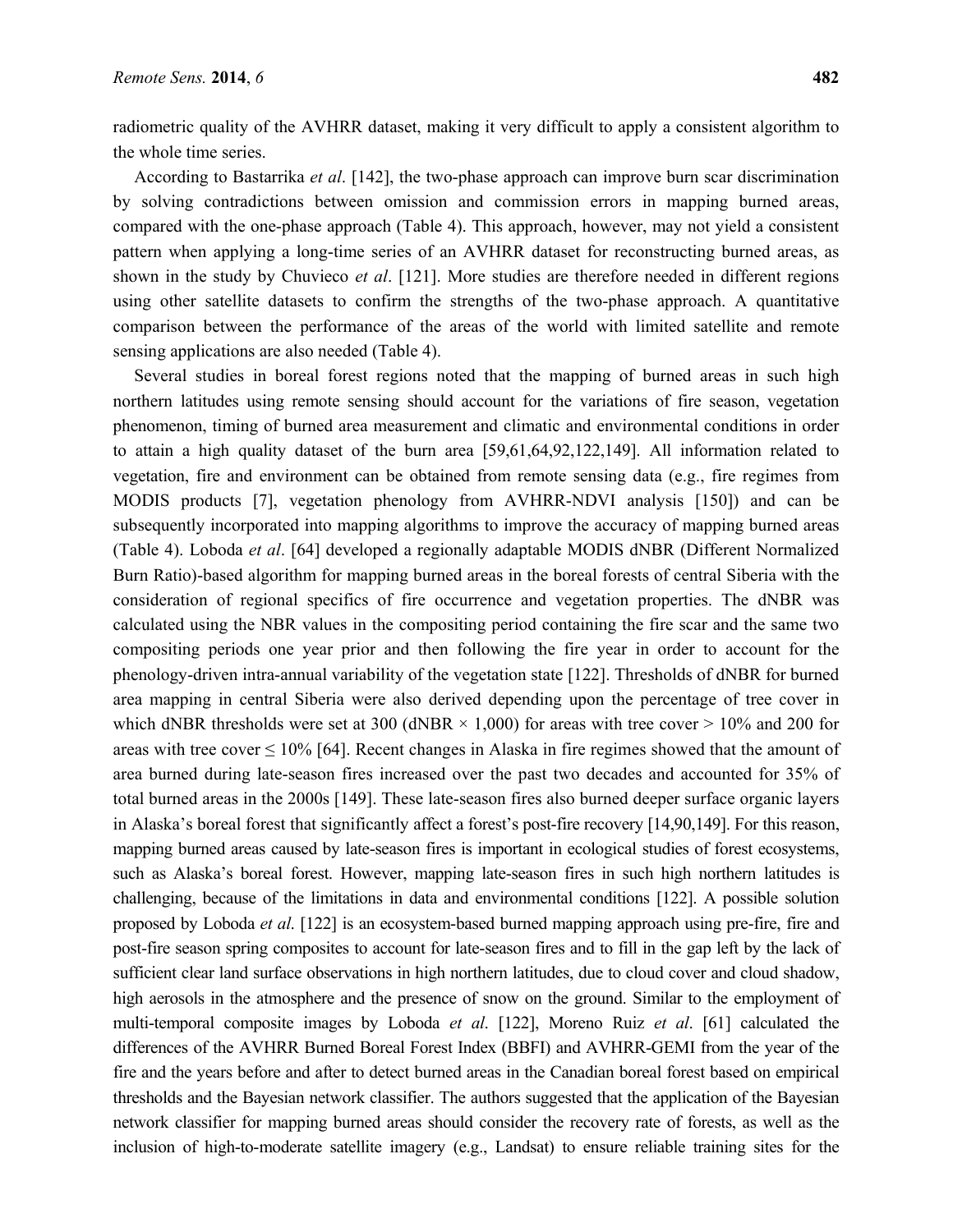algorithm. A similar methodology by Loboda *et al.* [122] and Moreno Ruiz *et al*. [61] can be applied to other boreal regions with the consideration of fire season and forest recovery rate to maximize the performance of burn algorithms. The overall strengths and limitations of remote sensing data and methods for mapping burned areas in boreal regions are given in Table 4.

| Data/Method                      | <b>Strength</b>                                                                 | <b>Limitation and Notice for Use</b>                                                                         | Reference                   |
|----------------------------------|---------------------------------------------------------------------------------|--------------------------------------------------------------------------------------------------------------|-----------------------------|
| High-to-moderate                 | -High accuracy compared with<br>fire management data;<br>-A number of developed | -Gap of data in some regions and some periods (e.g.,<br>Russian boreal forest);                              |                             |
| spatial resolution data          | algorithms;                                                                     | -Requires combination with lower spatial resolution data                                                     |                             |
| (e.g., Landsat,                  | -Good independent dataset for                                                   | (e.g., MODIS and AVHRR) for reconstructing long-time                                                         | [92, 93]                    |
| ASTER, SPOT)                     | validating burned area products                                                 | burn series;                                                                                                 |                             |
|                                  | from lower resolution data;                                                     | -Necessary to find suitable algorithms for data integration                                                  |                             |
|                                  | -Local scale                                                                    |                                                                                                              |                             |
|                                  |                                                                                 | -Considerable differences among burned area products;<br>-High variation of omission/commission errors       |                             |
|                                  | -Long-time series with high                                                     | depending on the methods of analysis and regions;                                                            |                             |
| Moderate-to-coarse               | temporal resolution;                                                            | -Required calibration and validation with other                                                              |                             |
| spatial resolution data          | -Available to use derived                                                       | independent datasets (e.g., higher resolution data) to                                                       |                             |
| and global burned area           | products (e.g., MOD45A1,                                                        | apply to local and regional scales;                                                                          | [61, 62, 93, 122, 129, 140] |
| products (e.g., AVHRR,<br>MODIS) | GFED, L3JRC,<br>GLOBCARBON);                                                    | -Required regional algorithms for mapping burned areas                                                       |                             |
|                                  | -Regional-to-global scales                                                      | in high northern latitudes of boreal forest due to the                                                       |                             |
|                                  |                                                                                 | limitations of data and environmental conditions, as well                                                    |                             |
|                                  |                                                                                 | as complex fire regimes (e.g., fire season)                                                                  |                             |
|                                  | -A number of available<br>algorithms to apply, such as                          | -Diverse omission and commission errors in different                                                         |                             |
|                                  | supervised/unsupervised                                                         | methods and ecosystems;                                                                                      |                             |
|                                  | classification, object-based                                                    | -Result depends on the selection of the training dataset;                                                    |                             |
|                                  | classification, decision tree and                                               | -Proposed algorithms may be inapplicable to other study                                                      |                             |
| Single processing approach       | regression tree models;                                                         | sites;                                                                                                       |                             |
|                                  | differencing and thresholding of                                                | -Required composite images of pre-fire year, fire year                                                       |                             |
|                                  | vegetation indices;                                                             | and post-fire year to account for variations of fire                                                         |                             |
|                                  | -Simple and time saving for                                                     | regimes and vegetation phenology                                                                             |                             |
|                                  | data processing                                                                 |                                                                                                              |                             |
|                                  |                                                                                 | -Required strong detection of seed burned pixels for the                                                     |                             |
|                                  | -Solved contradictions between                                                  | first phase to ensure the lowest commission error;<br>-The second phase depends on the spatial configuration |                             |
|                                  | omission and commission errors                                                  | of the seed pixels:                                                                                          |                             |
| Two-phase processing             | associated with over- and                                                       | -Uncertainty about low commission and omission errors                                                        |                             |
| approach                         | under-estimation;                                                               | using long-time series of datasets with low resolution                                                       |                             |
|                                  | -An alternative to automate                                                     | data (e.g., AVHRR);                                                                                          |                             |
|                                  | mapping burned areas at a<br>country scale                                      | -Need more studies in boreal ecosystems with different                                                       |                             |
|                                  |                                                                                 | satellite datasets;                                                                                          |                             |
|                                  |                                                                                 | -Need to compare with other methods                                                                          |                             |

**Table 4.** Strengths and limitations of some remote sensing data and methods for mapping burned areas in boreal regions.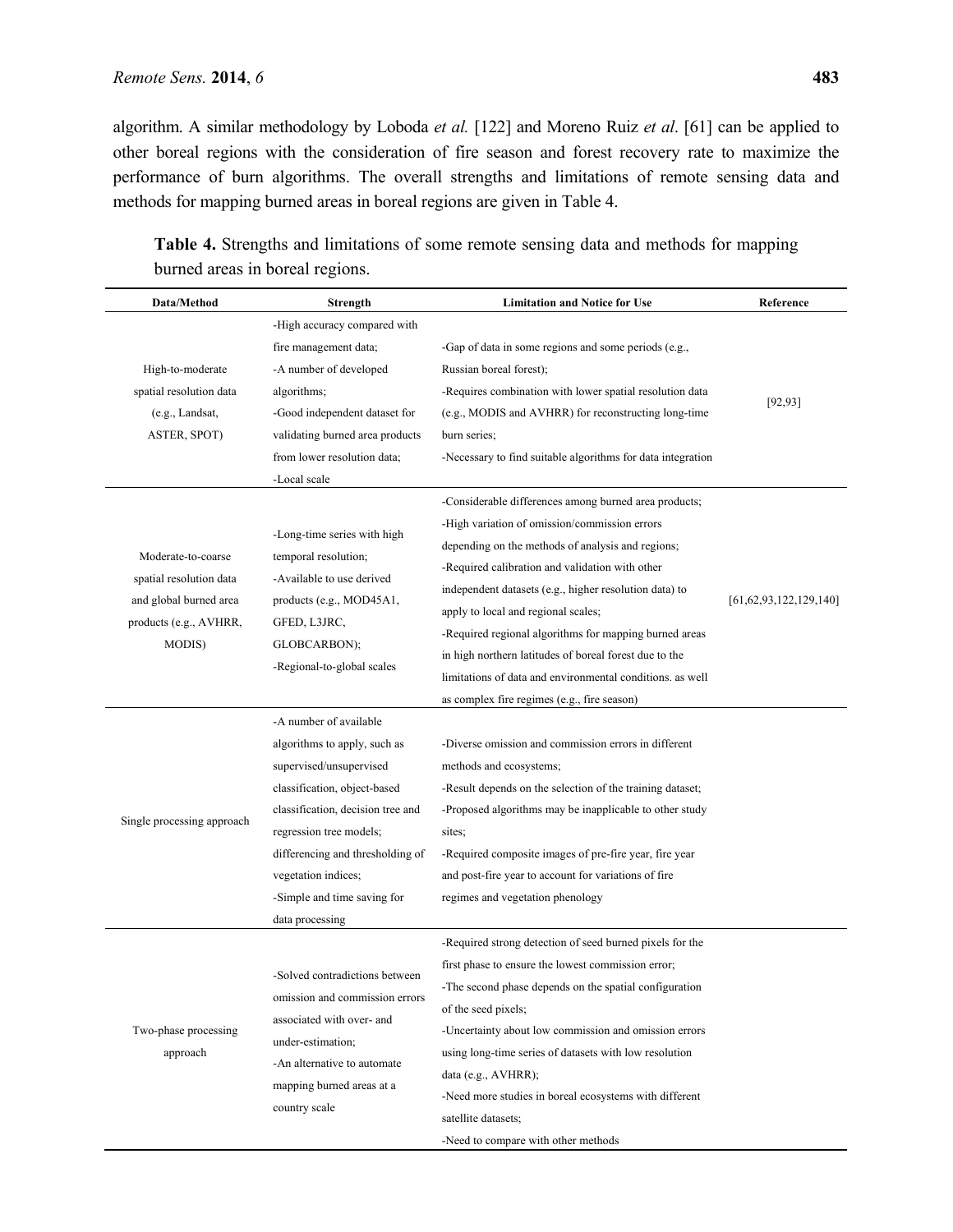#### *3.2. Burn Severity Assessment*

Burn severity is a function of physical and ecological changes caused by both short- and long-term post-fire effects [20,151]. It thus can be used to measure the levels of response from a post-fire forest ecosystem, as it is often assumed that areas with a high burn severity are positively correlated with the increasing mortality of vegetation and water repellency and, then, negatively correlated with the vegetation's ability to rehabilitate [21,22,152]. The impact on ecosystem functions of burn severity, however, also depends on the pre-fire environment and vegetation types [20]. Therefore, the mapping of burn severity provides information that gives insight into the cover patterns of post-fire vegetation [153] and also helps to guide forest managers in conducting their restoration efforts [154].

#### 3.2.1. Field-Based Measurement of Burn Severity

Lentile *et al*. [20] summarized that field-based measures of post-fire effects include an assessment of changes in soil color, soil infiltration and hydrophobicity and changes in vegetation cover, which can be consistent and quantifiable indicators in remotely sensed data. Key and Benson [45], for example, introduced the ground-based Composite Burn Index (CBI) to integrate a variety of those different post-fire effect indicators for assessing burn severity. This index was developed as an operational methodology for assessing burn severity on a national scale in the U.S., in the framework of the FIREMON (Fire Effects Monitoring and Inventory Protocol) project [73]. The CBI is based on a visual assessment of the quantity of fuel consumed, the degree of soil charring and the degree of tree mortality and is assigned into one numeric site index assessed over a plot (e.g., about 30–60 m in diameter) [76]. The severity based on CBI has often been fire effect variations estimated in low, moderate and high classes across regions and vegetation types, such as in temperate regions [155–158] and boreal regions [66,76]. In Alaskan boreal forests, Kasischke *et al*. [66] found that the CBI was an important variable for estimating mineral soil exposure, while there were low correlations between CBI and other measures of fire severity, including the post-fire depth of organic layers. These results indicate that the CBI approach may not be appropriate for measuring fire/burn severity in the Alaskan boreal forest ecosystem, since the consumption of the organic layer by fire is an important factor in evaluating the response from vegetation and tree recruitment after fire disturbance in this ecosystem [14,66,74]. More studies on the performance of CBI in other boreal regions of the world are needed to compare with the CBI-based assessment of burn severity in the Alaskan boreal region.

Additionally, the CBI is also inconsistent with remotely sensed data in some ecosystems due either to spectral reflectance variation among different ecosystems or the performance of spectral indices used to determine CBI [67,158,159]. De Santis and Chuvieco [158] developed the Geo Composite Burn Index (GeoCBI) to improve the retrieval of burn severity from remotely sensed data. The modified version of the CBI takes into account the fraction of coverage (FCOV) of the different vegetation strata and changes in the Leaf Area Index (LAI) of the intermediate and tall tree data. For different ranges of burn severities, GeoCBI is more strongly correlative to spectral reflectance than CBI [158]. Recently, the Weighted Composite Burn Index (WCBI) [138,155] and the Post Fire Index (PFI) [160] have also been proposed to estimate burn severity and post-fire soil conditions from field measurements, as well as to validate remote sensing measurements. Burn severity can also be assessed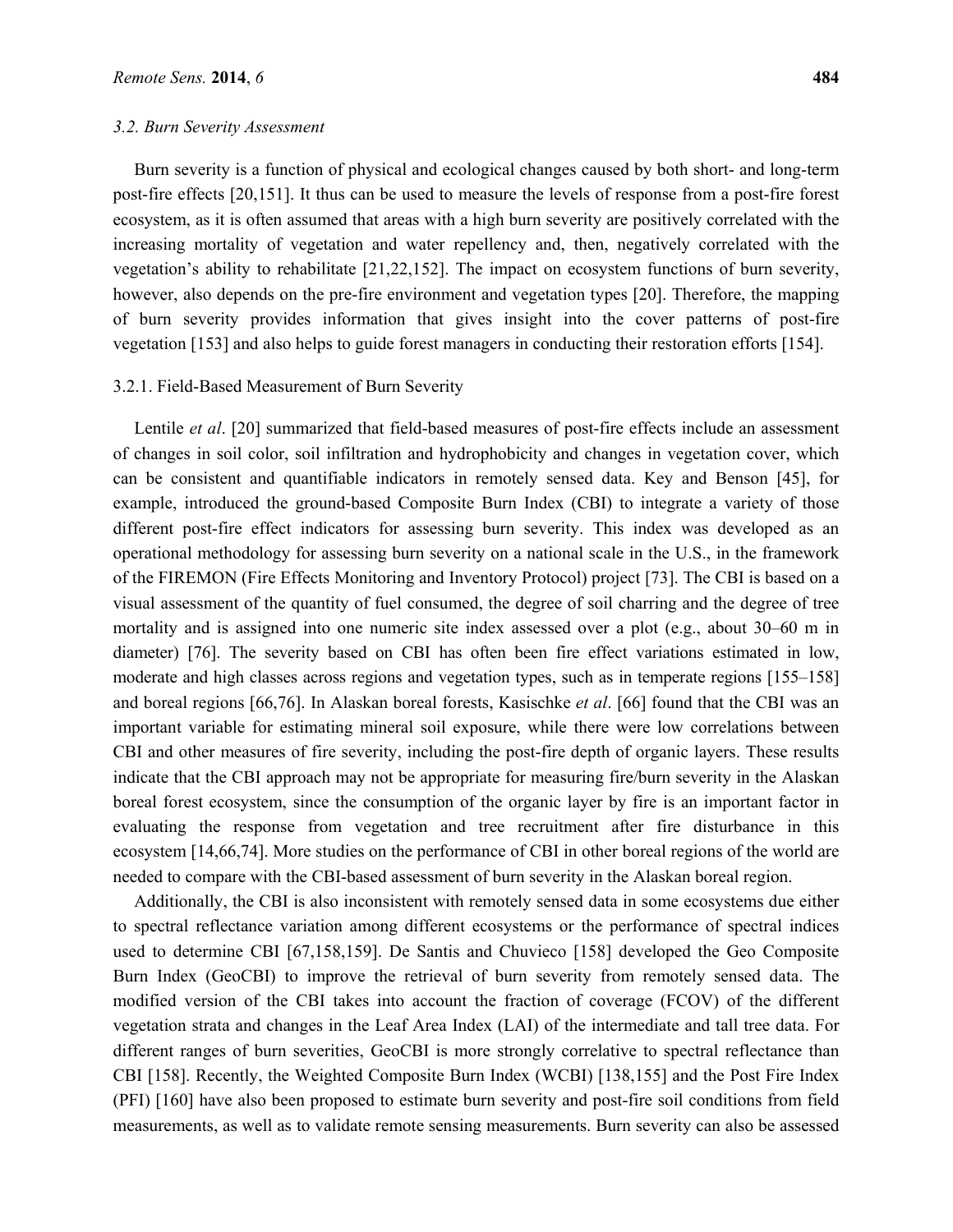by visual interpretations and categorizing the characteristics of post-fire vegetation and soil, including the proportion of live trees, tree mortality, basal area [151,161,162], fuel biomass reduction and canopy mortality [163], Leaf Area Index [164] and the number of standing tree death and trees down, soil exposure and organic layer depth [66,74,77].

# 3.2.2. Remote Sensing Indices as Independent Variables to Estimate Burn Severity

Recent studies have demonstrated the sensitivity of spectral bands and indices of remotely sensed data to changes in burn severity classes (Table 5 and Figure 3), similar to mapping burned areas. Spectral indices, such as the Normalized Burn Ratio (NBR) and NDVI have been widely used for assessing burn severity through remote sensing in boreal regions [67,69,76,165,166]. Analyses of burn severity and burned area using multi-temporal satellite data and bi-temporal image differencing techniques have also resulted in the numerous differenced indices for burn severity assessment in boreal regions, such as the Differenced Normalized Burn Ratio (dNBR) [69–71,76,83,165,167–169], the Differenced Normalized Difference Vegetation Index (dNDVI) [76,170] and a relative version of the dNBR (RdNBR) [138]. The above listed indices are often independent variables used to derive dependent field-based indices of burn severity, such as CBI and WCBI [71,76,138,165,168,171], and post-fire organic soil layer depth [67,166], to estimate burn severity at the pixel level. The correlation between remote sensing indices and field-based measurements of burn severity depends upon various factors, such as the timing of the assessment of fire and burn severity, local environment conditions and characteristics of the vegetation. For example, Epting *et al*. [76] evaluated 13 remotely sensed indices, including single bands, band ratios, vegetation indices and multivariate components across four wildfire burn sites in Alaska and found that the NBR was the best for estimating burn severity. However, the NBR was useful as an index of burn severity for only forested sites in Alaska, since the correlation between NBR and CBI was low in non-forested classes. Similar results were also investigated by other studies in boreal forests that indicated a significant correlation between NBR/dNBR and CBI with respect to the surface plant community [71,77,166], the severity of canopy-layer fire rather than the severity of ground-layer [69], pre-fire conditions [83] and topographic conditions [75]. These results suggest that the assessment of burn severity based on the correlation between field-based burn severity indices and remote sensing indices should account for variations in the conditions of pre- and post-fire vegetation.

As noted by many studies, regression models that are used to determine the relationships between readings of burn severity from remote sensing and field measurements are data- and site-specific and, thus, may not be applied to other sites with different cover types and conditions [155,165,172]. However, compared with linear regression, both Cansler and McKenzie [155] and Hall *et al*. [165] found that exponential and second-order polynomial models calibrated better relationships between field-based CBI and dNBR/RdNBR across different ecoregions of temperate forest and boreal forest in North America, respectively. Hall *et al*. [165] mentioned the possibility of a single, non-linear CBI-dNBR model for estimating burn severity over the western Canadian boreal forests. All these authors suggested that land cover and the stratification of similar ecological areas should be applied to improve the prediction of burn severity over large areas.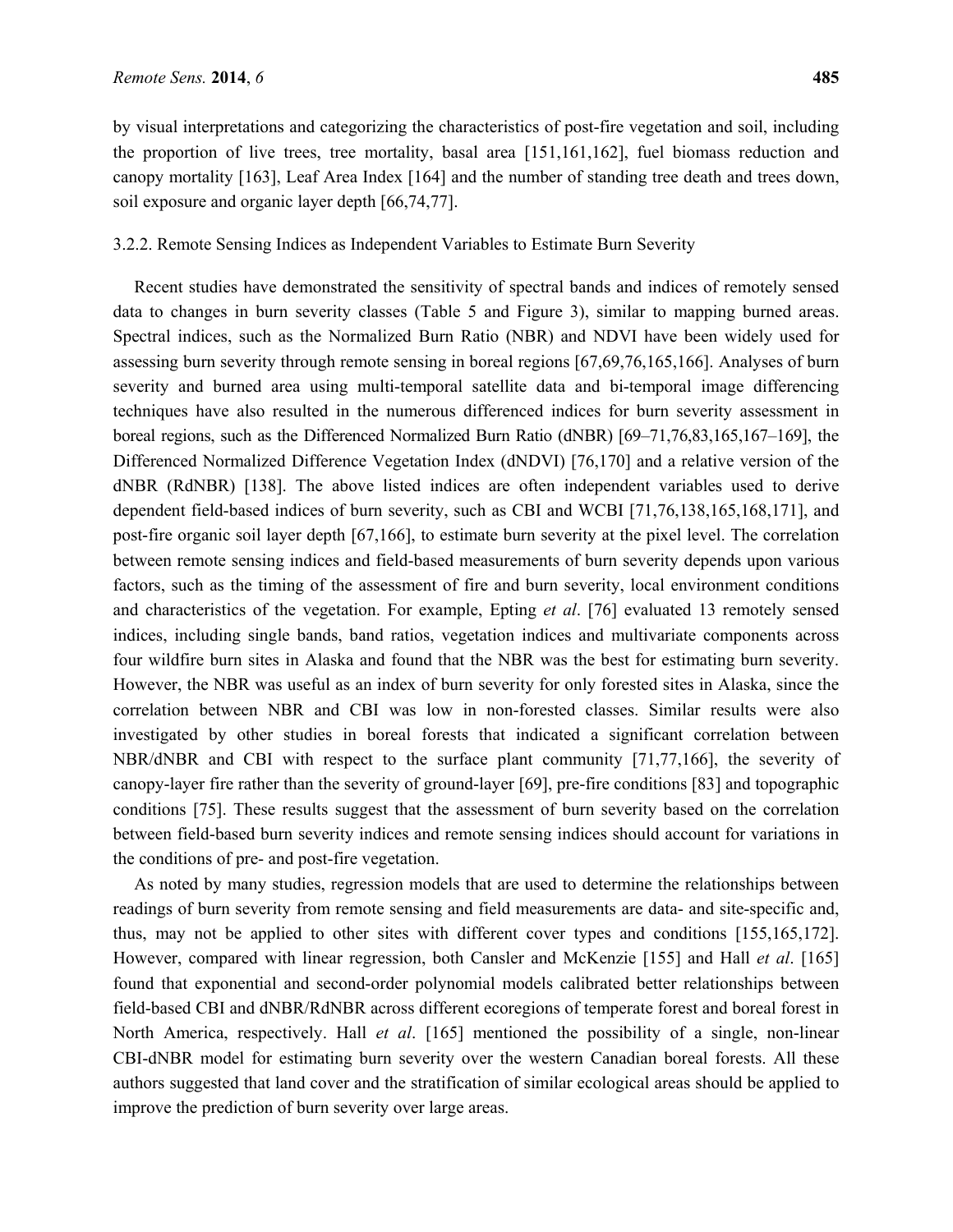As a characteristic of fire and burn severity in permafrost regions, the consumption of the organic layer's depth is the most important effect on how a post-fire ecosystem functions in boreal forest [14,66,74]. Some studies suggested that approaches based on remote sensing bands and indices were unreliable, that they mapped fire and burn severity inconsistently and were unable to account for the depth of the post-fire organic layer [69,70,166]. These results suggest that new approaches, which include other predictors, such as topography, solar elevation and plant phenology [75,159] into indices based on remote sensing are necessary in order to successfully model fire and burn severity in dynamic boreal regions, such as the Alaskan boreal forests. Consequently, Barrett *et al*. [67] found that the incorporation of topographic position, remote sensing indices related to soil and vegetation properties, the timing of fire events and meteorological data using regression tree models significantly improved the modeling of burn severity in black spruce stands in the Alaskan boreal forest.

**Table 5.** Summary of studies using remote sensing data for mapping burn severity in boreal regions; NBR, Normalized Burn Ratio; dNBR, Differenced Normalized Burn Ratio; RdNBR, Relative Differenced Normalized Burn Ratio; dNDV, Differenced Normalized Difference Vegetation Index; BCI, Burn Class Index; SRI, Surface Roughness Index; VCI, Vegetation Cover Index; CBI, Composite Burn Index;  $\Delta \alpha_0$ , post-fire spring albedo change. A differenced index, such as dNBR, is calculated by subtracting the post-fire index from the pre-fire index.

| <b>Study</b>                          | <b>Boreal Zone</b>                  | <b>Year of Image</b>                                        | <b>Remote</b><br><b>Sensing Approach</b>                                | <b>Field Based Indices</b>                                                      | <b>Results</b>                                                                                                                     |
|---------------------------------------|-------------------------------------|-------------------------------------------------------------|-------------------------------------------------------------------------|---------------------------------------------------------------------------------|------------------------------------------------------------------------------------------------------------------------------------|
| Bourgeau-<br>Chavez et al.<br>$[162]$ | Black spruce,<br>Alaska             | 1992 (fire in 1990)                                         | ERS-1 SAR backscatter:<br>multiple linear regression                    | BCI, SRI, VCI                                                                   | $R2$ depends on season:<br>$R^2 = 0.92$ (spring);<br>$R^2$ = 0.64–0.78 (summer);<br>$R^2 = 0.298$ (autumn)                         |
| Michalek<br>et al. [77]               | Black spruce,<br>Alaska             | 1995 (fire in 1994)                                         | Supervised classification<br>of Landsat TM                              | Three classes of burn<br>severity from field<br>observation and aerial<br>photo | Three classes of burn<br>severity: light, moderate,<br>severe                                                                      |
| Epting<br><i>et al.</i> [76]          | Mixed species,<br>Alaska            | 2001 (fire in 2001)                                         | Landsat TM bands and<br>indices; linear regression                      | <b>CBI</b>                                                                      | $R^2$ = 0.6 (highest correlation<br>between NBR and CBI)                                                                           |
| Epting and<br>Verbyla [83]            | Black and white<br>spruce, Alaska   | 1988 (fire in 1986)                                         | Decision tree<br>classification<br>of Landsat TM dNBR                   | Adjusted dNBR<br>threshold from [76]                                            | Three burn severity classes:<br>high (dNBR $\geq$ 620);<br>moderate<br>$(250 \le dNBR \le 620)$ ; low<br>$(85 \leq dNBR \leq 250)$ |
| Sorbel and<br>Allen [171]             | Mixed species,<br>Alaska            | 1999-2002                                                   | Landsat TM dNBR;<br>linear regression                                   | <b>CBI</b>                                                                      | $R^2 = 0.46 - 0.84$ , depending<br>on fire events                                                                                  |
| Duffy<br>et al. [75]                  | Conifer and<br>broadleaf.<br>Alaska | 1994, 1999, 2000, 2002<br>$(24$ fires from 1993 to<br>2002) | Landsat TM NBR;<br>statistical analysis of<br>NBR (ANOVA,<br>variogram) | n/a                                                                             | Burn severity (represented<br>by NBR) depends on<br>topography and type of<br>vegetation                                           |
| Allen and<br>Sorbel [71]              | Conifer and<br>broadleaf.<br>Alaska | 1999-2003 (fires from<br>1999 to 2002)                      | Landsat TM dNBR, linear<br>regression                                   | <b>CBI</b>                                                                      | $R^2 = 0.45 - 0.88$ , depending<br>on fire events                                                                                  |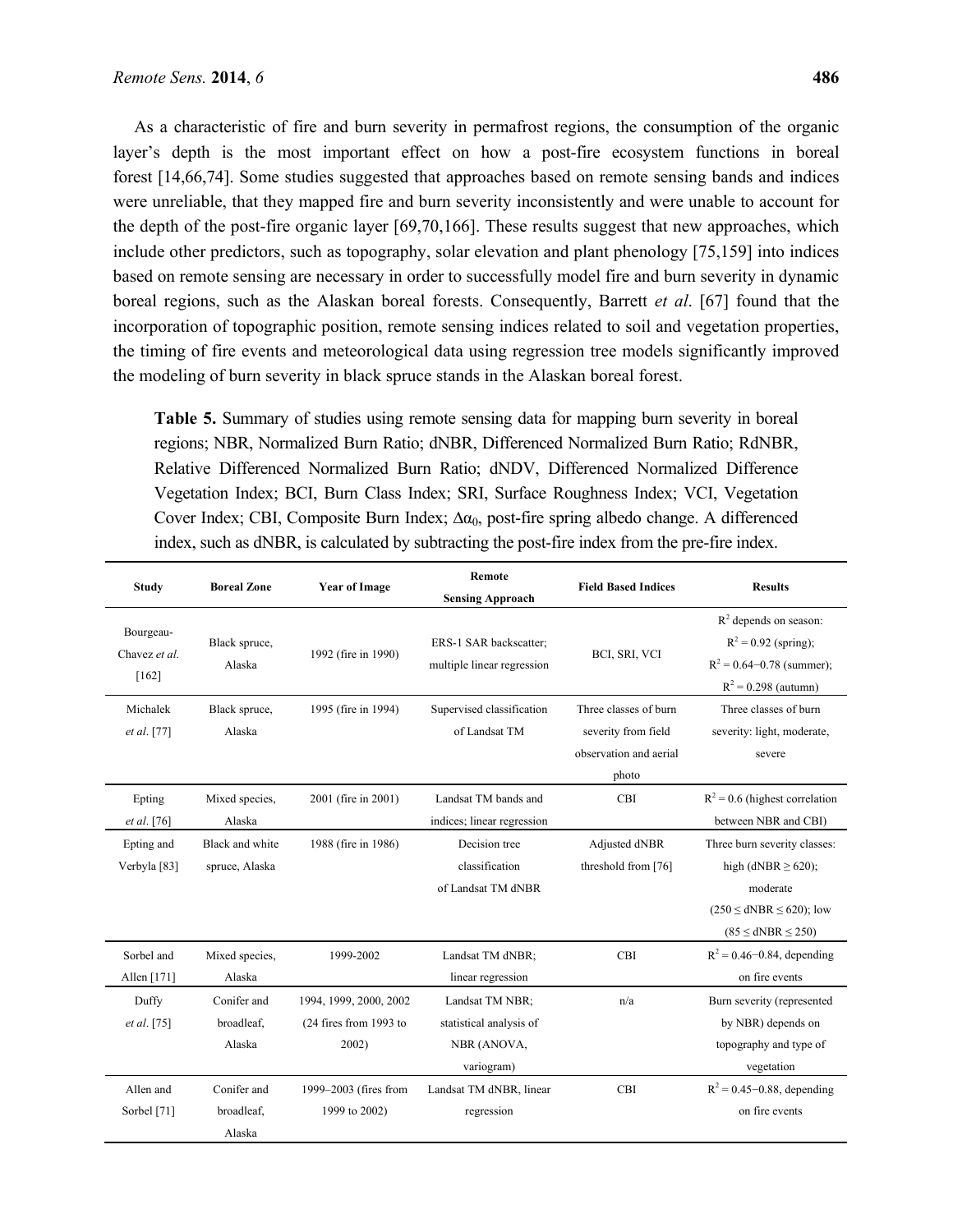| <b>Study</b>       | <b>Boreal Zone</b>        | <b>Year of Image</b>                          | <b>Remote Sensing Approach</b>        | <b>Field Based</b><br><b>Indices</b> | <b>Results</b>                                |
|--------------------|---------------------------|-----------------------------------------------|---------------------------------------|--------------------------------------|-----------------------------------------------|
| Hall et al.        | Western Canada            | 2004, 2005 (fires in                          | Landsat TM dNBR, linear               | <b>CBI</b>                           | $R^2$ > 0.7; non-linear model performed       |
| [165]              |                           | 2003 and 2004)                                | and non-linear regression             |                                      | better than linear model                      |
| Hoy et al.         | Black spruce,             | 2004 (fires in                                | Landsat TM/ETM+ bands                 | <b>CBI</b>                           | Low correlation between the satellite         |
| [69]               | Alaska                    | 2004)                                         | and indices; linear regression        |                                      | and field measurement of severity;            |
|                    |                           |                                               |                                       |                                      | $R^2$ = 0.52 for highest correlation          |
|                    |                           |                                               |                                       |                                      | between dNBR and CBI                          |
| Murphy             | Black and white           | 2005 (6 fires in                              | Landsat TM dNBR,                      | <b>CBI</b>                           | Low correlation between dNBR and              |
| et al. [70]        | spruce, Alaska            | 2003 and 2004)                                | linear regression                     |                                      | CBI; $R^2 = 0.11 - 0.64$ , depending on fire  |
|                    |                           |                                               |                                       |                                      | events                                        |
|                    |                           |                                               |                                       | Post-fire organic                    | Low correlation between NBR and               |
| Verbyla            | Conifer and               |                                               | Landsat TM NBR,                       | soil depth                           | organic soil depth; average                   |
| and Lord           | broadleaf,                | 1985 (fire in 1983)                           | linear regression                     | (measured in                         | $R^2 = 0.26$ for all sites; $R^2 = 0.65$ for  |
| [166]              | Alaska                    |                                               |                                       | 2006)                                | black spruce sites                            |
|                    |                           |                                               | Landsat TM/ETM+ indices               |                                      | Significantly improved efforts to map         |
| Barret             | Black spruce,             | 2005 (fire in 2004)<br>and ancillary data for |                                       | Organic layer                        | organic layer depth representing for fire     |
| <i>et al.</i> [67] | Alaska                    |                                               | regression tree model                 | depth                                | severity; model fit with $R^2 = 0.8$          |
|                    |                           |                                               |                                       |                                      | RdNBR no more effective than dNBR             |
| Soverel            |                           | 2005-2008 (fires                              | Landsat TM/ETM+ dNBR                  |                                      | in estimating burn severity, 65.2% and        |
| et al. [138]       | Western Canada            | from 2005 to 2007)                            | and RdNBR                             | <b>CBI</b>                           | 70.2% classification accuracy,                |
|                    |                           |                                               |                                       |                                      | respectively                                  |
|                    |                           | 2005-2008                                     |                                       |                                      |                                               |
| Soverel            | Western Canada            | (10 fires from                                | Landsat TM/ETM+ dNBR;                 | <b>CBI</b>                           | Overall model with $R^2 = 0.69$               |
| et al. [168]       |                           | $2005 - 2008$                                 | non-linear regression                 |                                      |                                               |
|                    |                           |                                               |                                       |                                      | dNBR and $\Delta\alpha_0$ values between 20%- |
| Jin et al.         |                           |                                               | <b>Classification of MODIS</b>        |                                      | 45%, 45%-75%, >75% percentiles were           |
| $[167]$            | North American            | 2001-2009                                     | dNBR                                  | n/a                                  | classified as low, moderate and high          |
|                    |                           |                                               | and albedo change $(\Delta \alpha_0)$ |                                      | severity classes, respectively                |
|                    | Boreal forest,            |                                               |                                       |                                      |                                               |
| Wu et al.          | northeastern              | 2010 (fire in 2010)                           | Classification of                     | n/a                                  | Higher dNDVI values indicated higher          |
| $[170]$            | Landsat TM dNDVI<br>China |                                               |                                       | burn severity                        |                                               |
|                    |                           |                                               | Classification of Landsat TM          |                                      |                                               |
| Cai et al.         | Boreal forest,            |                                               | dNBR (3 months after fire) to         |                                      | High severity: $dNBR \geq 743$ ; low          |
| [169]              | northeastern              | 2000 (fire in 2000)                           | study tree recruitment 11 years       | n/a                                  | severity: $dNBR < 743$                        |
|                    | China                     |                                               | after fire                            |                                      |                                               |

**Table 5.** *Cont.*

The stratification of the conditions of pre- and post-fire vegetation, as well as the inclusion of different predictors related to the environment are necessary when mapping burn severity using remote sensing approaches (Figure 3), which is now possible through the development of remote sensing capabilities. Such capabilities, for example, include the classification of Landsat or MODIS imagery for vegetation properties [93], the ASTER digital elevation model for topography [173] and the MODIS active fire and/or AVHRR products for fire regimes [7]. Additionally, all the above characteristics of fire and burn severity have been very well documented in the boreal regions of North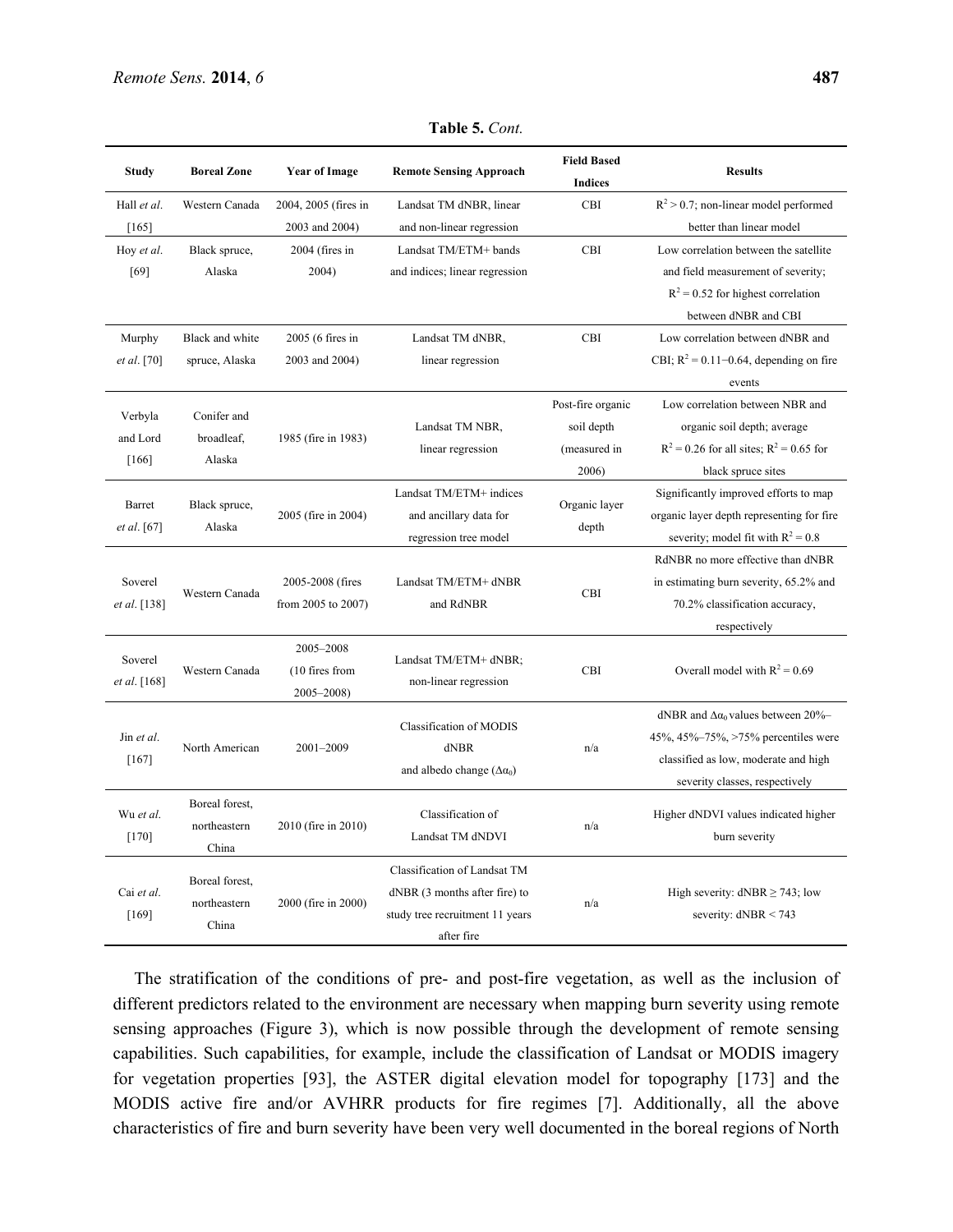America. However, to the best of our knowledge, there have been no similar studies conducted in other boreal regions, such as Eurasian boreal forests. Because the types of fire and vegetation properties are quite different from boreal forests in North America and Russia [7], similar patterns of burn severity may not be found among these boreal regions. Therefore, these approaches and suggestions require interpolating and validating for boreal forest regions around the world to improve the modeling of burn severity using remote sensing (Figure 3).

**Figure 3.** Summary of field-based and remote sensing-based measurements of burn severity along with potential challenges and gaps in research in boreal forest ecosystems; LAI, Leaf Area Index; SAVI, Soil Adjusted Vegetation Index; dSAVI, Differenced Soil Adjusted Vegetation Index.



3.2.3. Classification of Remotely Sensed Data to Burn Severity Classes

Even though field-based indices, such as CBI and GeoCBI, and spectral indices, such as NBR, dNBR and RdNBR, are the most widely adopted combination in the investigation of burn severity, they are not yet standard methods for evaluating burn severity in either the remote sensing or fire science communities [21,160]. The assessment of burn severity from both *in situ* and remotely sensed data is also not always available. As a result, there are a variety of methods beyond the models of CBI and vegetation regression indices to evaluate burn severity using remote sensing data, and the results differ widely. For example, percentile classifications of MODIS dNBR and the change of spring albedo ( $\Delta \alpha_0$ ) were employed by Jin *et al.* [167] to assign classes of low (20%–45% percentile), moderate (45%–75% percentile) and high (>75% percentile) severity in North American post-fire boreal forests. The authors mentioned that an alternative approach to measuring burn severity is to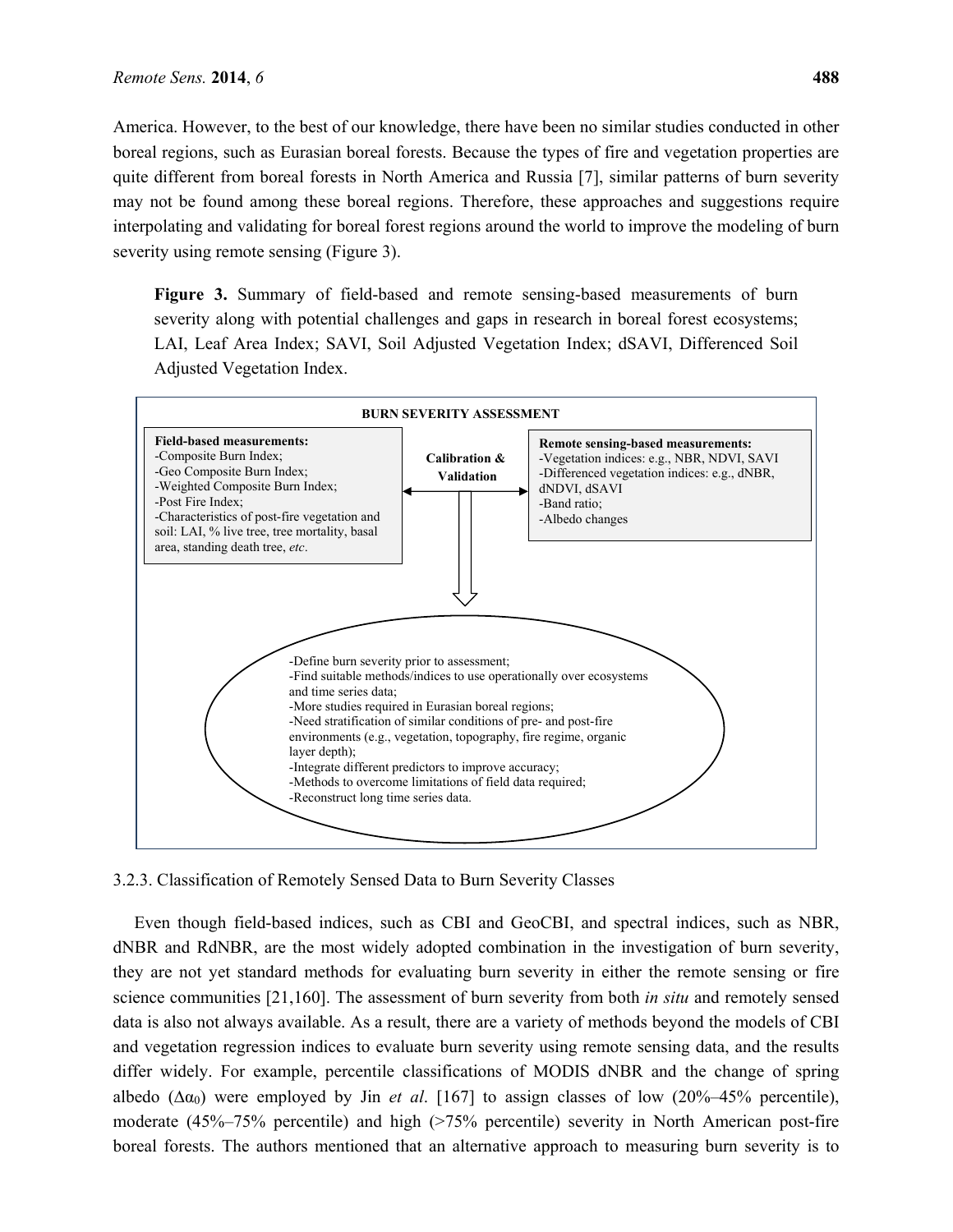monitor the change in spring albedo, since it depends on the mortality and recovery rate of post-fire vegetation. Epting and Verbyla [83] applied similar Landsat dNBR threshold values (90, 275 and 680), calculated by Epting *et al*. [76], to classify low, moderate and high classes of burn severity in their Alaskan boreal forest study site. However, Cai *et al*. [169] evaluated burn severity in Chinese boreal forests according to the histogram of dNBR values with high severity (dNBR  $\geq$  743) and low severity (dNBR < 743). All these results confirmed that the above proposed indices, spectral thresholds and methods of assessing burn severity can possibly be adjusted to local conditions, but it is not clear whether they can be extended to other study sites.

It is strongly recommended in the reviews by Lentile *et al*. [20] and French *et al*. [21] that researchers should properly define the need for the assessment of burn severity and clarify the amount of presumption in the methods for measuring burn severity (Figure 3). For example, Boer *et al*. [164] defined burn severity in the southwestern Australian forest as a fire-induced change in LAI (dLAI), since LAI is a clear indicator of the attributes of biophysical vegetation that can be objectively measured in the field. Boer *et al*. [164] concluded that simulating remotely sensed indices, such as NBR, NDVI and the simple ratio, with well-defined biophysical attributes like LAI, is a very objective and rapid way to measure and interpret post-fire effects within the context of fire and forest management. Thus, these assumptions would be alternatives to assessing burn severity based on CBI and GeoCBI, especially for areas with significant gaps in field-based data of burn severity, as well as the areas with a low correlation between CBI and remote sensing indices alone, like the Alaskan boreal forest. However, there is still a need to assess how such methods work with the wide range of environments that are affected by fires in regions of boreal forest (Figure 3). Finally, in addition to the long-time series of burned areas, the long-time series of burn severity is also necessary to characterize vegetation's response to fire under different climatic conditions, but very few studies in the literature have attempted to reconstruct this in either boreal forests or other ecosystems. One example was presented by Sunderman *et al*. [174], who applied Landsat-dNBR thresholds to reconstruct fire severity for a 28-yr period in temperate regions. Some field-based and remote sensing-based indices, as well as some challenges and gaps in research for mapping burn severity in boreal regions, were summarized in Figure 3.

#### *3.3. Remote Sensing-Based Assessment of Post-Fire Forest Patterns*

Much of the work described above entails mapping the location, size and severity of disturbance by forest fire. However, the causes and consequences of spatial variability in post-fire effects become increasingly significant to our understanding of how forest ecosystems respond. The spatial variability of post-fire forests can be characterized by stages of forest succession, forest structure and the regrowth of forest composition since disturbance. Remote sensing of disturbances for the express purpose of quantifying forest patterns enables the extraction of independent variables to predict dependent variables, such as successional stages, stand age, tree diameter and height, biomass, canopy closure, species diversity and other structural parameters over large areas of post-fire forest. The overall review of remote sensing in monitoring the recovery of post-fire vegetation in nature was conducted by Gitas *et al*. [175], and remote sensing of the biophysical parameters of boreal forests was conducted by Lutz *et al*. [176]. The review by Gitas *et al*. [175] discussed remote sensing studies of monitoring post-fire vegetation in general, including tropical, temperate, Mediterranean and boreal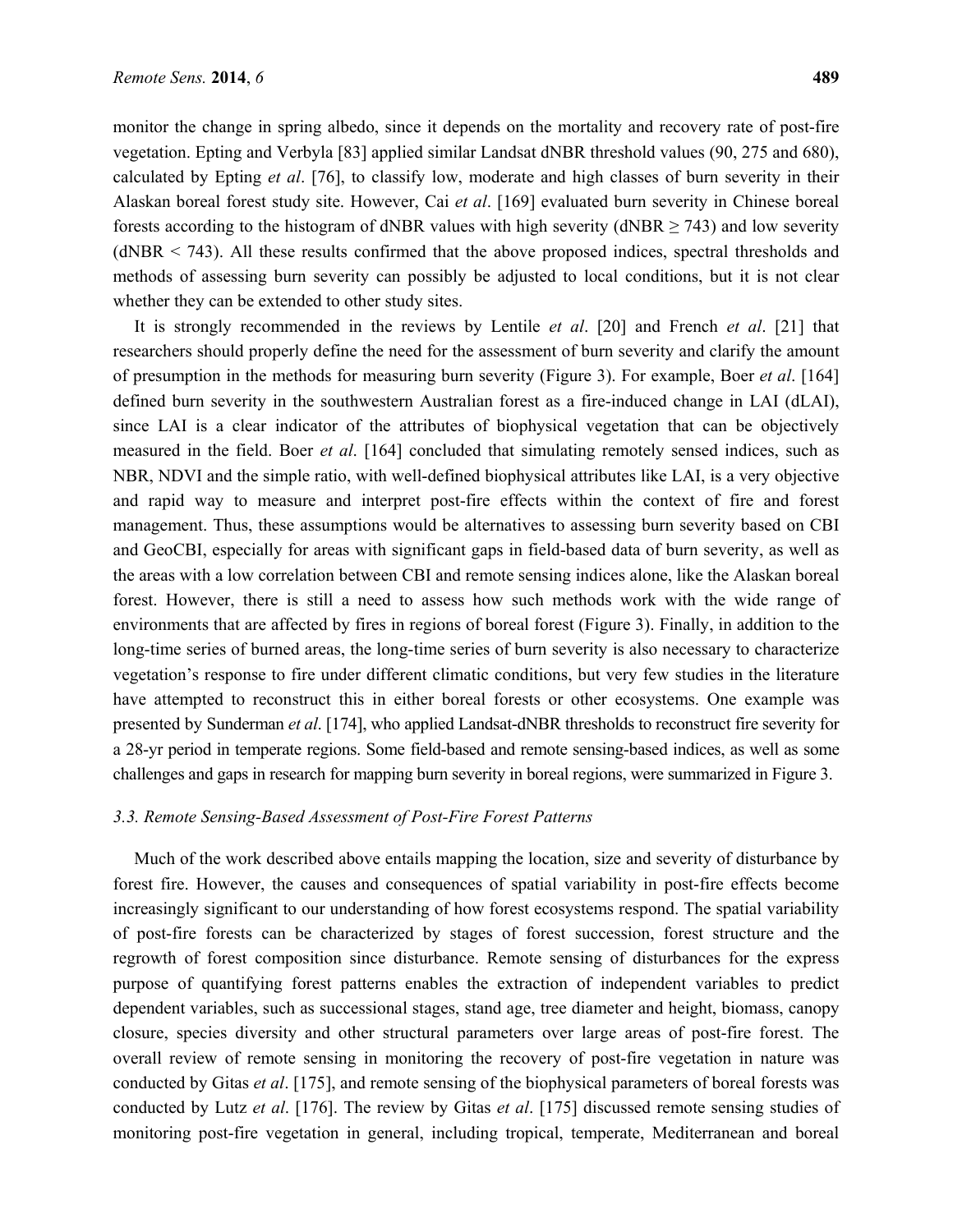ecosystems, while Lutz *et al*. [176] did not focus on studies about monitoring post-fire effects and recovery patterns of boreal forests. Therefore, this section is largely focused on remotely sensed data and methods for monitoring post-fire forest patterns, including successional stages, the attributes of forest structure and the trajectories of forest recovery in regions of post-fire boreal forest. This review will also discuss the data and methods from other ecosystems that can be potentially applied to help understand boreal forest patterns following fire disturbance.

#### 3.3.1. Monitoring Successional Stages

Forest succession is an important ecological process that determines the biophysical, biological and biogeochemical characteristics of forest ecosystems [177]. Patterns of forest succession vary among fire perimeters depending on many factors, such as site conditions before and after a fire, the extent of the fire and the severity of the fire. In boreal larch forest ecosystems, the size and severity of fires, coupled with climatic condition, are among the principal factors influencing post-fire dynamics and patterns of succession [82,178]. For example, three classes of forest successions were determined after climate change and fire in the taiga larch forest in central Siberia, including succession with no replacement of tree species, succession with replacement of a tree species and succession with open larch stands replaced by shrubby tundra [82]. Furthermore, the length of complete stages of succession in Siberian boreal forests strongly depends on fire intervals and species characteristics, ranging from five years as the first stage of succession, in which pine regenerates successfully, to more than 180 yr as the last stage of succession, represented by old pine stands [82], and from two years to 90 yr as the first and last stages of succession in larch stands, respectively [9]. Similarly, the influences of fire severity on the succession of the Siberian larch forest illustrates that during a surface fire with low severity, conditions of pre-fire vegetation can recover after 5–8 yr, while the dominant, pre-fire trees are restored within 7–15 yr and 15–20 yr after moderate and high larch fire severity, respectively [179]. Pioneer species of herbs and grasses are dominant in the larch forest during the first four years after high fire severity [179]. Through the periodic measurement of post-fire tree density over several decades, Johnstone *et al*. [180] found that North American boreal tree recruitment occurs within a short (3–10 yr) period after fires. Additionally, the observation of patterns of stand density and composition within five years after fires can be used to predict forest patterns observed two or three decades after fires [180].

The identification and classification of the successional stages of forests over large areas are challenging to conduct based on field surveys alone. Combining field plots with remotely sensed data, however, provides an alternative approach for monitoring successional stages of forests across large spatial extents [177] (Table 6, [83,177,181–186]). In boreal forest ecosystems, there are very few studies using optical sensors, such as Landsat TM/ETM+, to characterize post-fire patterns of succession [83,187–189]. One known study of burn severity and post-fire succession through remote sensing was conducted by Epting and Verbyla [83] over a 16-yr post-fire period in interior Alaska. Landsat TM/ETM+ images were used to categorize two successional classes of self-replacement and relay floristic with respect to burn severity and pre-fire vegetation. In this study, both pre- and post-fire images were classified using an unsupervised method of classification to identify six types of vegetation, including closed needle-leaf forest, open needle-leaf forest, needle-leaf woodland,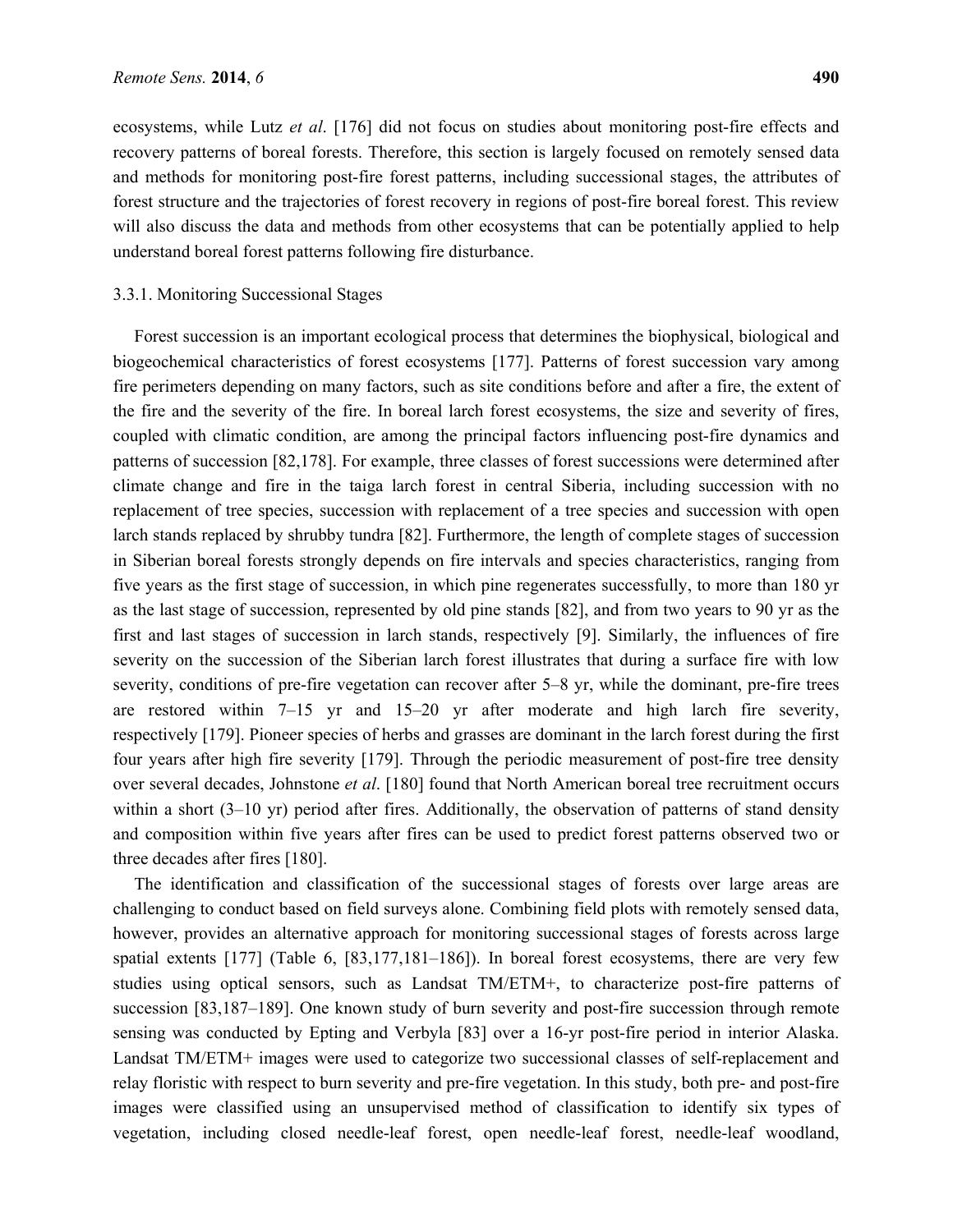broadleaf forest, mixed forest and shrub land. The strategy for monitoring successional stages by Epting and Verbyla relied on a similar approach with change detection using post-classification maps. Pixels exhibiting the same class of vegetation in both pre- and post-fire images were classified as selfreplacement succession, whereas areas that changed classes of vegetation from spruce-dominated to broadleaf-dominated were classified as relay floristic areas [83]. The result showed that post-fire patterns of succession in Alaskan boreal forests strongly depended on the types of pre-fire vegetation and burn severity. For example, most of the high burn severity areas with closed needle-leaf, open needle-leaf and mixed forest classes shifted to woodland or shrubland, sixteen years after the fire [83]. However, Epting and Verbyla noted that the study only focused on one burn in the late growing season and that the result may not represent patterns of burn severity and the succession of post-fire vegetation across the Alaskan boreal region. Discrimination of spectral bands and vegetation indices by Landsat TM/ETM+ imagery has been the more commonly used approach to identify the distribution of successional forest stages in temperate regions, compared with boreal regions [177,181,190–193]. Song *et al*. [181] demonstrated that the temperate conifer forest's successional stages can be differentiated using a linear regression analysis between the Landsat Tasseled Cap classes of brightness, greenness and stand age. Liu *et al*. [177] found that using forest inventory plot data and Tasseled Cap with two other predictive models, such as decision trees and neural networks, were more successful than linear regression models in predicting a forest's successional stages. This is due to the fact that these models are not necessary data with normal distributions, and they can eliminate the spectral noise of forest samples. Both Song *et al*. [181] and Liu *et al.* [177] used a chronosequence approach that substitutes space for time, and they concluded that multi-temporal Landsat imagery clearly improved the discrimination of young, mature and old temperate forest stands. This is due to the fact that multi-temporal data can take advantage of annual phenology to improve the classification of different successional stages and pathways [182]. With the different coverage and the availability of Landsat data from 1972 to the present at local-to-continental scales, these multispectral data are valuable for producing classifications of stages of forest succession at these different scales (Table 6).

In addition to optical sensors, LiDAR (Light Detection and Ranging) imagery has proven particularly useful to estimate forest structures, as well as to characterize stages of forest succession, since LiDAR measures the three-dimensional arrangement of forest canopies. In Eurasian boreal forests, LiDAR data have been used to separate different types of forest sites in general, ranging from poor (xeric heath forest) to very rich forest [184], and to identify stands of boreal forests with high herbaceous plant diversity [185]. As mentioned by Falkowski *et al*. [186], that classifications of forest succession should reflect all potential stages of forest development, the authors successfully used LiDAR height metrics to classify six stages of forest succession across a structurally diverse and mixed-species conifer forest. Six stages of succession were characterized using LiDAR data in conjunction with a non-parametric Random Forest algorithm, resulting in an accuracy greater than 95% overall. The use of nonparametrics, such as the Random Forest classification algorithm, can incorporate a number of continuous and categorical predictors, develop robust predictions and account for uncertainty when mapping successional classes [186,194]. The LiDAR-based techniques of data analysis are applicable to the detection of different post-fire stages of succession in boreal forests, because of specifically slow recovery rates of boreal tree saplings combined with extensive shrub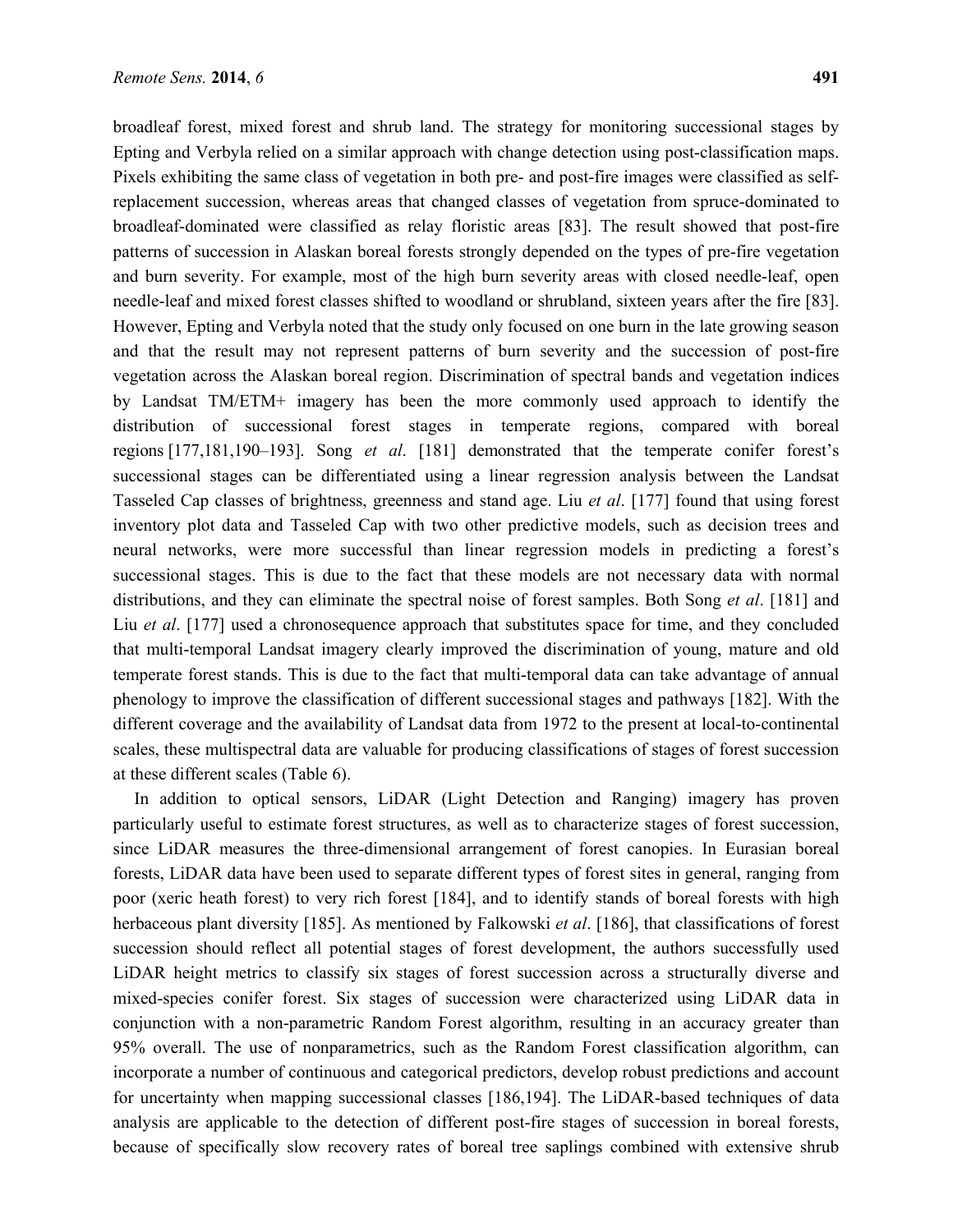regrowth for the first several decades following fires in boreal forests. However, it is noted by Falkowski *et al*. [186] that LiDAR data is associated with very high costs for mapping at regional and continental scales and is not available at all footprints [186]. To our knowledge, there have been no similar studies, either in general or in sites specific to post-fire environments, conducted in boreal regions to identify *all* potential successional stages using LiDAR imagery. A similar approach to Falkowski *et al*. [186] can be conducted to develop and evaluate methods for mapping post-fire forest succession in boreal forest ecosystems (Table 6).

Spaceborne synthetic aperture radar (SAR) data also provides an alternative approach for monitoring the regrowth of post-fire forests, since backscatter is also sensitive to forest structural parameters. The backscatter coefficient typically increases with forest biomass, and SAR wavelengths are able to differentiate among grass, shrub, young and mature forest stands [195], commonly represented in secondary forests following fires. Based on the advantage of SAR cross-polarized backscatter, which is more sensitive to forest structure and different stages of forest regrowth, Tanase *et al*. [183] used X-, C- and L-band cross-polarized backscatter to monitor forest regrowth in both Mediterranean and boreal forests affected by fires. The authors found that up to four different stages of post-fire regrowth in boreal forest could be distinguished, whereas five phases of regrowth in Mediterranean forests were discerned using L-band SAR data. However, compared with the NDVI from optical sensor, the reliable differentiation of regrowth phases using NDVI could only be observed for the most recent stages of development (10–20 yr after disturbance), because NDVI responded positively to changes in canopy recovery and then saturated prior to the point where an ecosystem fully recovers from disturbance [183]. These results suggest the usefulness of SAR data for monitoring forest regrowth after disturbances. However, Kasischke *et al*. [196] reported that L-band microwave backscatter was the most sensitive to variations in aboveground biomass and soil moisture in boreal forests. More specifically, soil moisture did significantly change the correlation between the L-band backscatter and the aboveground biomass typically found in boreal forests that are regenerating, and the influence of soil moisture is dependent on the biomass [196]. Therefore, the consideration of soil moisture conditions over the study area is important when using SAR backscatter to monitor post-fire forest regrowth and forest structure [183,196] (Table 6).

Generally, the classification of forest successional stages is different from the types of land cover classification, as forest succession involves ecological processes and requires viewing the vegetation community as a continuum rather than as discrete classes [184,197,198]. Classification of forest succession, therefore, not only benefits sustainable forest management, but also effectively quantifies ecological responses and relationships in wildlife habitats [199,200]. Additional studies should be performed on whether optical remote sensing data and methods can be confidently applied to monitor post-fire succession of boreal ecosystems, since these data can be archived, historically corresponding to each stage of forest succession. Optical remote sensing data, such as Landsat, AVHRR and MODIS imagery, are also freely accessible online. The capabilities of remote sensing data and methods often used in the literature to identify successional stages in boreal forests and other regions were summarized in Table 6 as follows.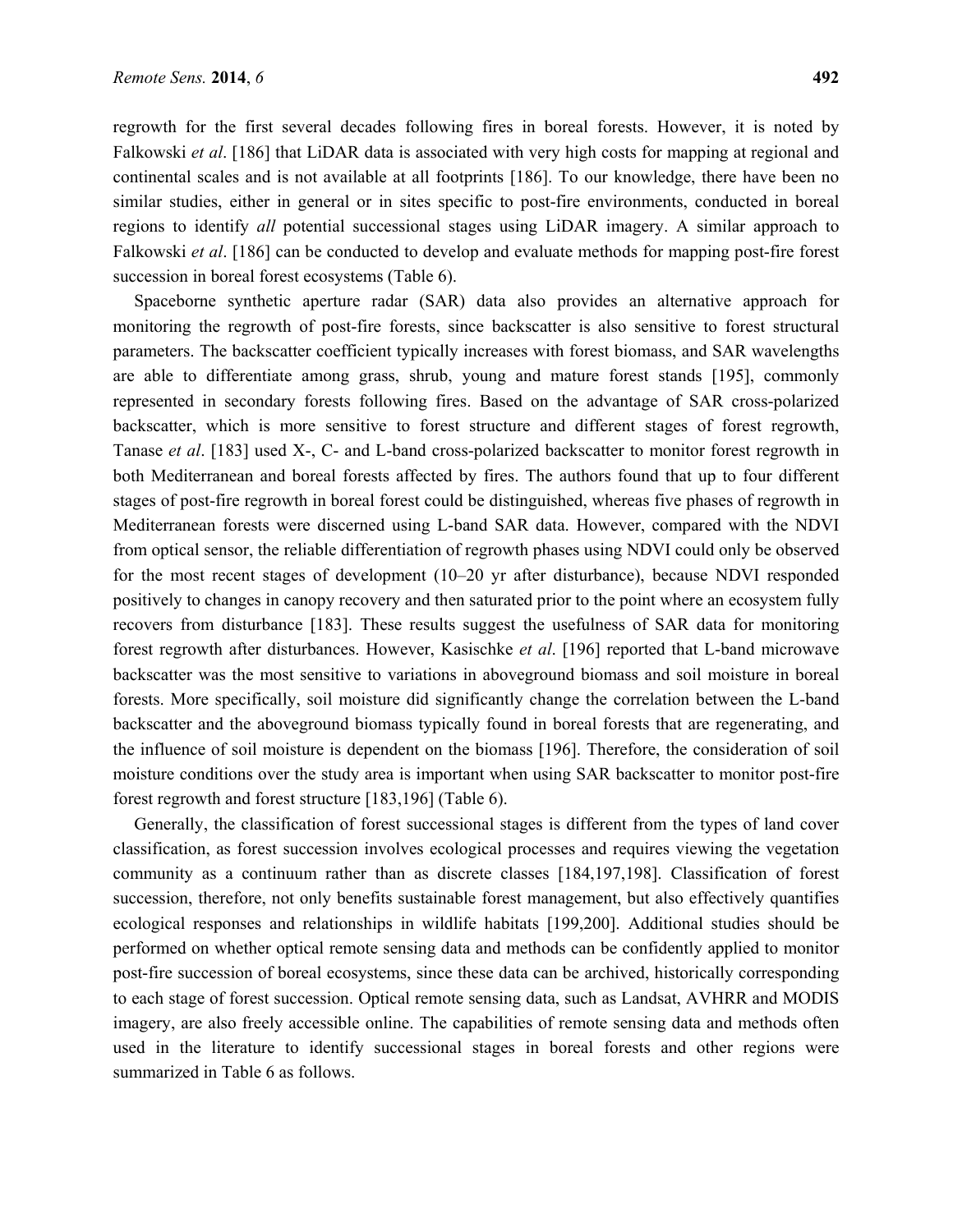**Table 6.** Selection of data and methods commonly used for mapping successional stages in boreal forests and other regions. Selected studies were found in both Alaskan (e.g., Epting and Verbyla [83] and Tanase *et al*. [183]) and Eurasian (e.g., Vehmas *et al*. [185] and Vehmas *et al*. [184]) boreal regions. However, studies conducted in Eurasia are not specific to post-fire recovery sites. Therefore, conducting more studies in this region is required. LiDAR, Light Detection and Ranging.

| Data         | <b>Method</b>                                         | <b>Identified Stage</b> | Advantage                | Disadvantage                     | <b>Selected Study</b>  |  |
|--------------|-------------------------------------------------------|-------------------------|--------------------------|----------------------------------|------------------------|--|
|              |                                                       |                         |                          | -Limited in measuring            |                        |  |
|              |                                                       | -Identified             |                          | three-dimensional structural     |                        |  |
|              |                                                       |                         |                          | attributes related to            |                        |  |
|              |                                                       |                         |                          | forest succession;               |                        |  |
|              | -Chronosequence approach;<br>-Supervised/unsupervised |                         | -Multi-temporal data     | -Limited in identifying some     |                        |  |
|              | classification;                                       | different stages of     | can represent annual     | understory successional          |                        |  |
| Optical      | -Linear regression of spectral                        | forest succession,      | phenology to improve     | classes, since the overstory     |                        |  |
| sensor:      | bands/indices (e.g., NDVI,                            | such as young,          | discrimination of        | canopy blocks the understory     |                        |  |
| Landsat      | Tasseled Caps) and stand age                          | mature and old          | successional stages;     | signal;                          | $[83, 177, 181 - 183]$ |  |
| TM/ETM+      | classes:                                              | forest; or              | -Available to classify   | -Insignificant spectral          |                        |  |
|              | -Non-parametric methods                               | self-replacement        | forest successional      | signature response to low        |                        |  |
|              | (e.g., decision trees and neural                      | and relay floristic     | stages at regional-to-   | regrowth rate and unreliable     |                        |  |
|              | networks)                                             |                         | continental scales       | differentiation of mature and    |                        |  |
|              |                                                       |                         |                          | old regrowth phases due to the   |                        |  |
|              |                                                       |                         |                          | saturation of the spectral       |                        |  |
|              |                                                       |                         |                          | signature                        |                        |  |
|              |                                                       |                         |                          | (e.g., NDVI)                     |                        |  |
|              |                                                       |                         | -Incorporated            |                                  |                        |  |
|              |                                                       |                         | three-dimensional        | -Limited in differentiating      |                        |  |
|              |                                                       | -Identified all         | structural attributes to | seedling and saplings (first     |                        |  |
|              |                                                       | potential stages of     | accurately monitor       | stages of forest formation)      |                        |  |
|              |                                                       | forest stand            | different vegetation     | from other understory            |                        |  |
|              | -Chronosequence approach;                             | development, such       | growth stages;           | components;                      |                        |  |
| LiDAR:       | -Non-parametric methods                               | as open stem,           | -Able to capture a       | -Still influenced by very dense  |                        |  |
| LiDAR        | (e.g., logistic regression and                        | stand initiation.       | broad range of           | canopy forests that limits       | $[184 - 186]$          |  |
| pulse height | random forest algorithm):                             | understory              | vegetation               | direct characterization of       |                        |  |
| metrics      | LiDAR metrics used as                                 | initiation, young       | characteristics in a     | understory components and        |                        |  |
|              | independent predictors                                | multistory, mature      | consistent and           | species (canopy penetration);    |                        |  |
|              |                                                       | multistory and          | transparent manner;      | -Currently limited in mapping    |                        |  |
|              |                                                       | old multistory          | -Unaffected by solar     | forest succession at regional to |                        |  |
|              |                                                       |                         | illumination and         | continental scales due to small  |                        |  |
|              |                                                       |                         | visibility (e.g.,        | footprint and high cost;         |                        |  |
|              |                                                       |                         | clouds);                 |                                  |                        |  |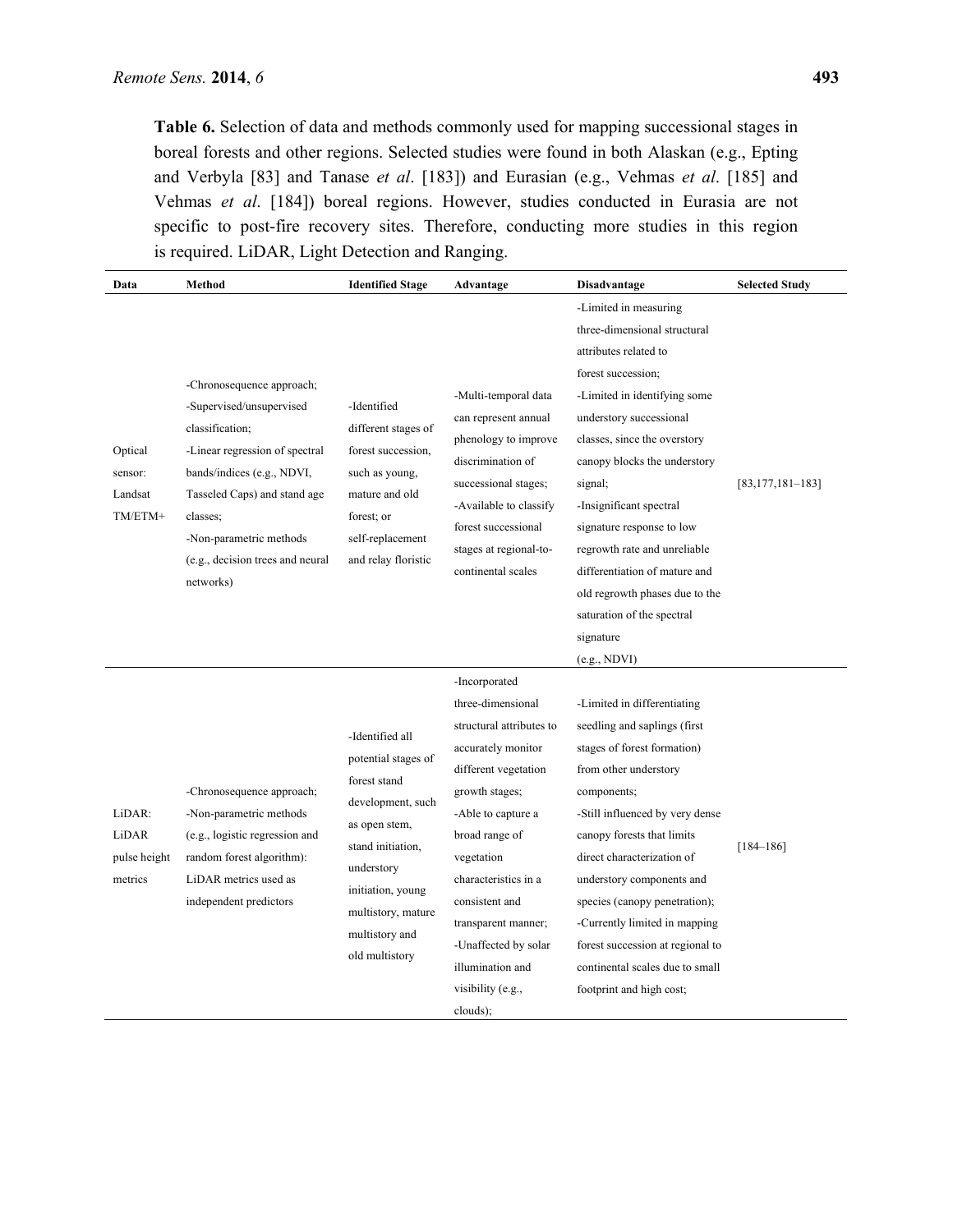| Data          | Method                     | <b>Identified Stage</b>  | Advantage                  | <b>Disadvantage</b>            | <b>Selected Study</b> |
|---------------|----------------------------|--------------------------|----------------------------|--------------------------------|-----------------------|
| SAR: Cross-   | -Chronosequence approach;  | -Differentiated regrowth | -Taking advantages of      | -Sensitivity of backscatter to | [183]                 |
| polarized and | -Descriptive statistics.   | phases, such as          | L-band backscatter         | soil moisture required the     |                       |
| co-polarized  | analysis of variance       | undisturbed forest.      | sensitivity to forest      | development of approaches      |                       |
| backscatter   | (ANOVA) and pair-wise      | young, mature and old    | structural parameters      | to account for variations in   |                       |
|               | comparison to discern      | forest; or by stand age: | allowed the                | soil moisture avoiding the     |                       |
|               | between forest recovery    | $20 - 40$ yr,            | differentiation among      | misclassification of           |                       |
|               | stages using SAR           | $15-20$ yr and           | young, mature and old      | regrowth stages;               |                       |
|               | backscatter and coherence; | $<15 \text{ yr}$         | forest stands;             | -Limited in differentiating    |                       |
|               | -Linear and non-linear     |                          | -Unaffected by solar       | understory classes and early   |                       |
|               | regression models          |                          | illumination and           | successional stages (e.g.,     |                       |
|               |                            |                          | visibility (e.g., clouds); | areas with forest regrowth     |                       |
|               |                            |                          | -Able to monitor forest    | from recent disturbance)       |                       |
|               |                            |                          | succession over            | from other components;         |                       |
|               |                            |                          | regional and               | -Co-polarized repeat-pass      |                       |
|               |                            |                          | continental scales         | coherence can only separate    |                       |
|               |                            |                          |                            | regrowth phases for the most   |                       |
|               |                            |                          |                            | recently affected sites (<15)  |                       |
|               |                            |                          |                            | yr since disturbance)          |                       |
|               |                            |                          |                            | regardless of the radar        |                       |
|               |                            |                          |                            | frequency                      |                       |

**Table 6.** *Cont.*

#### 3.3.2. Measurement of Other Variables in Forest Structure

The structural attributes referring to the spatial arrangement and distribution of a forest are important surrogates to indicate the functional and compositional attributes of forests. The structural attributes used to characterize forest patterns, including successional stages, can be grouped into three main categories: (1) attributes of biophysical and spatial distribution, such as Leaf Area Index (LAI), crown closure/canopy cover, breast height diameter (DBH), height, basal area, volume or biomass, stem/seedling density and stem age/stage of development; (2) species diversity represented by diversity indices, such as the Shannon–Weiner and Simpson indices; and (3) complexity of forest structure (SCI) comprising variations of different spatial attributes, such as DBH, height, basal area and age [78,79,197,201]. Since post-fire forest environments and forest patterns are significantly different from pre-fire environments, the review of this section will focus more on remote sensing data and methods that have been applied to monitor structural parameters following disturbances in boreal forests. Some studies in other forest ecosystems and undisturbed environments that might be useful for measuring variables in post-fire boreal forests were also included and discussed in this review.

Applications of remote sensing aimed at monitoring structural attributes of forests that were listed above have been driven largely by using empirical models to calibrate remotely sensed data with *in situ* data in either boreal or other forest ecosystems (Table 7, [8,28,112,187,196,202–213]). For example, regression-based prediction has been a widely accepted approach to mapping regional forest attributes using linear regression [196,203,204,213], nonlinear regression [187,209–211,214,215], partial least squares regression [216] and regression tree algorithms [26,217]. Recently, non-parametric regression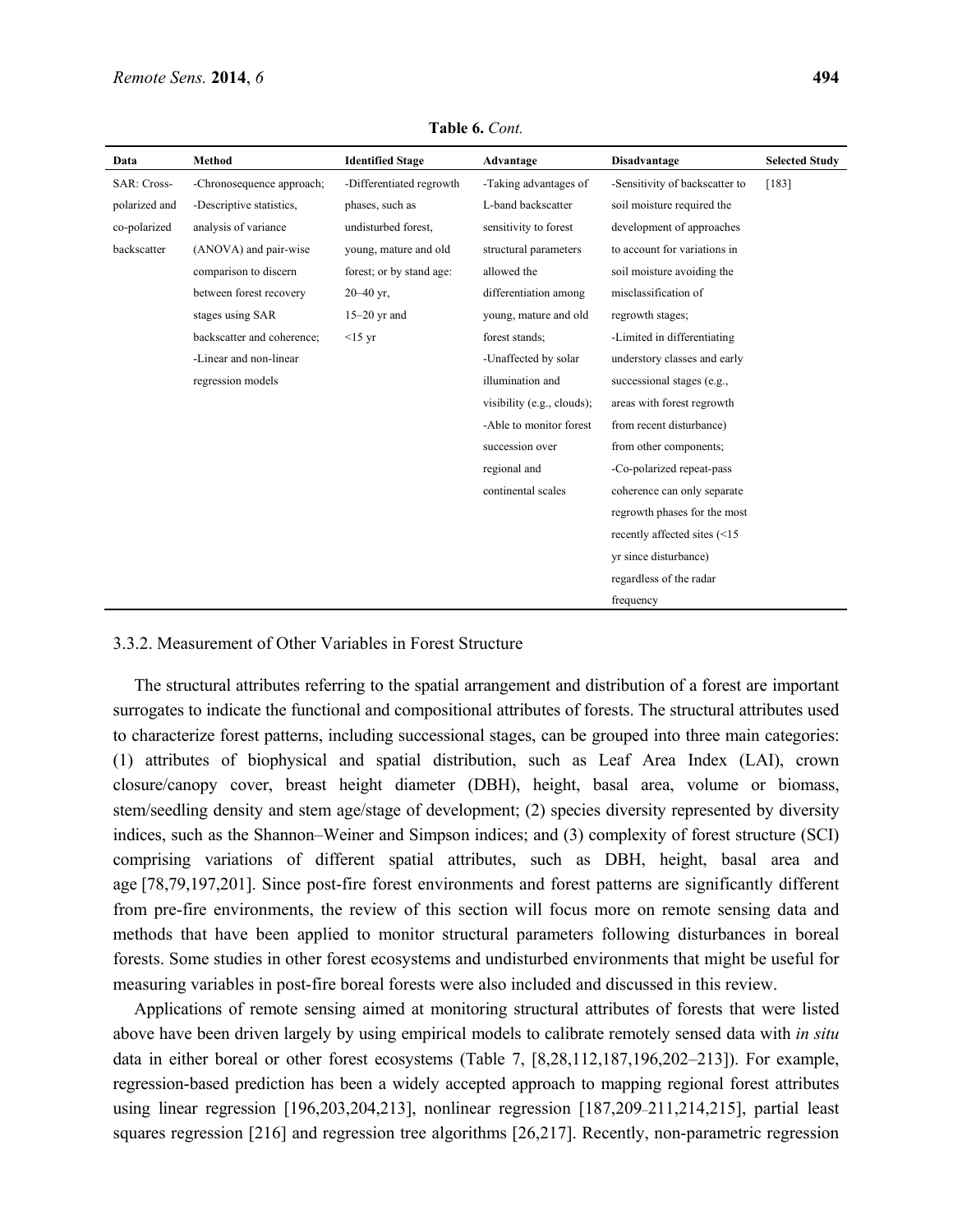approaches, such as Reduced Major Axis (RMA) regression, k-Nearest Neighbor (k-NN), Gradient Nearest Neighbor (GNN) and Random Forest (RF) regressions, have received considerable attention for the estimation of structural forest attributes, because these approaches can account for mapping uncertainty and involve a large number of response variables with analytical and operational flexibility [28,209,218].

Many studies have demonstrated that correlation between independent bands/indices of optical imagery and dependent, site-based forest biophysical variables have a high variation, depending upon derived variables, spectral bands/indices, vegetation properties and disturbance regimes. In post-fire Canadian boreal forest, Zhang *et al*. [187] modeled stand age distribution using a Shortwave Vegetation Index (SWVI) calculated from SPOT VEGETATION imagery. The dated fire scars were based on historic fire data, and the stand age was by pixels of each type of land cover since the fire derived based on the polynomial relationship between stand age and the mean SWVI, with the highest correlation for the mixed coniferous forest ( $R^2 = 0.53$ ) [187]. However, the result showed that using SWVI to estimate stand age was limited due to systematic bias with an overestimation of the stand age of about five years for young stands and an underestimation of up to 15 yr for old stands. This index also saturated at different points, depending on the types of land cover and the number of years since the fire. For example, the SWVI of coniferous forests saturated at the value of about 0.25 after 37–42 yr since the fire, while the saturated value of deciduous forest was 0.35 at a post-fire regeneration age less than 10 yr. These findings were similar to Fraser and Li's [112] based on a sample of fires across Canada. Fraser and Li [112] also found that an artificial neural network (ANN) model performed better than multiple regression in predicting the age of regenerating boreal forests after fire. Both studies mentioned that an understanding of burn severity and the spatial heterogeneity of fire disturbance will improve the prediction of forest stand age regenerating after fire with a high level of accuracy. Similarly, some studies were conducted in Siberian boreal regions to monitor forest variables after fires using a moderate resolution dataset [202,205,219]. For example, Chen *et al*. [202] validated the collection 4 MODIS LAI product (MOD15) and Landsat ETM+-derived LAI in different post-fire sites and found that the MODIS LAI product correctly represented the summer site phonologies, but significantly underestimated the LAI value of the site, with a 100-year-old post-fire deciduous forest during the winter period. Compared with the Landsat ETM+-derived LAI, the MODIS LAI overestimated values in the low LAI deciduous forests  $(LAI < 5)$  and underestimated values in the high LAI conifer forests  $(LAI > 6)$ . Additionally, the Landsat ETM+-reduced simple ratio (RSR) significantly improved the LAI prediction, while the Enhanced Vegetation Index (EVI) had the poorest performance in the estimating LAI ( $R^2 = 0.89$  and  $R^2 = 0.61$ , respectively). Because of the high variation of the MODIS LAI product, further comparison with field datasets and other LAI products (e.g., CYCLOPES LAI product [205]) from other boreal forest sites is necessary to improve LAI quantification in disturbed forest landscapes.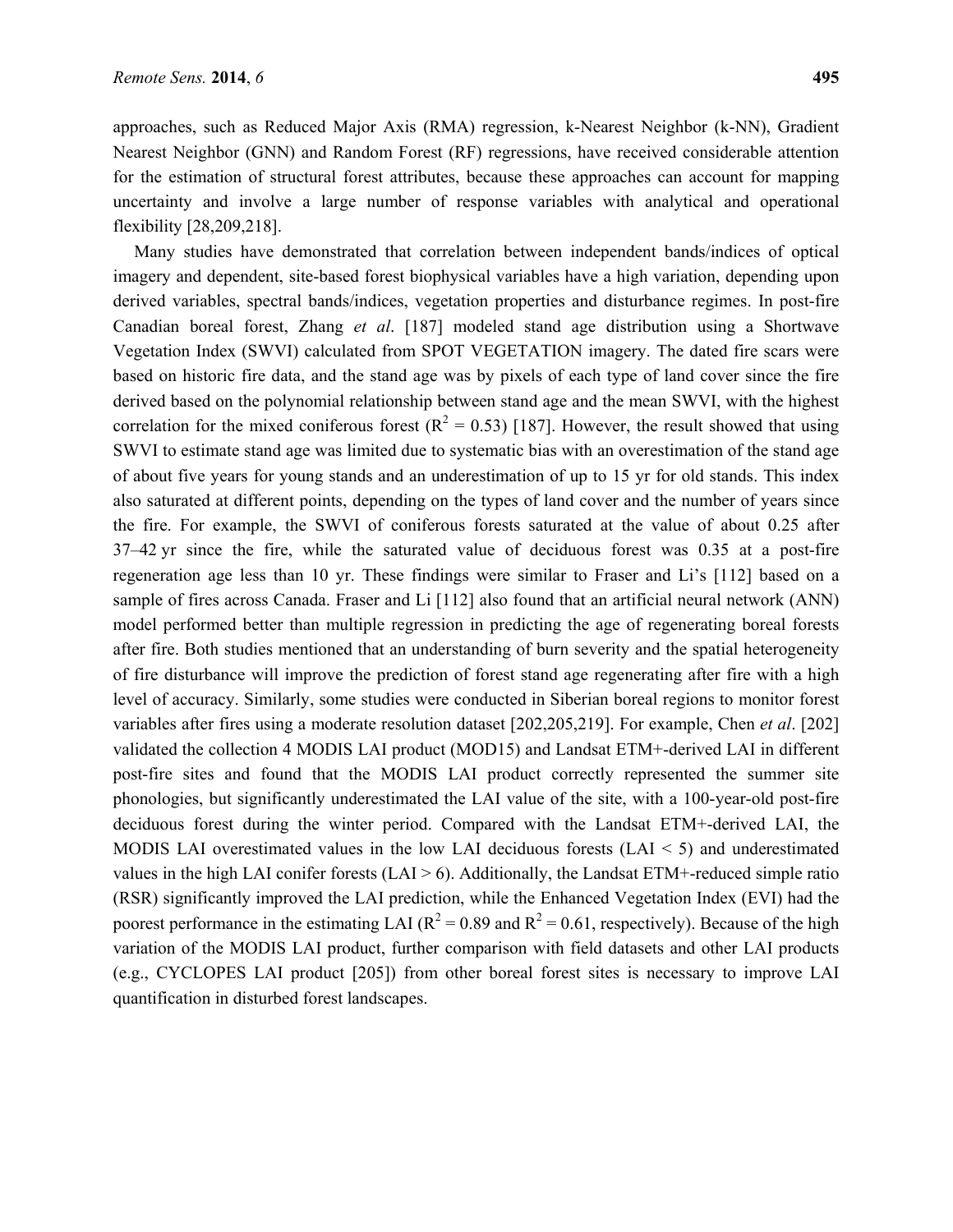**Table 7.** Some common remote sensing approaches used to estimate post-fire forest patterns in boreal regions; RSR, Reduced Simple Ratio [202]; SWVI, Shortwave Vegetation Index; GLAS, Geoscience Laser Altimetry System on ICESAT. Other examples of remote sensing approaches for monitoring forest structure in undisturbed boreal forests, as well as other post-fire forest ecosystems can be found in [8,28,203–207].

| Satellite/Sensor                            | Independent<br>Variable                                                                           | <b>Derived Forest</b><br>Parameter                                                     | Method                                                                                                                                                                             | Result/Accuracy                                                                                                                                                                                                | Study         |
|---------------------------------------------|---------------------------------------------------------------------------------------------------|----------------------------------------------------------------------------------------|------------------------------------------------------------------------------------------------------------------------------------------------------------------------------------|----------------------------------------------------------------------------------------------------------------------------------------------------------------------------------------------------------------|---------------|
| Landsat TM/ETM+                             | NDVI, EVI and<br><b>RSR</b>                                                                       | LAI                                                                                    | Linear regression models                                                                                                                                                           | $R^2 = 0.61$ and $R^2 = 0.69$ for<br>EVI and NDVI model,<br>respectively; $R^2 = 0.89$ for<br>the RSR model                                                                                                    | $[202]$       |
| <b>SPOT</b><br><b>VEGETATION</b>            | SWVI and NDVI                                                                                     | Stand age                                                                              | Non-linear regression and<br>artificial neural network                                                                                                                             | $R^2 = 0.29 - 0.53$ :<br>$RMSE < 10$ yr                                                                                                                                                                        | [112, 187]    |
| <b>MODIS</b>                                | <b>MODIS LAI</b>                                                                                  | LAI                                                                                    | Compared with field-based LAI<br>and the finer resolution data of<br>LAI (Landsat ETM+)                                                                                            | Overestimated in the low<br>LAI (LAI $<$ 5);<br>underestimated in the high<br>LAI $(LAI > 6)$                                                                                                                  | $[202]$       |
|                                             | Year since fire                                                                                   | Canopy height                                                                          | Forward-stepwise regression                                                                                                                                                        | $R^2 = 0.78$                                                                                                                                                                                                   | $[208]$       |
| LiDAR (airborne<br>and spaceborne-<br>GLAS) | Airborne LiDAR<br>height metrics                                                                  | Canopy height,<br>vegetation fill,<br>crown closure,<br>volume and<br>total biomass    | Subtracting the ground surface<br>elevation profile from<br>corresponding LiDAR<br>measurements for canopy<br>attributes; empirical model for<br>volume                            | $R^2 = 0.73 - 0.8$ for volume<br>estimates from canopy<br>profile area; relative standard<br>error of 7.3% for total<br>biomass estimate                                                                       | $[209 - 211]$ |
| LiDAR (airborne<br>and spaceborne-<br>GLAS) | Spaceborne (GLAS)<br>LiDAR height<br>metric                                                       | Average tree height                                                                    | Linear regression                                                                                                                                                                  | $R^2 = 0.74$ (RMSE = 5.7 m)                                                                                                                                                                                    | $[212]$       |
| <b>SAR</b>                                  | C-band backscatter                                                                                | Soil moisture                                                                          | Linear and polynomial<br>regressions; principle component<br>analysis                                                                                                              | $R^2 = 0.56 - 0.82$<br>$(RMSE = 3.61)$                                                                                                                                                                         | $[213]$       |
|                                             | L-band backscatter                                                                                | Aboveground<br>biomass                                                                 | Linear regression                                                                                                                                                                  | $R^2 = 0.49 - 0.63$<br>$(RMSE = 2.8 - 3.3 t/ha)$                                                                                                                                                               | [196]         |
| $LiDAR +$<br>Landsat/MODIS                  | LiDAR height<br>metrics and Landsat-<br>derived layers (e.g.,<br>land cover and<br>burn severity) | Canopy/tree height,<br>vegetation fill, crown<br>closure, volume, and<br>total biomass | Linear regression between forest<br>attributes derived from LiDAR<br>and spectral indices; stratifying<br>canopy height at different burn<br>severity                              | Spatially explicit<br>identifications of forest<br>regrowth; Strong positive<br>correlation between<br>post-fire conditions (burn<br>severity and forest type) and<br>canopy attributes<br>$(R^2 = 0.5 - 0.7)$ | $[210 - 212]$ |
| $LiDAR + SAR +$<br>Landsat                  | LiDAR height<br>metrics, SAR<br>backscatter and<br>Landsat TM bands                               | Aboveground<br>biomass                                                                 | k-NN nearest-neighbor<br>imputation to predict biomass<br>within each grid cell, using<br>LiDAR grid cells as the reference<br>data and the Landsat/SAR data as<br>the target data | Substantial improvement of<br>standard error from 7.3% to<br>5.1% with the inclusion of<br>Landsat and SAR data                                                                                                | $[209]$       |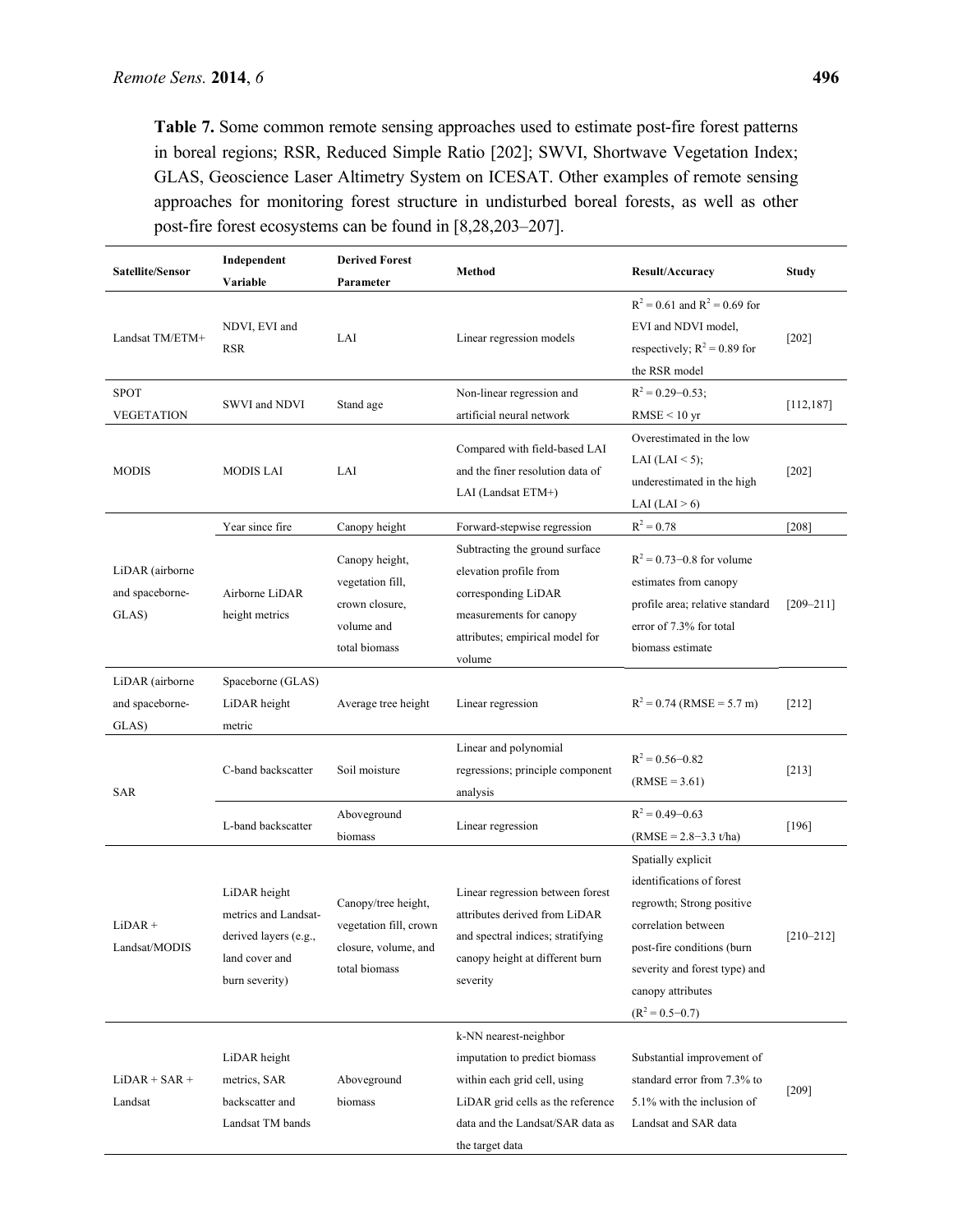Similar to mapping forest succession, some studies mentioned that the inclusion of derived spectral indices, raw spectral bands, biophysical variables and time series data can improve the estimation of structural attributes of post-fire forests. Li *et al*. [217] used Landsat TM and ETM+ to model the height of young forests after fire disturbances in Mississippi, USA, and found that the inclusion of modeled stand age, Landsat raw bands and vegetation indices, such as forestness index (FI), NDVI and NBR, as predictors significantly improved model error over those based only on spectral models, especially with regression tree models rather than step-wise linear regression models. Pflugmacher *et al*. [206] found that live forest biomass estimated by using Landsat time series (LTS) data was of much higher accuracy than that by single-date Landsat data, and LTS models for the estimation of dead biomass above ground performed significantly better than those with either LiDAR data or single-date Landsat data. This suggests that long-term LTS metrics can reveal not only disturbance events, but also recovery progress that directly relates to current forest structure and, thus, finally, improved estimation of current structural attributes of forests. To our knowledge, there has been no evidence in the literature considering those approaches with optical sensors to determine structural attributes in boreal forests following fires.

In addition to optical sensors, a number of studies have been conducted in boreal regions to determine the structural attributes of boreal forests using LiDAR and SAR data (Table 7). For example, Kasischke *et al*. [196] investigated the use of L-band SAR data for estimating aboveground biomass in post-fire Alaskan boreal forest sites and found that the backscatter from SAR data was a reliable predictor for estimating aboveground biomass using a linear model, especially in the area with highest soil moisture ( $R^2 = 0.63$ , RMSE = 3.2 t/ha). The results suggested that the estimation of biomass in post-fire biomes using L-band SAR should account for variations in soil moisture, since soil moisture did change the correlation between L-band microwave backscatter and aboveground biomass in sites with a low level of vegetation regrowth [196]. Additionally, Magnussen and Wulder [208] assumed that post-fire forest patterns are typically composed of both post-fire regeneration and elements of pre-fire vegetation, so that the measurement of post-fire structural attributes requires a separation of the burned and unburned structural elements. Consequently, Magnussen and Wulder [208] successfully separated post-fire and recovered canopy heights from pre-fire canopy heights in Canada's boreal forests using a sequential statistical procedure with LiDAR data. The study also indicated that the mean regenerated post-fire canopy heights had a positive high correlation with the number of years since the fire.

Although airborne LiDAR and SAR data have been successfully used to derive structural attributes of vegetation, an alternative approach to mapping forest attributes is to use these measurements in combination with remotely sensed optical imagery [207,209–212,220]. This synergistic use of active and passive sensors provides opportunities to fully characterize the structural attributes and dynamics of forests with regard to disturbance regimes (e.g., burn severity) and pre- and post-fire vegetation types (Table 7). Wulder *et al*. [210] demonstrated that the overall trend in changes of forest attributes derived from airborne LiDAR height profiles were stable during a five-year period in Canada's boreal forests without segmented spectral information from Landsat imagery. On the other hand, a local approach for measuring changes in forest attributes over time, using spectrally homogeneous segments derived from Landsat ETM+ data to stratify the LiDAR transect, showed explicit indications of spatial forest growth and depletion. The difference in the magnitude of the changes was greater for degradation, but was less extensive spatially than it was for growth [210]. Wulder *et al*. [210]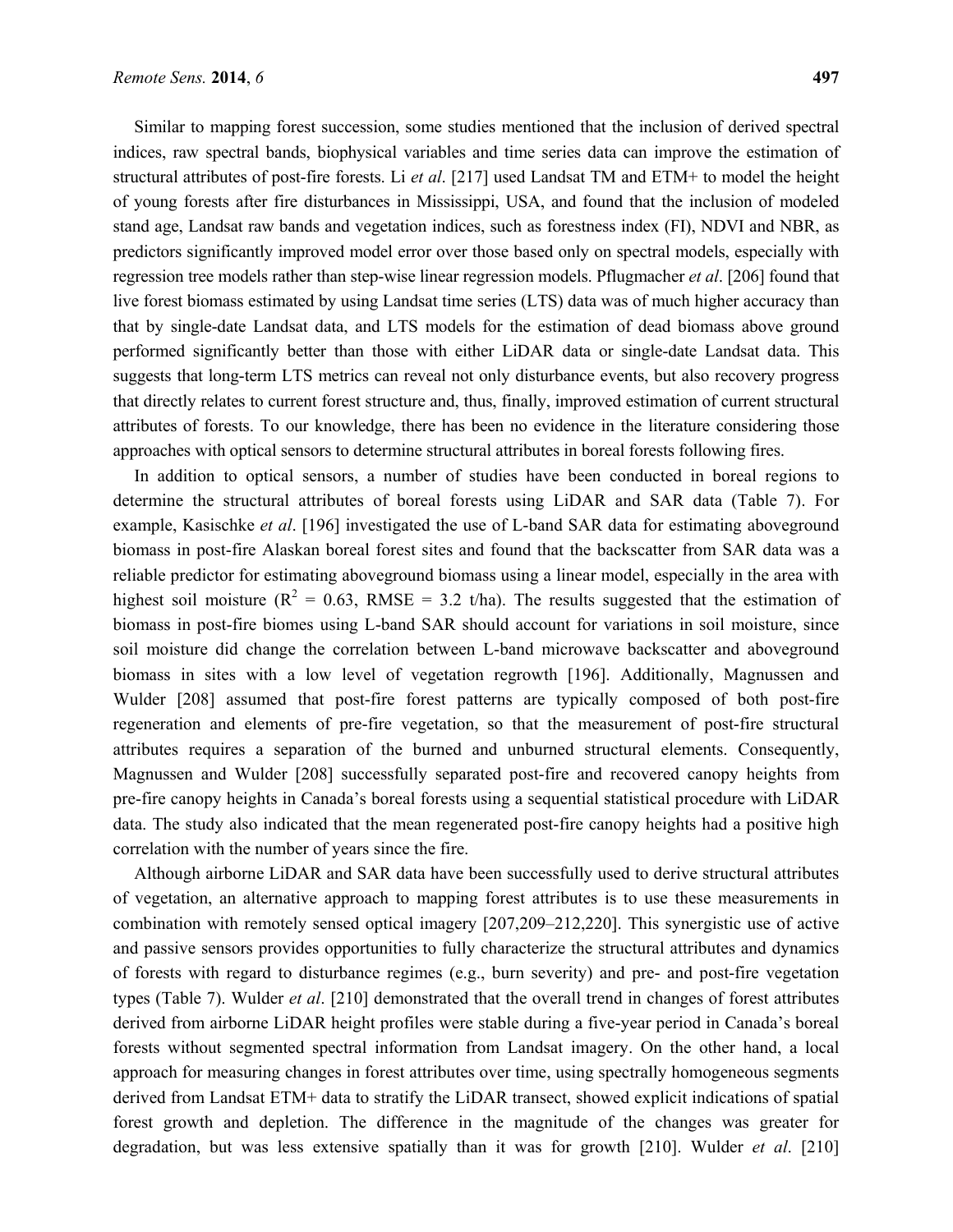suggested that a local approach was more appropriate for characterizing the heterogeneity of dynamic forest ecosystems over broad areas, due to the fact that growth tends to occur incrementally over broad areas, whereas degradations are dramatic and are constrained spatially. Regarding the relationship between post-fire conditions and post-fire forest structure, Wulder *et al*. [211] analyzed forest structure, derived from airborne LiDAR height metrics, and post-fire conditions, as measured in burn severity from Landsat data, and found that the structural attributes of post-fire forests were strongly correlated to post-fire NBR, dNBR and RdNBR. However, there were no marked differences in the performance of post-fire NBR, dNBR and RdNBR for characterizing post-fire effects. The relationship between post-fire structure and post-fire condition was strongly dependent on the types of post-fire vegetation [211]. These findings were consistent with a recent study by Goetz *et al*. [212] that explored post-fire canopy height in Alaska using the integration of spaceborne LiDAR, MODIS and Landsat imagery. Goetz *et al*. [212] suggested that the consideration of post-fire conditions derived from optical imagery, such as burn severity and types of regenerated vegetation, was important for modeling forest regrowth using spaceborne LiDAR height metrics data acquired from the Geoscience Laser Altimetry System (GLAS) on ICESAT. Similarly, Andersen *et al*. [209] also found that the integration of Landsat TM, LiDAR and SAR data improved significantly in the precision of estimating total biomass in the boreal forests of interior Alaska via nearest-neighbor imputation over the single use of LiDAR data modeling (reduction in relative standard error from 7.3% to 5.1%). This is probably because the inclusion of both spectral and L-band SAR backscatter provided information that contained the two most important attributes of three-dimensional forest structure and species composition in quantifying aboveground biomass [209].

In general, regarding remote sensing data and methods for modeling forest variables, Powel *et al*. [28] assumed that it is difficult to conclude outright that one modeling technique outperforms the other. The performance of each method depends on measures and scales of validation. As a result of disturbances, the prediction of a forest's structural parameters also depends upon the nature and level of the disturbances, and so, linkage with accurate maps of forest disturbance might provide a more reliable interpretation of variations in forest structure relative to the process of disturbance and regrowth. In the case of approaches using remote sensing for monitoring boreal forest variables following fire disturbance, this suggests that stratification of post-fire conditions and the inclusion of disturbance regimes, such as fire frequency, burned area and fire/burn severity [211,212], in modeling post-fire forest patterns might have the potential to improve the accuracy and interpretation of models.

# 3.3.3. Tracking Patterns of Forest Recovery after Fire

Remote sensing with time series data offers considerable potential in the trajectory of post-fire forest dynamics, beyond monitoring forest succession and current structural attributes of forests after fires. Many studies have addressed this issue by using moderate-to-low resolution time series NDVI, SAVI, EVI, albedo, NDVI-based Net Primary Productivity (NPP), fraction of absorbed photosynthetically active radiation (fAPAR) and, recently, the vegetation optical depth (VOD) parameter from the Advanced Microwave Scanning Radiometer for Earth Observing System (EOS) (AMSR-E) sensor as surrogates representing the recovery of vegetation after fire disturbances in both the Siberian boreal forest [219,221] and North American boreal forest [81,83,167,183,208,222–226] (Table 8).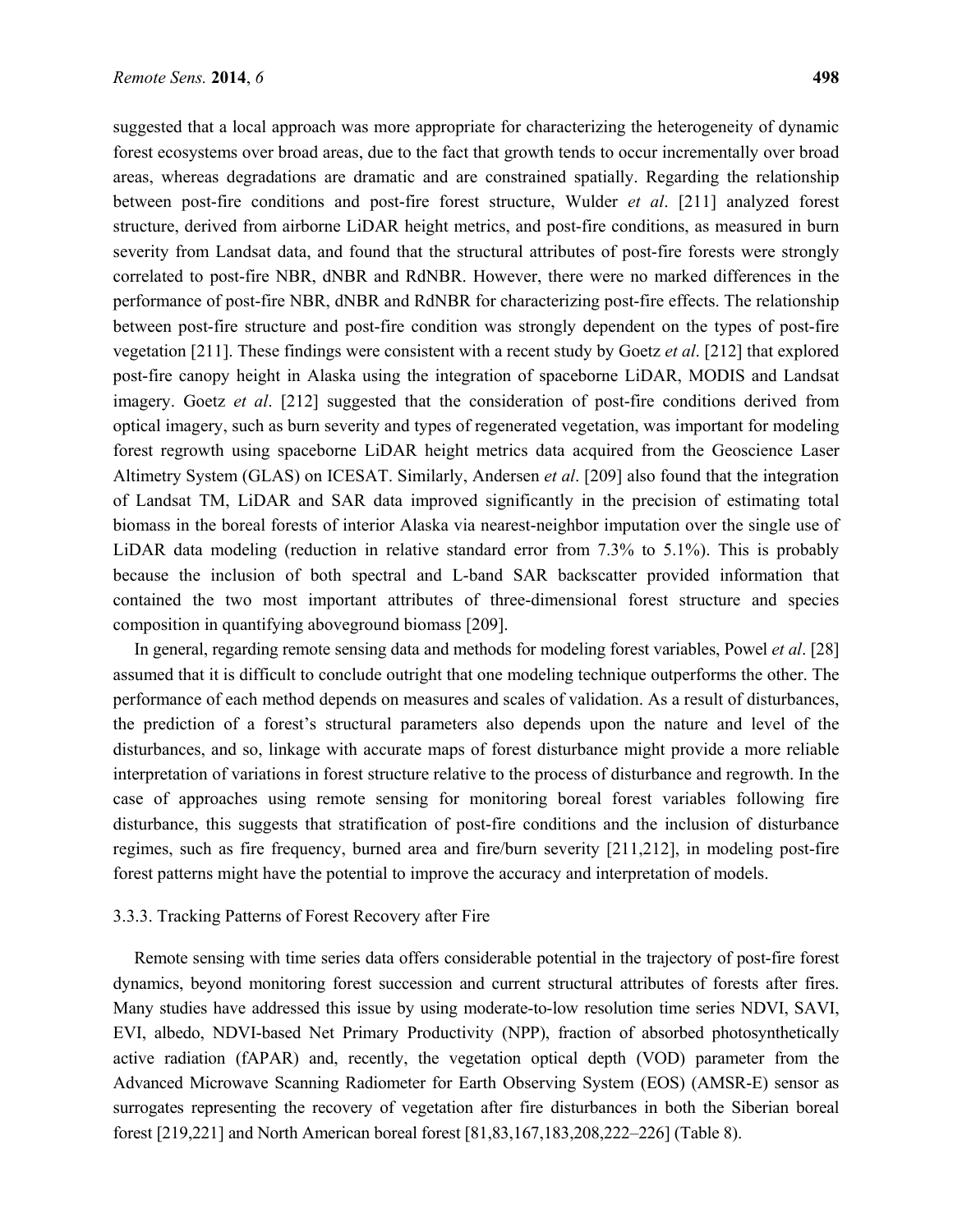**Table 8.** Observations of the recovery of post-fire forests using time series vegetation indices in boreal regions. The recovery period is determined by the recovery period of the vegetation index value from the burn year to either its maximum value or its pre-fire value, depending on the study; VOD, Vegetation Optical Depth parameter from NASA; AMSR-E, Advanced Microwave Scanning Radiometer for EOS sensor; fAPAR, fraction of absorbed photosynthetically active radiation; NDSWIR, Normalized Difference Shortwave Infrared Index.

| <b>Boreal Zone</b>                      | <b>Sensor/Resolution</b>                   | <b>Index/Method</b>                                                              | <b>Recovery Period</b>                                                                                                       | Reference  |
|-----------------------------------------|--------------------------------------------|----------------------------------------------------------------------------------|------------------------------------------------------------------------------------------------------------------------------|------------|
| Alaska/white and<br>black spruce        | AVHRR (1.1 km)                             | <b>NDVI</b>                                                                      | Maximum at 25 yr for black spruce; 50 yr<br>for white spruce following a fire                                                | $[222]$    |
| Alaska                                  | Landsat TM/ETM+ (30 m)                     | NDVI, NBR                                                                        | 8-14 yr for NDVI recovery to the<br>pre-burn level                                                                           | [83]       |
| Alaska                                  | <b>MODIS</b>                               | Albedo, EVI and Simple Ratio<br>(SR); time series and<br>chronosequence approach | Maximum of summer albedo, EVI and SR<br>at 25-30 yr since fire                                                               | [223, 224] |
| Alaska                                  | <b>SAR</b>                                 | L-band backscatter;<br>chronosequence approach                                   | Recovery of L-band backscatter at<br>burn sites to the backscatter level of<br>undisturbed forests after 60 yr<br>since fire | [183]      |
| Canada                                  | AVHRR PAL (8 km)                           | <b>NPP/NDVI</b>                                                                  | About 9 yr for NPP recovery to the<br>pre-burn level                                                                         | [81]       |
| Canada                                  | <b>AVHRR GIMMS</b> and<br>AVHRR PAL (8 km) | <b>NDVI</b>                                                                      | >5 yr for NDVI recovery to pre-burn level                                                                                    | $[225]$    |
| Canada                                  | MODIS(1 km)                                | Albedo, EVI (monitoring<br>changes in early succession<br>only)                  | Summer albedo and EVI significantly<br>increase for the first 8 yr after fire                                                | $[167]$    |
| North America<br>(Alaska and<br>Canada) | $AMSR-E (25 km)$                           | <b>VOD</b>                                                                       | 3–7 yr since the fire for VOD to<br>recover fully                                                                            | $[226]$    |
| Canada                                  | LiDAR                                      | LiDAR canopy height                                                              | Increased trend of canopy metrics for<br>60 yr since fire                                                                    | $[208]$    |
| Siberia                                 | MODIS(1 km)                                | fAPAR                                                                            | Very little change of fAPAR in the first<br>3 yr following a fire                                                            | $[219]$    |
| Siberia                                 | MODIS (1 km)                               | NDVI, NDSWIR                                                                     | More than 13 yr since fire for NDVI and<br>NDSWIR to recover fully                                                           | $[221]$    |

With respect to the post-fire recovery of NDVI [83,221,222,225,227], Normalized Difference Shortwave Infrared Index (NDSWIR) [221], NDVI-based NPP [81] and fAPAR [219], the observations of the recovery of vegetation from these analyses varied greatly, even in the same eco-region, depending upon data resolution, pre-burn vegetation, burn severity and the temporal and spatial variability of vegetation indices within burned and unburned areas (Table 8). Kasischke and French [222] used AVHRR-NDVI time series spanning over three years (1990–1992) to study 14 test sites in Alaska and found that patterns of forest recovery were defined by pre-fire vegetation and the timing of the wildfire during the growing season. The authors found that NDVI increased and reached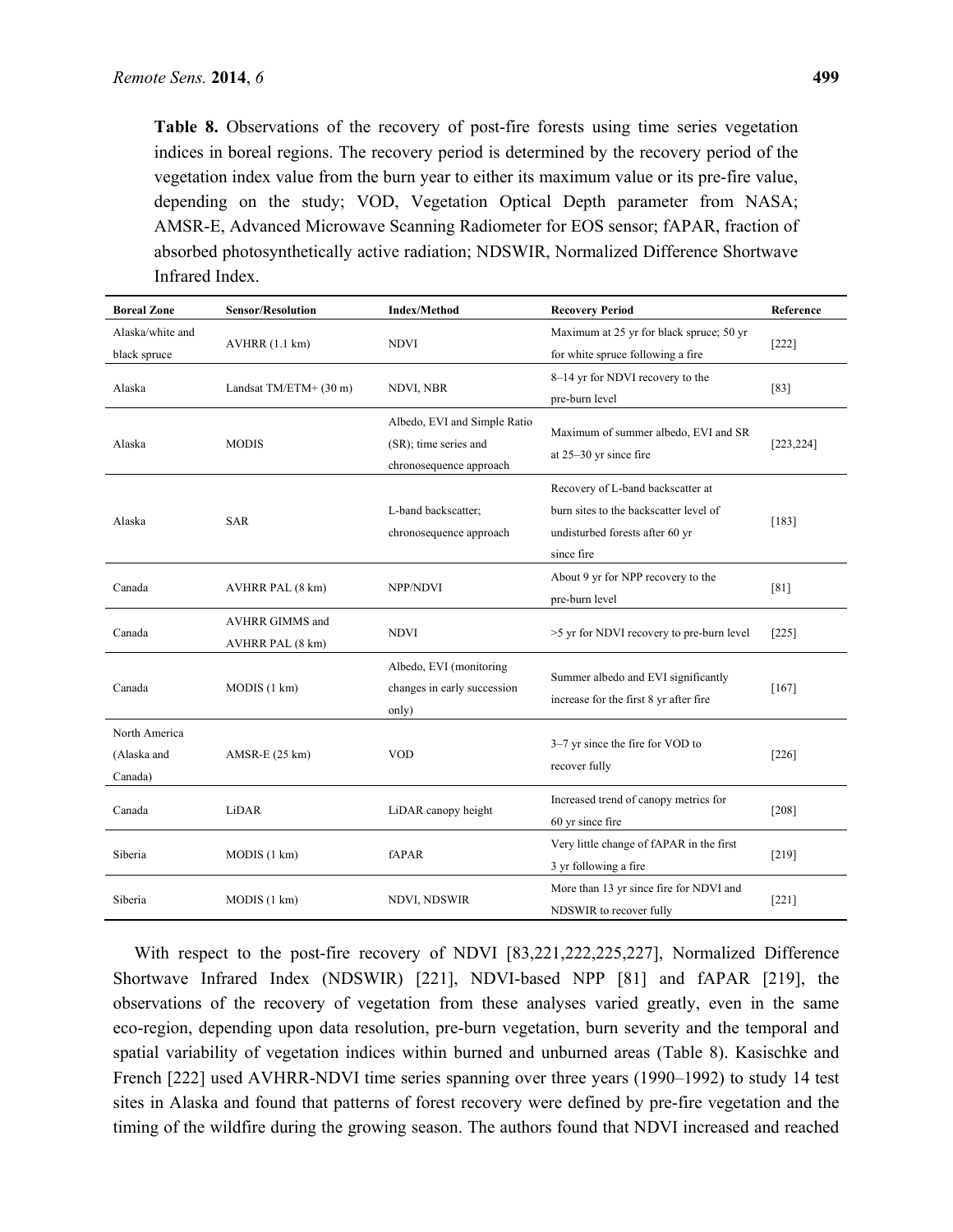its maximum after 20–50 yr using the chronosequence approach to observe post-fire succession of three different types of vegetation, since fires depending on species following fires, followed by a decline of NDVI values. Goetz *et al*. [225] used two NDVI time series derived from the Pathfinder AVHRR Land (PAL) and the Global Inventory Modeling and Mapping Studies (GIMMS) AVHRR to investigate the recovery of vegetation after fires in the boreal forests of Canada. Their results indicated that the recovery rates based on NDVI of Canadian boreal forest were different between the PAL and GIMMS datasets, but both were consistently shorter than previous studies, e.g., [81,222]. This is probably because the previous studies in North America only emphasized the most impacted pixels within fire perimeters [225], which might require a longer period to return to pre-fire conditions [221]. In comparison with North American boreal forest, Cuevas Gonzalez *et al*. [221] found that it took more than 13 yr for the burned Siberian boreal forest to recover fully to pre-fire conditions with respect to NDVI and NDSWIR extracted from MODIS time series data. This recovery rate was longer than the five-year recovery period reported by Goetz *et al*. [225] and the four-year period investigated by Hicke *et al*. [81] in North America. Cuevas Gonzalez *et al*. [221] assumed that the differences in fire regimes and fire types, growing conditions, species composition and data resolution between the Siberian and North American studies might have influenced these results. Similarly, Alcaraz-Segura *et al*. [227] also mentioned that the low resolution data processing (1–8 km observation), such as GIMMS-NDVI data, may introduce a bias that tends to underestimate positive NDVI trends in the Canadian boreal forest.

Surface albedo increases dramatically throughout the first decade after a fire due to the establishment and growth of grasses, shrubs and deciduous broadleaf trees [224]. Since tree canopies establish and typically succeed from broadleaf to conifer species in boreal forest ecosystems, post-fire forest recovery gradually decreases albedo [180]. Therefore, monitoring the change in albedo during vegetation's recovery period following fire could be an alternative approach to determine the effects of fire on post-fire environments and also to understand the trends of vegetation recovery. Jin *et al*. [167] used MODIS data to derive burn severity, albedo and vegetation productivity and then analyzed the dynamics of the recovery of vegetation and albedo during the early stages of succession in Canadian boreal forests. They found that in spring and summer, the albedo increased during the first seven years after the fire and reached higher than the pre-fire level, with the larger increase of post-fire albedo in the site with higher burn severity. These changes of post-fire albedo followed consistently with both EVI changes that recovered to a pre-fire level for 5–8 yr after the fires depending on burn severity classes [167] and NDVI changes that were often higher than pre-fire levels between five to 15 yr after fires across Canada [225]. Compared with the result reported by Beck *et al*. [223], Jin *et al*. [167] assumed that spring and summer albedos following fires increase consistently with the development of stand age from early stages of succession to intermediate-aged stands. However, further studies are needed to assess and understand the inter-relationship between albedo change under the impact of fire and the stages of development in post-fire stands, with the inclusion of species composition, forest structural attributes, burn severity and vegetation productivity. A key challenge in this regard might be to quantify the change in magnitude and directionality of albedo and surface energy across successional stages and gradients of burn severity.

Vegetation indices and products derived from them have been the most frequently used tool for monitoring, analyzing and mapping the temporal and spatial dynamics of post-fire environments.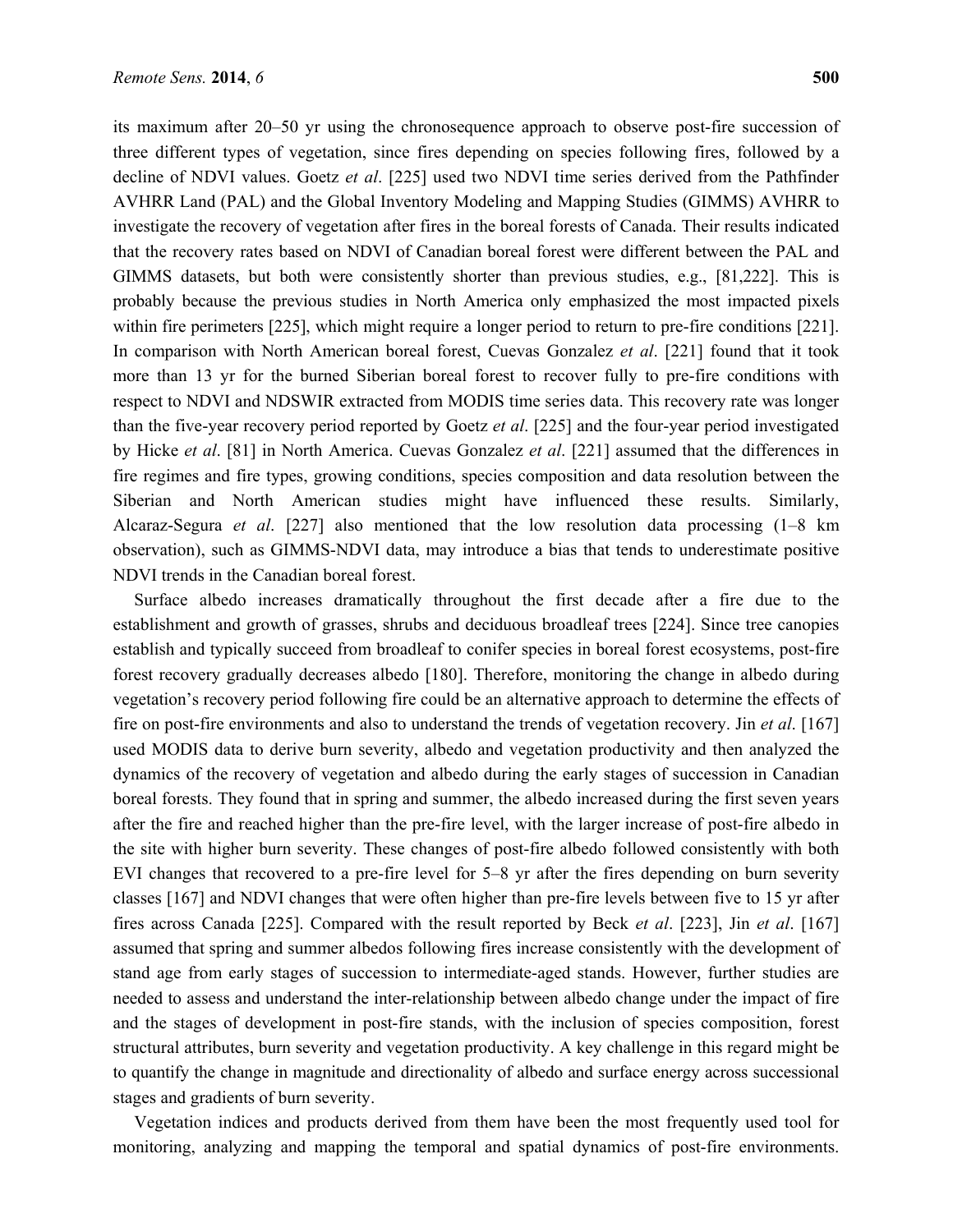However, these remotely sensed data, NDVI for example, usually reach saturation levels prior to the point where an ecosystem fully recovers its maximum biomass after disturbance [204,225,228] (Table 9). Therefore, tracking recovery patterns in vegetation using vegetation indices might limit and underestimate the rate of recovery after disturbance [183]. Similar to measuring a forest's structural attributes and successional stages, SAR and LiDAR data have the potential to track the rate of a forest's recovery following disturbance [183,208], since the signal from these data is sensitive and varied by the forest structure and stages of development [184,195] (Table 8). Magnussen and Wulder [208] used LiDAR pulse returns to estimate post-fire recovery rates measured by the mean growth rate of canopy height per year since the recorded fire, over burned areas in Canada's boreal, forest with acceptable levels of precision. The authors also suggested that monitoring the regrowth of canopy height using airborne laser scanner data requires a separation of the burned and unburned structural elements within the perimeter of the fire. Tanaset *et al*. [183] successfully used SAR images to identify regrowth phases in Mediterranean forests and Alaskan boreal forest. The trajectories of forest recovery as seen by L-band HV SAR in both ecosystems showed that L-band backscatter was a negative response to the forest regrowth [183]. In terms of how the percentage of change following a fire shows the recovery rate, Tanase *et al*. [183] indicated that L-band SAR backscatter provided much longer monitoring intervals of 45–60 yr, compared with the analysis of the NDVI that saturated at about 10–20 yr after disturbance in boreal forest. Since forests may need decades to fully recovery to pre-fire conditions with respect to species composition and forest structure (90 yr for the Siberian larch forest, for example [9]), the longer intervals for monitoring L-band SAR data would be useful for tracking the rate of forest recovery. However, as noted by Kasischke *et al*. [196], using SAR data to measure biophysical parameters of a forest's regrowth will require the development of methods to account for variations in soil moisture, particularly in the Alaskan boreal forest.

Even though many current studies have used optical vegetation indices, such as NDVI, to describe forest recovery after disturbances, according to Frolking *et al*. [229], the assumption that the index of vegetation recovery equates to forest recovery may be inappropriate. Buma [230] examined this hypothesis using MODIS time series data from 2000 to 2010 in the area of burned forest in Colorado's Routt National Forest, USA, and demonstrated that NDVI is poorly correlated with forest recovery represented by seedling density in burned areas. Therefore, studies on post-fire forest recovery should consider the inclusion of structural forest ground variables, such as seedling recruitment, percent of cover, tree diameter and height, directly to remotely sensed parameters [34,175,230] (Table 9). To date, however, very few studies in the literature have attempted to tie post-fire ground variables to remotely sensed data with different metrics and spatial scales in either boreal forests or other ecosystems. One example was presented by Roder *et al*. [52], who derived trajectories in post-fire vegetation change by exponential functions with the estimation of green vegetation cover from 20 Landsat MSS, TM and ETM+ (covering 25 yr). These changes in trajectory were used to describe recovery phases following fires in the Ayora region in eastern Spain. In addition to field-based observations, the evaluation of satellite datasets in monitoring post-fire forest recovery should include comparisons of independent observations at the stage of results, for example, comparing detected trends of different optical datasets [225,227] and optical and SAR/LiDAR datasets in different regions [183]. Finally, as noted by some authors (e.g., [221,222,225,227]), analyzing patterns of vegetation cover in boreal forests using remote sensing data requires the development of approaches to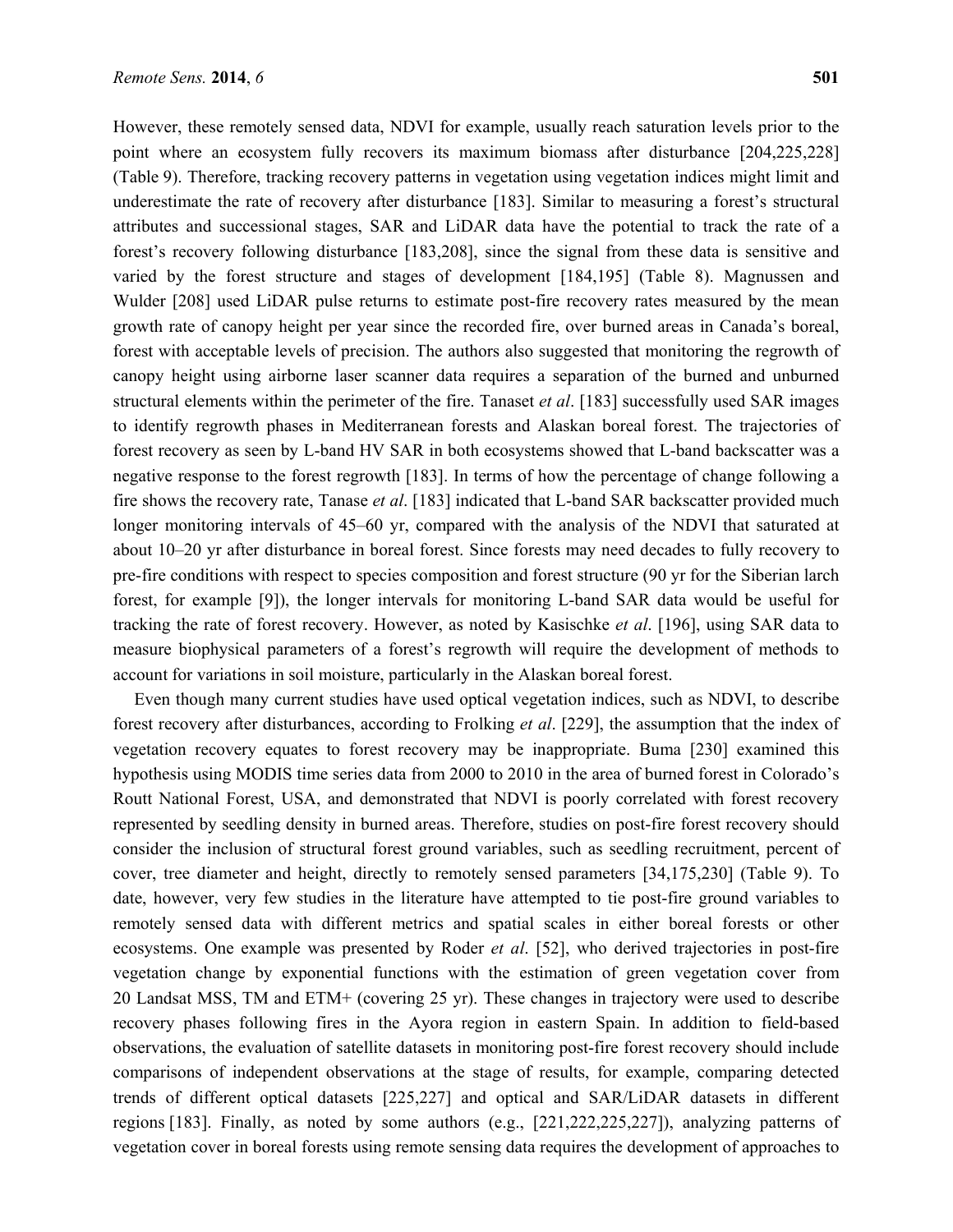account for variations in spatial and spectral resolution of remotely sensed data, environmental conditions (e.g., clouds and haze, soil moisture, albedo, latitude, topography, climate), vegetation characteristics (e.g., species composition, land cover type, vegetation phenology) and disturbance regimes (e.g., fire and burn severity, fire type, fire frequency). A useful approach might be the stratification of those factors with similar conditions prior to applying remote sensing tools (Table 9).

| <b>Limitation/Challenge</b>                                                                                                                                                                                                                   | <b>Solution</b>                                                                                                                                                                                                                                                                                                                                                                                                                                                                                                                                                                          | <b>Selected Studies as</b>  |
|-----------------------------------------------------------------------------------------------------------------------------------------------------------------------------------------------------------------------------------------------|------------------------------------------------------------------------------------------------------------------------------------------------------------------------------------------------------------------------------------------------------------------------------------------------------------------------------------------------------------------------------------------------------------------------------------------------------------------------------------------------------------------------------------------------------------------------------------------|-----------------------------|
|                                                                                                                                                                                                                                               |                                                                                                                                                                                                                                                                                                                                                                                                                                                                                                                                                                                          | <b>References</b>           |
| 1. Saturation of vegetation indices in<br>monitoring the progress of forest recovery<br>and the recovery of vegetation indices<br>may not equate to actual forest recovery<br>with respect to composition and structure<br>of pre-fire forest | -Remotely sensed calibration and validation data with field<br>observations of forest attributes;<br>-Combination of optical and SAR/LiDAR imagery to account<br>for both forest structure and forest composition in post-fire<br>recovery.                                                                                                                                                                                                                                                                                                                                              | [52, 183, 209, 210, 230]    |
| 2. Variations in the spatial and spectral resolution<br>of remotely sensed data, environmental conditions,<br>vegetation characteristics and disturbance regimes                                                                              | -Stratification of different conditions prior to applying remote<br>sensing algorithms;<br>-Application of multi-temporal and multi-sensor data,<br>uncertainty based models (e.g., bootstrap based procedures,<br>geospatial approach)                                                                                                                                                                                                                                                                                                                                                  | [28, 83, 196, 208]          |
| 3. Diverse results and low accuracy in the<br>prediction models of post-fire forest patterns                                                                                                                                                  | -Inclusion of different predictors, such as spectral<br>bands/indices, biophysical and environmental parameters in<br>modeling forest patterns;                                                                                                                                                                                                                                                                                                                                                                                                                                          | [8,177,181,206,209,210,227] |
| 3. Diverse results and low accuracy in the<br>prediction models of post-fire forest patterns                                                                                                                                                  | -Inclusion of disturbance regimes, such as fire frequency,<br>burned area and fire/burn severity in model prediction;<br>-Utility of multi-temporal remote sensing imagery to account<br>for temporal variations in forest patterns;<br>-Application of uncertainty-based models to account for the<br>uncertainty of mapping forest patterns;<br>-Exploitation of the potential integration of optical and<br>SAR/LiDAR imagery;<br>-Application of high resolution spatial data, such as IKONOS<br>and QuickBird;<br>-Comparison of results derived from different methods<br>and data | [8,177,181,206,209,210,227] |
| 4. Operational models applied to monitor and<br>reconstruct boreal forest patterns following fires                                                                                                                                            | -Exploitation of different image analysis techniques in order<br>to develop robust, automated and transferable algorithms                                                                                                                                                                                                                                                                                                                                                                                                                                                                |                             |

**Table 9.** Some limitations and possible solutions in the monitoring patterns of recovery in post-fire boreal forests.

# **4. Research Summary and Opportunities**

# *4.1. Limitations and Challenges of Monitoring Post-Fire Effects and Forest Patterns*

The influences of fire and climate change generate a wide range of temporal and spatial forest heterogeneity, and hence, the interpretation of fire and climate change effects, causal factors (e.g., fire regimes, soil properties, landforms) and ecological responses are a challenge to both scientists and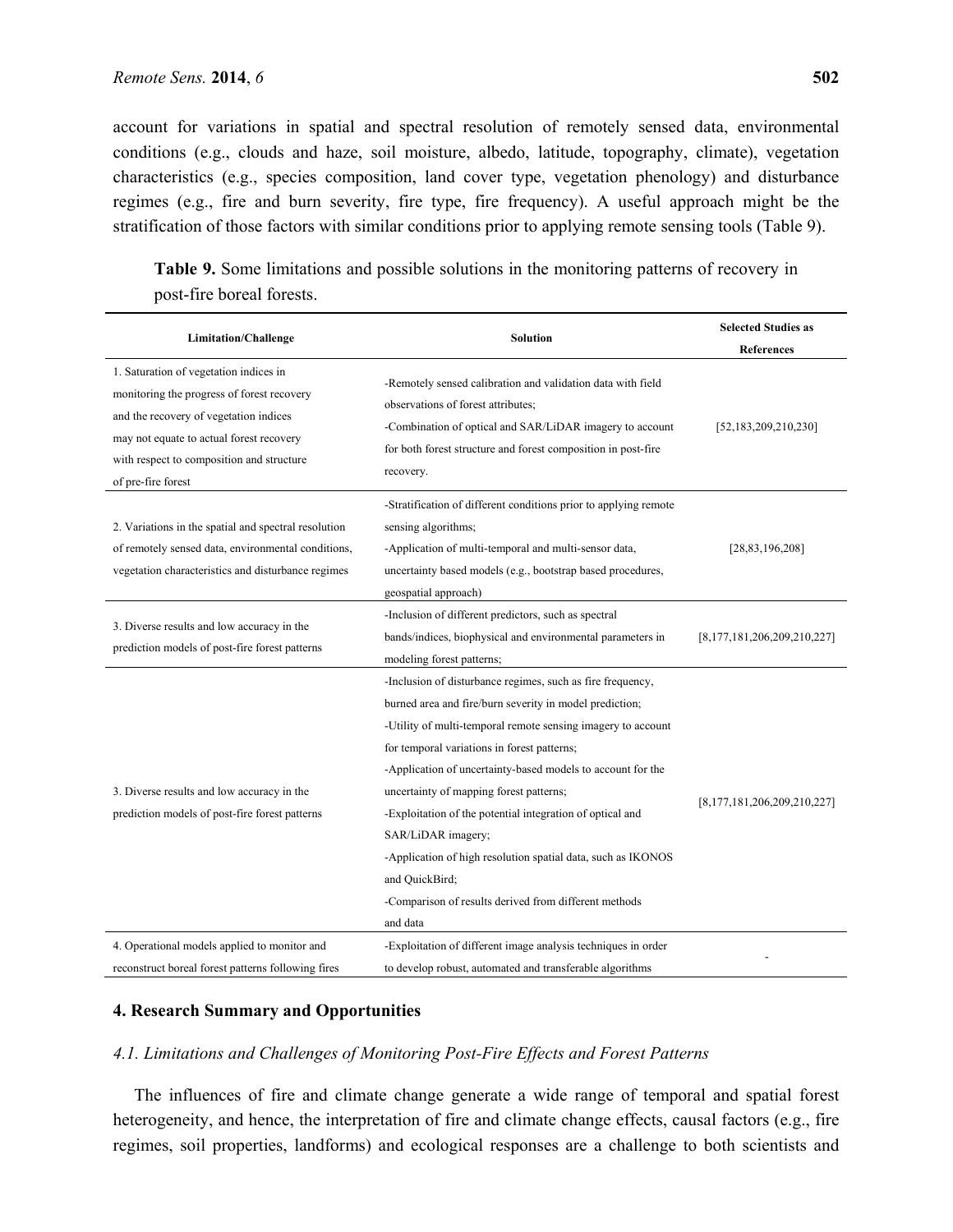managers. As reviewed in the present paper, remote sensing has great potential applications to map burned areas, burn severity and forest patterns in post-fire environments. However, a number of challenges remain, such as how to understand the temporal and spatial dynamics of post-fire environments and ecological responses and to accurately evaluate the characteristics of post-fire boreal forests using a remote sensing approach (Tables 4, 6 and 9, and Figure 3).

Monitoring fire regimes, including the burned area and burn severity, will help to accurately estimate fire emission and carbon sequestration in boreal forests, as well as to understand the short- and long-term ecological effects of fires. However, the availability and accuracy of burned area and burn severity products in boreal regions are often confounded by environmental conditions, limited instrument capabilities (e.g., resolution and cloud cover), the methods of analysis and the presence (or absence) of official data on the burned area and burn severity. As boreal forests are located in high northern latitudes (generally at latitudes from 50° to 70°N), with a very long period of snow and cloud cover annually, direct observation of a clear land surface for mapping the burned area and burn severity is thus limited by using remote sensing, particularly in using optical remote sensing. This problem is particularly challenging for the goal of mapping the burned area and burn severity during early and late-season fires, when the reflectance signatures of burned areas are altered by snow cover and vegetation phenology. Even though a number of mapping algorithms have been developed for boreal regions, ranging from visual interpretation to automatic burned area and burn severity classification algorithms, the accuracy of burned area estimates and burn severity assessments in boreal regions varied significantly among studies. Therefore, the selection of operational data and methods might be challenging within boreal regions, particularly for reconstructing long-time series of burned areas and burn severity. Remote sensing approaches for mapping burned areas and burn severity also require the overcoming of official fire statistics that are incomplete or biased, as well as the assessment of the severity of field-based burn, respectively. These data are urgently needed within some regions, such as boreal forests located in Eurasia.

Mapping and modeling the complexity of post-fire forest patterns and their changes over time is a key issue in spatial forest ecology that is related to fire. Even though remote sensing has been acknowledged as one of the most powerful methods to map components of vegetation and to estimate their changes over time, this technique has sometimes been demonstrated as an unrealistic and biased representation of post-fire forest patterns. For example, optical remote sensing is less than ideal for understory studies, where the overstory canopy blocks the understory signal. Consequently, characterizing the stages of forest succession, including both early and late successional types, might be challenging using optical sensors. This problem, coupled with the saturation issues of vegetation indices, limits the monitoring of post-fire forest patterns that showed, in most reviewed studies, an underestimation of classes of forest succession and an overestimation of the forest recovery rate. Synthetic aperture radar systems and LiDAR systems are well designed to capture forest structure and may address some issues of passive optical systems; however, the application of these data may require higher costs and remain unavailable for mapping post-fire forest patterns at regional-to-continental scales, especially with LiDAR data. Additionally, the limitation of field observation, as well as the variations of environmental conditions (e.g., soil moisture, topography), vegetation characteristics (e.g., pre- and post- fire vegetation, species characteristic) and disturbance regimes (e.g., fire frequency, fire season and severity) also alter the accuracy of modeling the recovery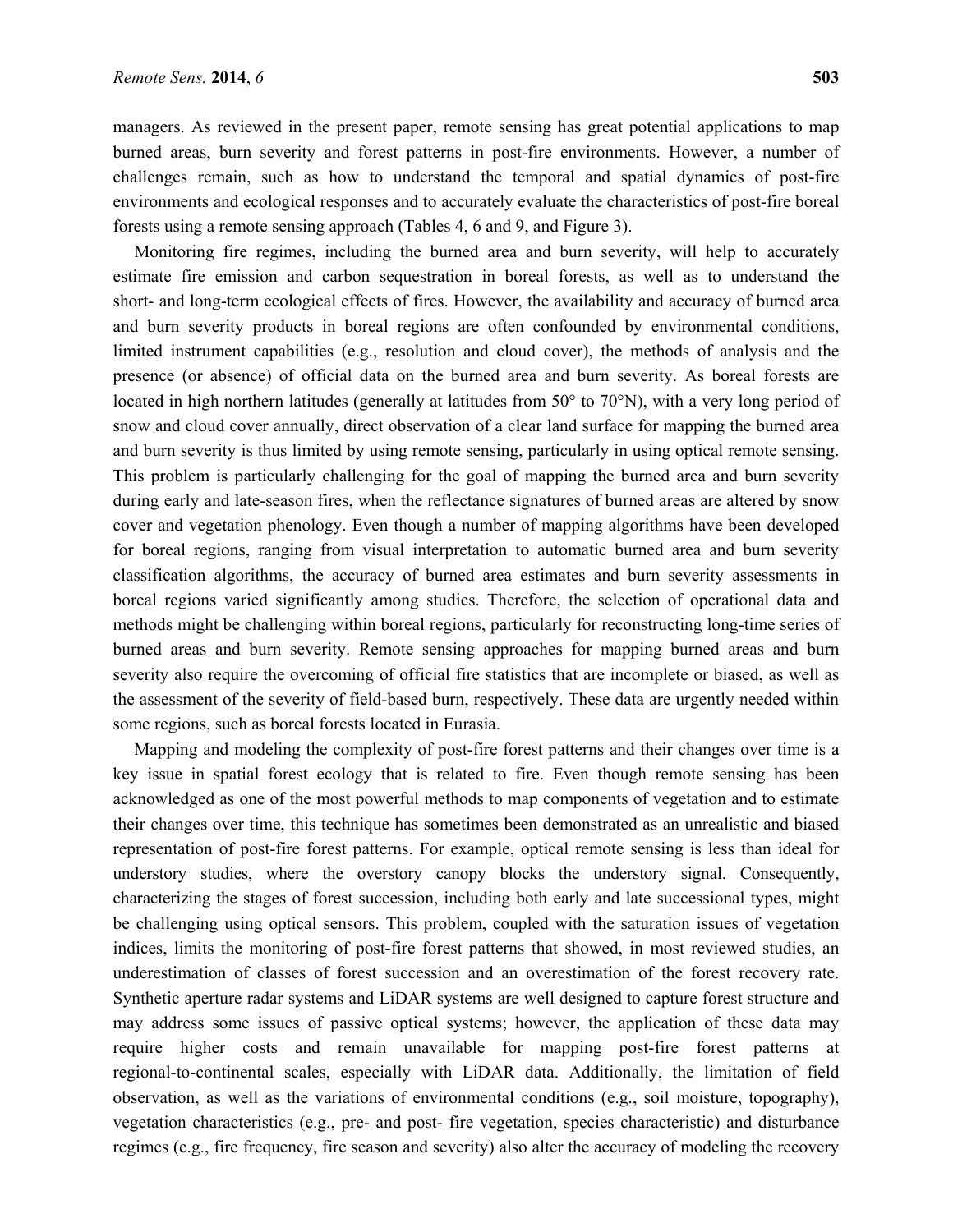of post-fire forests, because the recovery process is determined by the complex interaction of those biotic and abiotic factors.

#### *4.2. Possible Solutions and Opportunities for Future Research*

Remote sensing offers an enormous amount of data when monitoring and studying forest ecosystems, and the selection of suitable datasets is crucial for maximizing accuracy and efficiency when doing so. Each sensor system has its own shortcomings and advantages in monitoring post-fire effects and patterns of forest recovery, so synergistic use of active and passive sensors provides opportunities to fully characterize post-fire effects and forest patterns that might be impossible with a single dataset. Additionally, many reviewed studies in this paper have emphasized the importance of multi-temporal optical datasets (e.g., Landsat imagery) for post-fire effects and monitoring forest patterns, since these data can be archived historically, corresponding to each stage of forest dynamics and changes. Therefore, the inclusion of time series datasets will account for the nature and level of disturbances that directly influence patterns of forest regrowth. Given that common generation sensors, such as AVHRR, Landsat, MODIS and SPOT, have both advantages and disadvantages in forest monitoring, there is a need for future research and investigation into the application of other sensors with high spatial resolutions (e.g., QuickBird, IKONOS, unmanned aerial vehicle (UAV)), hyperspectral optical sensors, LiDAR/SAR and even future generations of spaceborne LiDAR missions, such as NASA's DESDynl, ICESat-II, and LIST for monitoring post-fire patterns and effects.

Future research should also consider the suggestions in this paper concerning the methods of remote sensing to eliminate the uncertainties of monitoring post-fire patterns and effects. First, as has been stated by many other researchers (e.g., [20,21,56]), studying fire-related forest ecology using remote sensing involves many different disciplines, processes and phenomena. Researchers should properly define all related terminology, use it consistently and clarify the level of presumption in the methods of measuring post-fire effects and forest patterns through the use of remote sensing. Second, analyzing post-fire effects and forest patterns in boreal forests using remote sensing data requires the development of approaches to account for variations in the spatial and spectral resolution of remotely sensed data, environmental conditions, vegetation characteristics and disturbance regimes. Possible approaches might be either the inclusion of all independent variables in modeling post-fire effects and forest patterns (e.g., using non-parametric analysis) or the stratification of these with similar conditions prior to applying the methods of remote sensing for monitoring post-fire effects and forest recovery patterns. With the development of remote sensing capabilities, the extraction and stratification of those independent factors are possible to obtain freely from remote sensing systems, such as the classification of Landsat and MODIS imagery for vegetation classes [93], the ASTER digital elevation model for topography [173] and MODIS fire products for fire regimes [7]. Third, Rocchini *et al*. [194] recently noted that the methods of remote sensing for mapping ecosystems should account for uncertainty in an explicit manner by using uncertainty-related models, such as fuzzy set theory, spectral unmixing, Bayesian theory and bootstrap-based procedures. The uncertainty-related models will represent forest ecosystems as a manner of a continuum, rather than a discrete boundary, which might provide an unrealistic representation. These approaches are very useful, in particular using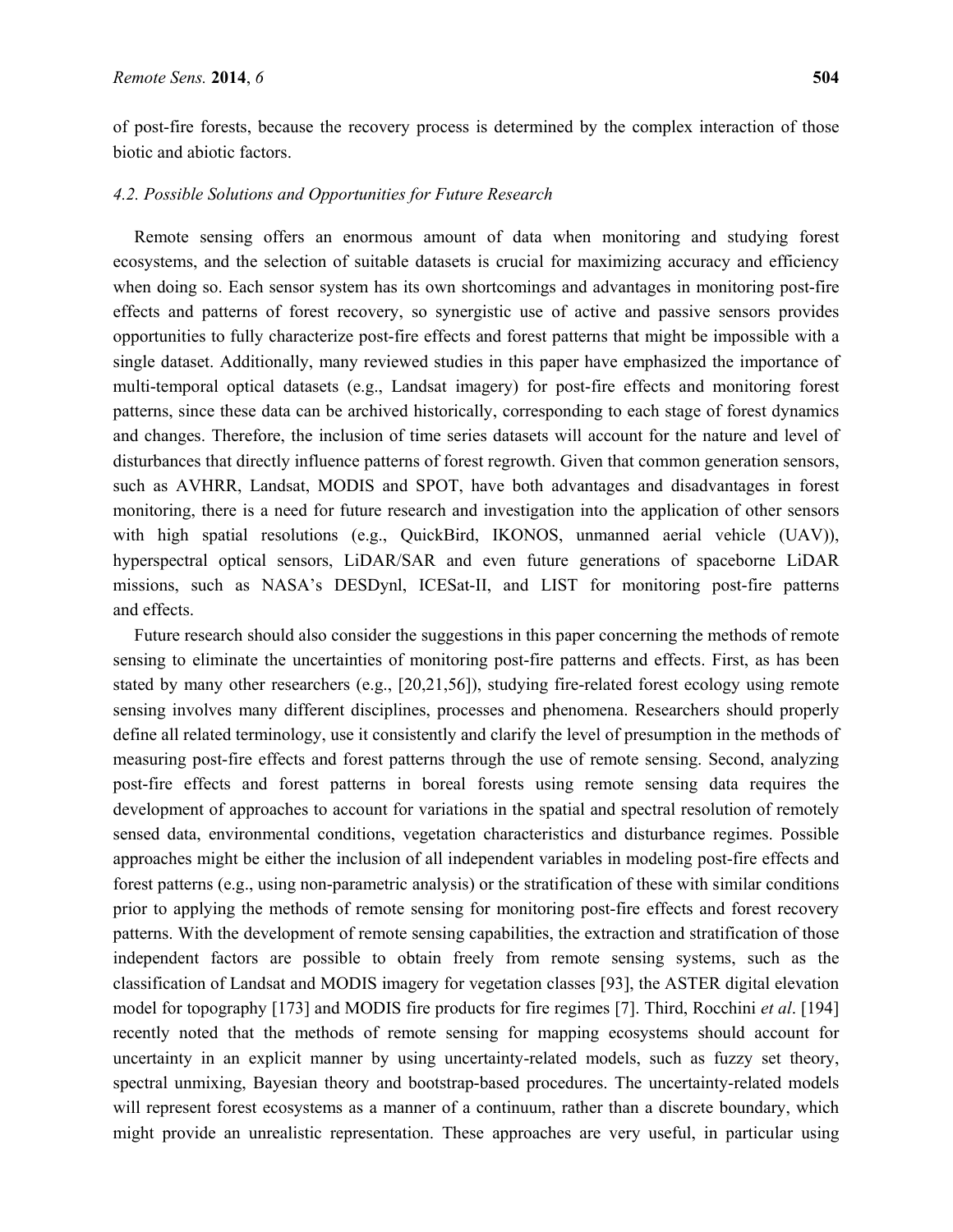remote sensing to monitor burn severity and patterns of forest recovery in which the community of post-fire vegetation is viewed in classes of a continuum, rather than discrete classes [184,197,198]. Finally, it is necessary to conduct more research on the post-fire effects and forest patterns for boreal regions in Eurasia, such as Russia, northeastern China and Mongolia, because of their considerable contribution to the regional and global balance of carbon and climate change, as well as incomplete and biased estimates on the post-fire effects and forest patterns in these regions. All studies on forest fires and forest patterns that are related to remote sensing are also in great need of field campaigns.

# **Acknowledgements**

The authors would like to acknowledge the financial support of the Vietnamese International Education Development scholarship and the Department of Geography and Planning of the University of Saskatchewan. We also acknowledge the anonymous reviewers for their valuable comments and Colin Brown for the language revision to improve this manuscript.

# **Conflict of Interest**

The authors declare no conflict of interest

# **References**

- 1. Food and Agriculture Organization (FAO). Global Forest Resources Assessment 2010—Main Report. In *Food and Agriculture Organization of the United Nations (FAO) Forestry Paper*; FAO: Rome, Italia, 2010; Volume 163.
- 2. European Association of Remote Sensing Laboratories (EARSEL). Disaster Management and Emergency Response in the Mediterranean Region. In Proceedings of the 1st International Conference on Remote Sensing Techniques in Disaster Management and Emergency Response in the Mediterranean Region, Croatia, 22–24 September 2008; Oluic, M., Ed.; EARSEL: Zagreb, Croatia, 2008.
- 3. Flannigan, M.; Amiro, B.; Logan, K.; Stocks, B.; Wotton, B. Forest fires and climate change in the 21 st century. *Mitig. Adapt. Strateg. Glob. Chang.* **2006**, *11*, 847–859.
- 4. Carmenta, R.; Parry, L.; Blackburn, A.; Vermeylen, S.; Barlow, J. Understanding human-fire interactions in tropical forest regions: A case for interdisciplinary research across the natural and social sciences. *Ecol. Soc.* **2011**, *16*, 53–75.
- 5. Babintseva, R.; Titova, Y.V. Effects of Fire on the Regeneration of Larch forests in the Lake Baikal Basin. In *Fire in Ecosystems of Boreal Eurasia*; Springer: Dordrecht, The Netherlands, 1996; Volume 48, pp. 358–365.
- 6. Goldammer, J.; Furyaev, V. Fire in Ecosystems of Boreal Eurasia. Ecological Impacts and Links to the Global System. In *Fire in Ecosystems of Boreal Eurasia*; Springer: Dordrecht, The Netherlands, 1996; Volume 48, pp. 1–20.
- 7. de Groot, W.J.; Cantin, A.S.; Flannigan, M.D.; Soja, A.J.; Gowman, L.M.; Newbery, A. A comparison of Canadian and Russian boreal forest fire regimes. *For. Ecol. Manag.* **2012**, *294*, 23–34.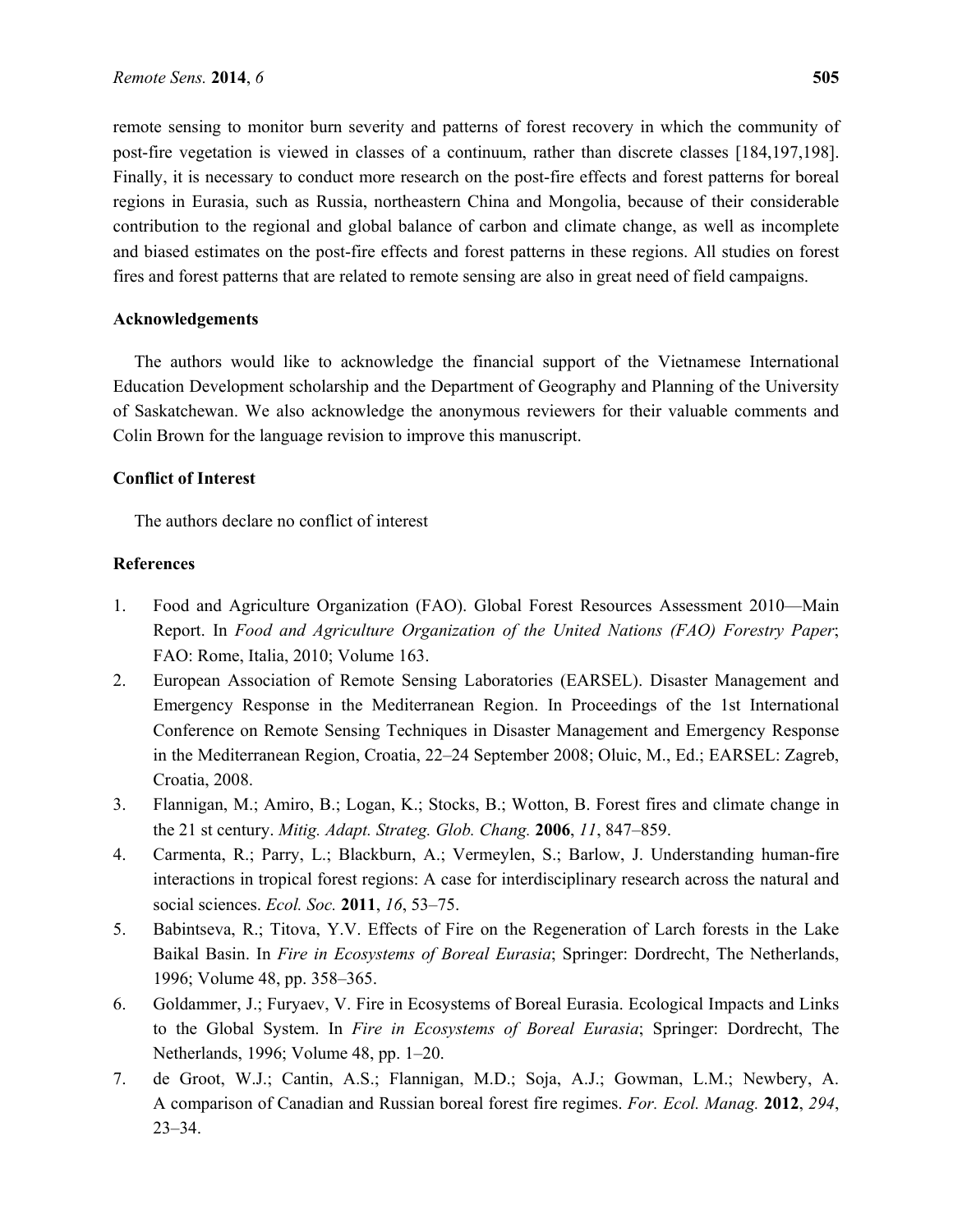- 8. Bélisle, A.C.; Gauthier, S.; Cyr, D.; Bergeron, Y.; Morin, H. Fire regime and old-growth boreal forests in central Quebec, Canada: An ecosystem management perspective. *Silva Fenn.* **2011**, *45*, 889–908.
- 9. Zyryanova, O.; Abaimov, A.; Bugaenko, T.; Bugaenko, N. Recovery of Forest Vegetation after Fire Disturbance. In *Permafrost Ecosystems*; Springer: Dordrecht, The Netherlands, 2010; pp. 83–96.
- 10. McCullough, D.G.; Werner, R.A.; Neumann, D. Fire and insects in northern and boreal forest ecosystems of North America 1. *Annu. Rev. Entomol.* **1998**, *43*, 107–127.
- 11. Volney, W.J.A.; Fleming, R.A. Climate change and impacts of boreal forest insects. *Agric. Ecosyst. Environ.***2000**, *82*, 283–294.
- 12. Johnstone, J.F.; Hollingsworth, T.N.; Chapin, F.S.; Mack, M.C. Changes in fire regime break the legacy lock on successional trajectories in Alaskan boreal forest. *Glob. Chang. Biol.* **2010**, *16*, 1281–1295.
- 13. Yoshikawa, K.; Bolton, W.R.; Romanovsky, V.E.; Fukuda, M.; Hinzman, L.D. Impacts of wildfire on the permafrost in the boreal forests of Interior Alaska. *J. Geophys. Res.: Atmos.* **2002**, *107*, FFR 4:1–FFR 4:14.
- 14. Kasischke, E.S.; Johnstone, J.F. Variation in postfire organic layer thickness in a black spruce forest complex in interior Alaska and its effects on soil temperature and moisture. *Can. J. For. Res.* **2005**, *35*, 2164–2177.
- 15. Kane, E.; Kasischke, E.; Valentine, D.; Turetsky, M.; McGuire, A. Topographic influences on wildfire consumption of soil organic carbon in interior Alaska: Implications for black carbon accumulation. *J. Geophys. Res.: Biogeosci.* **2007**, doi: 10.1029/2007JG000458.
- 16. Barrett, K.; McGuire, A.; Hoy, E.; Kasischke, E. Potential shifts in dominant forest cover in interior Alaska driven by variations in fire severity. *Ecol. Appl.* **2011**, *21*, 2380–2396.
- 17. Johnstone, J.F.; Chapin, F.S.; Hollingsworth, T.N.; Mack, M.C.; Romanovsky, V.; Turetsky, M. Fire, climate change, and forest resilience in interior Alaska *Can. J. For. Res.* **2010**, *40*, 1302–1312.
- 18. Kasischke, E.S.; Christensen, N.L., Jr.; Stocks, B.J. Fire, global warming, and the carbon balance of boreal forests. *Ecol. Appl.* **1995**, *5*, 437–451.
- 19. Sofronov, M.; Volokitina, A. Wildfire Ecology in Continuous Permafrost Zone. In *Permafrost Ecosystems*; Springer: Dordrecht, The Netherlands, 2010; pp. 59–82.
- 20. Lentile, L.B.; Holden, Z.A.; Smith, A.M.S.; Falkowski, M.J.; Hudak, A.T.; Morgan, P.; Lewis, S.A.; Gessler, P.E.; Benson, N.C. Remote sensing techniques to assess active fire characteristics and post-fire effects. *Int. J. Wildland Fire* **2006**, *15*, 319–345.
- 21. French, N.H.F.; Kasischke, E.S.; Hall, R.J.; Murphy, K.A.; Verbyla, D.L.; Hoy, E.E.; Allen, J.L. Using Landsat data to assess fire and burn severity in the North American boreal forest region: An overview and summary of results. *Int. J. Wildland Fire* **2008**, *17*, 443–462.
- 22. Veraverbeke, S.; Lhermitte, S.; Verstraeten, W.W.; Goossens, R. The temporal dimension of differenced Normalized Burn Ratio (dNBR) fire/burn severity studies: The case of the large 2007 Peloponnese wildfires in Greece. *Remote Sens. Environ.* **2010**, *114*, 2548–2563.
- 23. Seidl, R.; Fernandes, P.M.; Fonseca, T.F.; Gillet, F.; Johnsson, A.M.; Merganicova, K.; Netherer, S.; Arpaci, A.; Bontemps, J.-D.; Bugmann, H.; *et al.* Modelling natural disturbances in forest ecosystems: A review. *Ecol. Model.* **2011**, *222*, 903–924.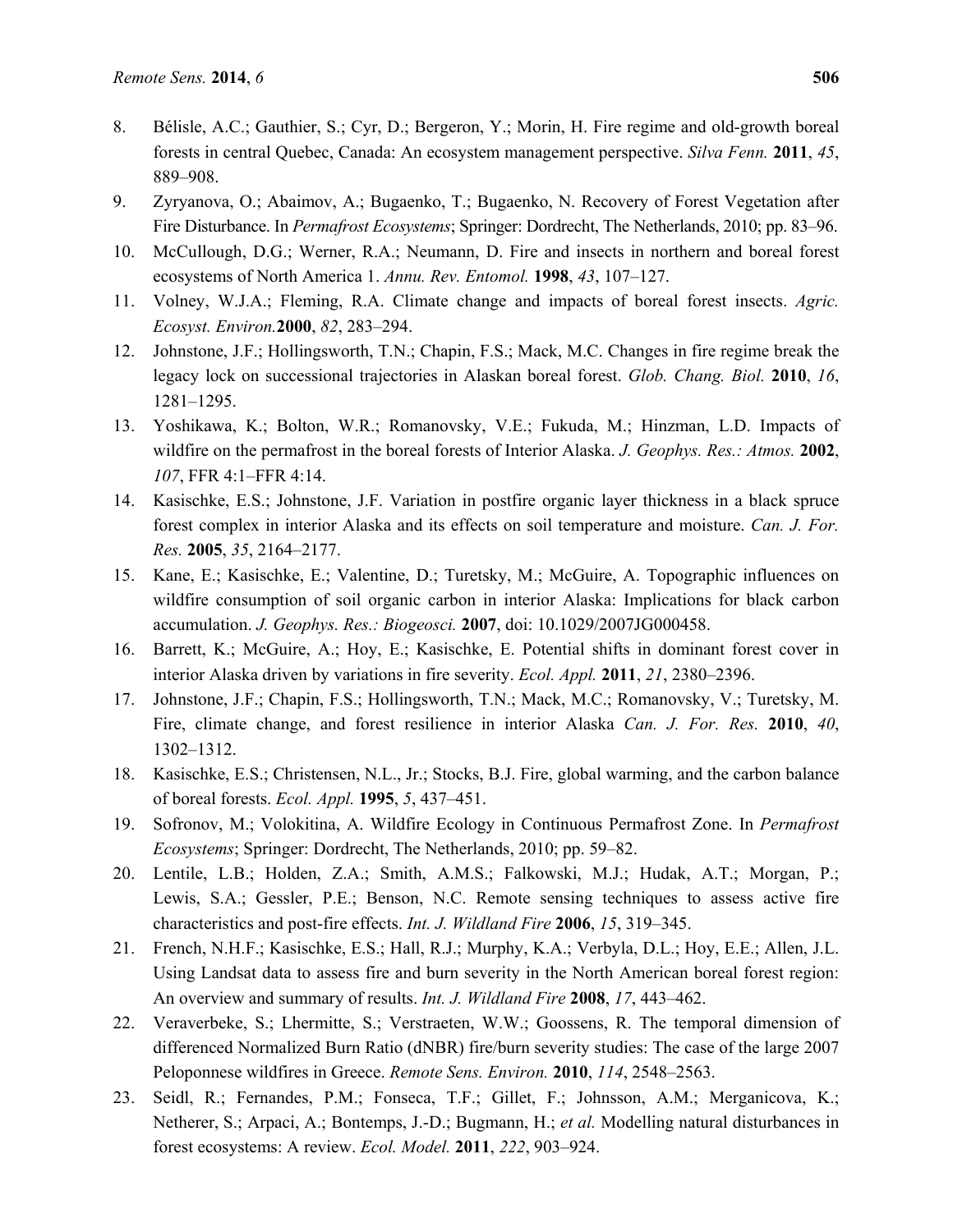- 24. Mulder, V.; de Bruin, S.; Schaepman, M.; Mayr, T. The use of remote sensing in soil and terrain mapping—A review. *Geoderma* **2012**, *122*, 66–74.
- 25. Hansen, M.C.; Loveland, T.R. A review of large area monitoring of land cover change using Landsat data. *Remote Sens. Environ.* **2012**, *122*, 66–74.
- 26. Pierce, K.B., Jr.; Ohmann, J.L.; Wimberly, M.C.; Gregory, M.J.; Fried, J.S. Mapping wildland fuels and forest structure for land management: A comparison of nearest neighbor imputation and other methods. *Can. J. For. Res.* **2009**, *39*, 1901–1916.
- 27. Boyd, D.; Foody, G. An overview of recent remote sensing and GIS based research in ecological informatics. *Ecol. Inf.* **2010**, *6*, 25–36.
- 28. Powell, S.L.; Cohen, W.B.; Healey, S.P.; Kennedy, R.E.; Moisen, G.G.; Pierce, K.B.; Ohmann, J.L. Quantification of live aboveground forest biomass dynamics with Landsat time-series and field inventory data: A comparison of empirical modeling approaches. *Remote Sens. Environ.* **2010**, *114*, 1053–1068.
- 29. Wang, S.; Miao, L.; Peng, G. An improved algorithm for forest fire detection using HJ data. *Proced. Environ. Sci.* **2012**, *13*, 140–150.
- 30. Schroeder, W.; Prins, E.; Giglio, L.; Csiszar, I.; Schmidt, C.; Morisette, J.; Morton, D. Validation of GOES and MODIS active fire detection products using ASTER and ETM+ data. *Remote Sens. Environ.* **2008**, *112*, 2711–2726.
- 31. Giglio, L.; Csiszar, I.; Restas, A.; Morisette, J.T.; Schroeder, W.; Morton, D.; Justice, C.O. Active fire detection and characterization with the Advanced Spaceborne Thermal Emission and Reflection radiometer (ASTER). *Remote Sens. Environ.* **2008**, *112*, 3055–3063.
- 32. Wooster, M.; Xu, W.; Nightingale, T. Sentinel-3 SLSTR active fire detection and FRP product: Pre-launch algorithm development and performance evaluation using MODIS and ASTER datasets. *Remote Sens. Environ.* **2012**, *120*, 236–254.
- 33. Justice, C.O.; Giglio, L.; Roy, D.; Boschetti, L.; Csiszar, I.; Davies, D.; Korontzi, S.; Schroeder, W.; O'Neal, K.; Morisette, J. MODIS-Derived Global Fire Products. In *Land Remote Sensing and Global Environmental Change*; Ramachandran, B., Justice, C.O., Abrams, M.J., Eds.; Springer: New York, NY, USA, 2011; Volume 11, pp. 661–679.
- 34. Leon, J.R.R.; van Leeuwen, W.J.D.; Casady, G.M. Using MODIS-NDVI for the modeling of post-wildfire vegetation response as a function of environmental conditions and pre-fire restoration treatments. *Remote Sens.* **2012**, *4*, 598–621.
- 35. Schoennagel, T.; Veblen, T.T.; Romme, W.H. The interaction of fire, fuels, and climate across Rocky Mountain forests. *BioScience* **2004**, *54*, 661–676.
- 36. Johnson, E.; Miyanishi, K.; Bridge, S. Wildfire regime in the boreal forest and the idea of suppression and fuel buildup. *Conserv. Biol.* **2001**, *15*, 1554–1557.
- 37. Chuvieco, E.; Congalton, R.G. Application of remote sensing and geographic information systems to forest fire hazard mapping. *Remote Sens. Environ.* **1989**, *29*, 147–159.
- 38. Liang, J.; Zhou, M.; Verbyla, D.L.; Zhang, L.; Springsteen, A.L.; Malone, T. Mapping forest dynamics under climate change: A matrix model. *For. Ecol. Manag.* **2011**, *262*, 2250–2262.
- 39. Conard, S.G.; A. Ivanova, G. Wildfire in Russian boreal forests—Potential impacts of fire regime characteristics on emissions and global carbon balance estimates. *Environ. Pollut.* **1997**, *98*, 305–313.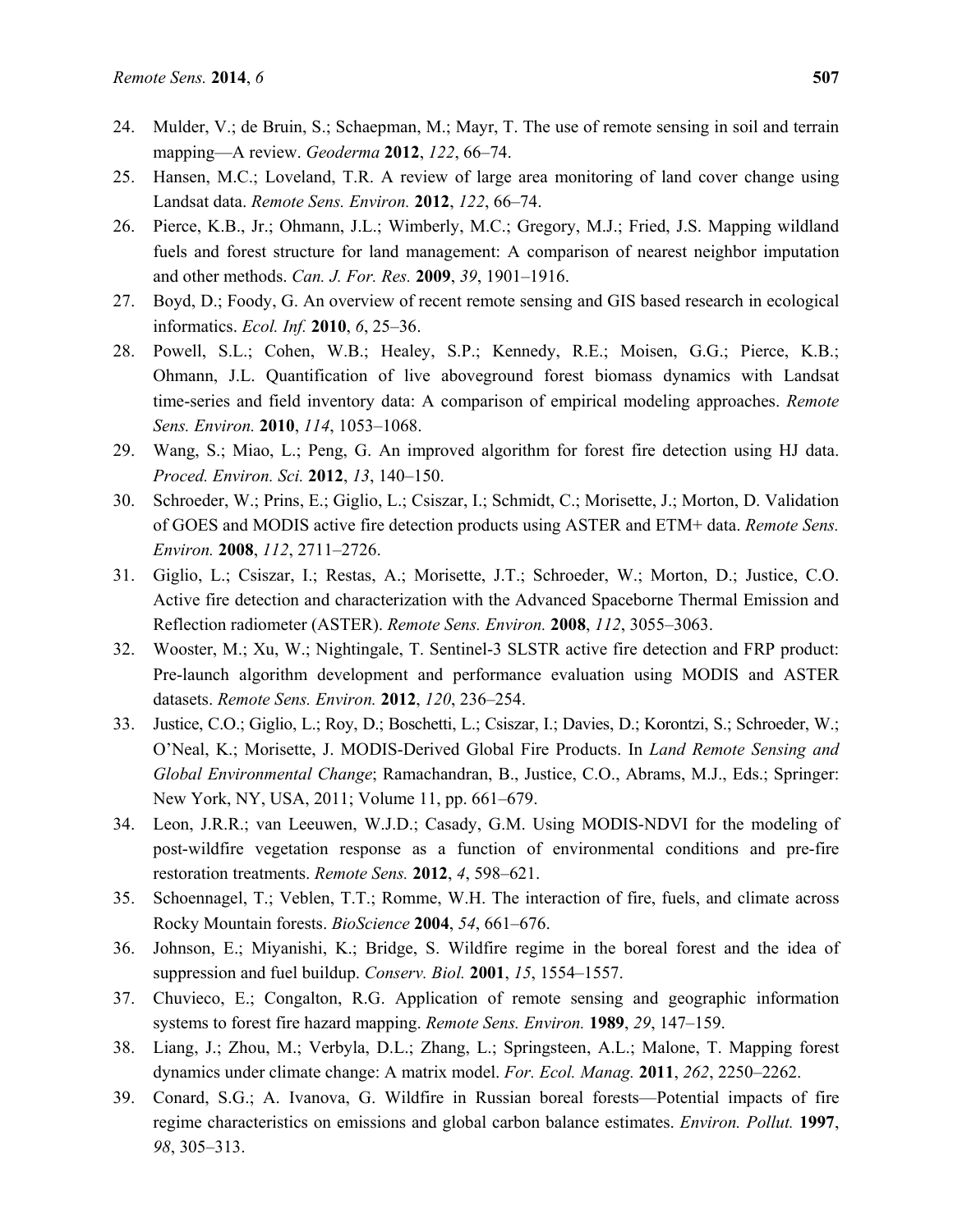- 40. Beuning, K.R.M.; Zimmerman, K.A.; Ivory, S.J.; Cohen, A.S. Vegetation response to glacial-interglacial climate variability near Lake Malawi in the southern African tropics. *Palaeogeogr. Palaeoclim. Palaeoecol.* **2011**, *303*, 81–92.
- 41. Kayes, L.J.; Puettmann, K.J.; Anderson, P.D. Short term bryoid and vascular vegetation response to reforestation alternatives following wildfire in conifer plantations. *Appl. Veg. Sci.* **2011**, *14*, 326–339.
- 42. Voepel, H.; Ruddell, B.; Schumer, R.; Troch, P.A.; Brooks, P.D.; Neal, A.; Durcik, M.; Sivapalan, M. Quantifying the role of climate and landscape characteristics on hydrologic partitioning and vegetation response. *Water Resour. Res.* **2011**, *47*, W00J09.
- 43. Russell-Smith, J.; Gardener, M.R.; Brock, C.; Brennan, K.; Yates, C.P.; Grace, B. Fire persistence traits can be used to predict vegetation response to changing fire regimes at expansive landscape scales—An Australian example. *J. Biogeogr.* **2012**, *39*, 1657–1668.
- 44. Jain, T.B.; Graham, R.T.; Pilliod, D.S. Tongue-tied: Confused meanings for common fire terminology can lead to fuels mismanagement. *Wildfire* **2004**, *6/7*, 22–26.
- 45. Key, C.H.; Benson, N.C. *Landscape Assessment Sampling and Analysis Methods*; General Technical Report RMRS-GRT-164-CD; USDA Forest Service, Rocky Mountain Research Station: Ogden, UT, USA, 2006.
- 46. Veraverbeke, S.; Verstraeten, W.W.; Lhermitte, S.; Goossens, R. Evaluating Landsat Thematic Mapper spectral indices for estimating burn severity of the 2007 Peloponnese wildfires in Greece. *Int. J. Wildland Fire* **2010**, *19*, 558–569.
- 47. Paz, S.; Carmel, Y.; Jahshan, F.; Shoshany, M. Post-fire analysis of pre-fire mapping of fire-risk: A recent case study from Mt. Carmel (Israel). *For. Ecol. Manag.* **2011**, *262*, 1184–1188.
- 48. Chuvieco, E.; Aguado, I.; Yebra, M.; Nieto, H.; Salas, J.; Martín, M.P.; Vilar, L.; Martínez, J.; Martín, S.; Ibarra, P. Development of a framework for fire risk assessment using remote sensing and geographic information system technologies. *Ecol. Model.* **2010**, *221*, 46–58.
- 49. Chowdhury, E.H.; Hassan, Q.K. Use of remote sensing-derived variables in developing a forest fire danger forecasting system. *Nat. Hazard.* **2013**, doi: 10.1007/s11069-013-0564-7.
- 50. Akther, M.; Hassan, Q.K. Remote sensing-based assessment of fire danger conditions over boreal forest. *IEEE J. Sel. Top. Appl. Earth Obs. Remote Sens.* **2011**, *4*, 992–999.
- 51. Lutz, J.A.; Key, C.; Kolden, C.; Kane, J.; van Wagtendonk, J. Fire frequency, area burned, and severity: A quantitative approach to defining a normal fire year. *Fire Ecol.* **2011**, *7*, 51–65.
- 52. Roder, A.; Hill, J.; Duguy, B.; Alloza, J.A.; Vallejo, R. Using long time series of Landsat data to monitor fire events and post-fire dynamics and identify driving factors. A case study in the Ayora region (eastern Spain). *Remote Sens. Environ.* **2008**, *112*, 259–273.
- 53. Senici, D.; Chen, H.Y.; Bergeron, Y.; Cyr, D. Spatiotemporal variations of fire frequency in central boreal forest. *Ecosystems* **2010**, *13*, 1227–1238.
- 54. Díaz-Delgado, R.; Pons, X. Spatial patterns of forest fires in Catalonia (NE of Spain) along the period 1975–1995: Analysis of vegetation recovery after fire. *For. Ecol. Manag.* **2001**, *147*, 67–74.
- 55. Brown, C.; Johnstone, J. How does increased fire frequency affect carbon loss from fire? A case study in the northern boreal forest. *Int. J. Wildland Fire* **2011**, *20*, 829–837.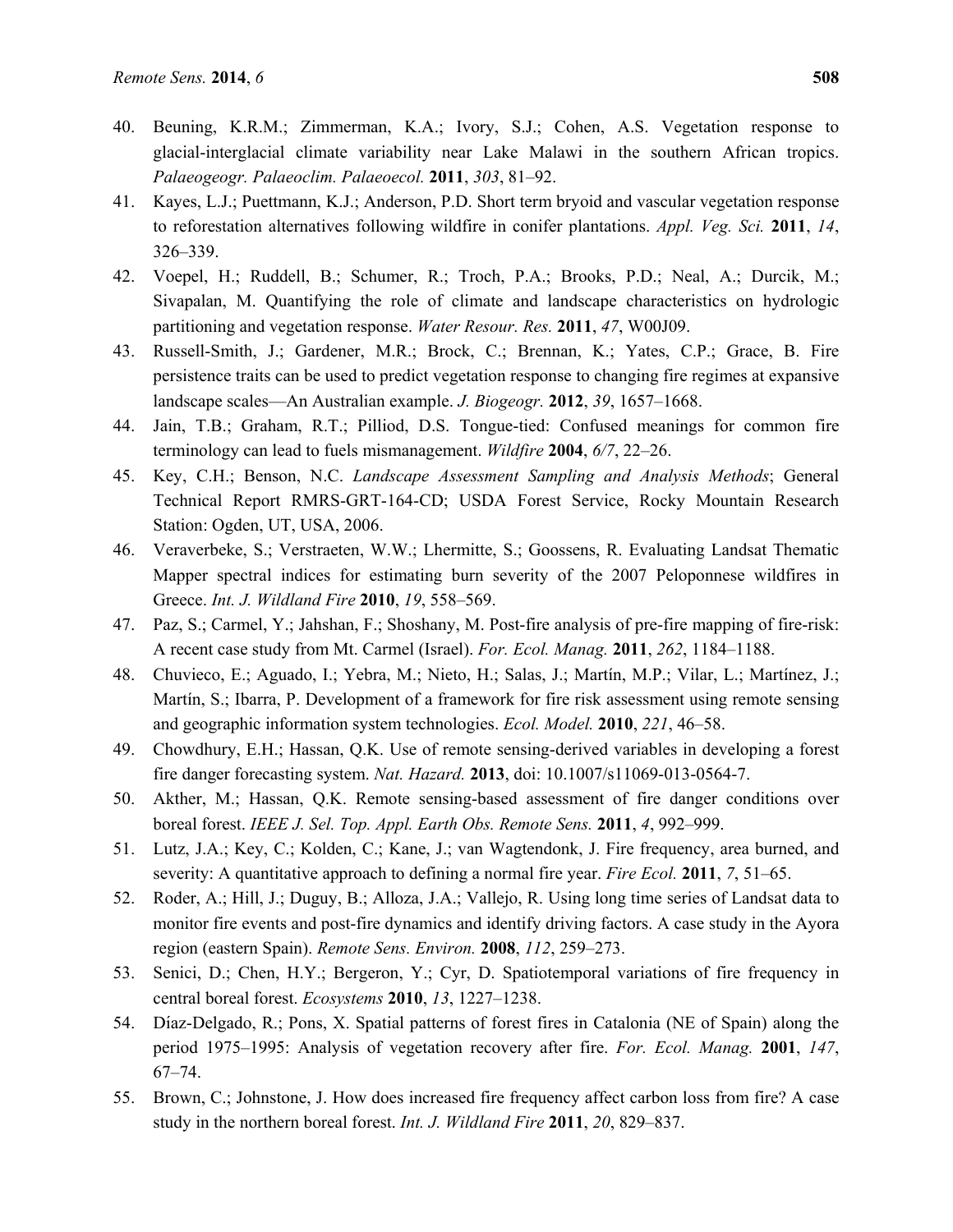- 56. Keeley, J.E. Fire intensity, fire severity and burn severity: A brief review and suggested usage. *Int. J. Wildland Fire* **2009**, *18*, 116–126.
- 57. Heward, H.; Smith, A.M.S.; Roy, D.P.; Tinkham, W.T.; Hoffman, C.M.; Morgan, P.; Lannom, K.O. Is burn severity related to fire intensity? Observations from landscape scale remote sensing. *Int. J. Wildland Fire* **2013**, *22*, 910–918.
- 58. Barrett, K.; Kasischke, E.S. Controls on variations in MODIS fire radiative power in Alaskan boreal forests: Implications for fire severity conditions. *Remote Sens. Environ.* **2013**, *130*, 171–181.
- 59. Loboda, T.; French, N.; Hight-Harf, C.; Jenkins, L.; Miller, M. Mapping fire extent and burn severity in Alaskan tussock tundra: An analysis of the spectral response of tundra vegetation to wildland fire. *Remote Sens. Environ.* **2013**, *134*, 194–209.
- 60. Veraverbeke, S.; Harris, S.; Hook, S. Evaluating spectral indices for burned area discrimination using MODIS/ASTER (MASTER) airborne simulator data. *Remote Sens. Environ.* **2011**, *115*, 2702–2709.
- 61. Moreno Ruiz, J.A.; Riano, D.; Arbelo, M.; French, N.H.; Ustin, S.L.; Whiting, M.L. Burned area mapping time series in Canada (1984–1999) from NOAA-AVHRR LTDR: A comparison with other remote sensing products and fire perimeters. *Remote Sens. Environ.* **2012**, *117*, 407–414.
- 62. Kasischke, E.S.; Loboda, T.; Giglio, L.; French, N.H.; Hoy, E.; de Jong, B.; Riano, D. Quantifying burned area for North American forests: Implications for direct reduction of carbon stocks. *J. Geophys. Res.* **2011**, *116*, G04003.
- 63. George, C.; Rowland, C.; Gerard, F.; Balzter, H. Retrospective mapping of burnt areas in Central Siberia using a modification of the normalised difference water index. *Remote Sens. Environ.*  **2006**, *104*, 346–359.
- 64. Loboda, T.; O'neal, K.; Csiszar, I. Regionally adaptable dNBR-based algorithm for burned area mapping from MODIS data. *Remote Sens. Environ.* **2007**, *109*, 429–442.
- 65. Kasischke, E.S.; French, N.H. Locating and estimating the areal extent of wildfires in Alaskan boreal forests using multiple-season AVHRR NDVI composite data. *Remote Sens. Environ.*  **1995**, *51*, 263–275.
- 66. Kasischke, E.S.; Turetsky, M.R.; Ottmar, R.D.; French, N.H.; Hoy, E.E.; Kane, E.S. Evaluation of the composite burn index for assessing fire severity in Alaskan black spruce forests. *Int. J. Wildland Fire* **2008**, 17, 515–526.
- 67. Barrett, K.; Kasischke, E.; McGuire, A.; Turetsky, M.; Kane, E. Modeling fire severity in black spruce stands in the Alaskan boreal forest using spectral and non-spectral geospatial data. *Remote Sens. Environ.* **2010**, *114*, 1494–1503.
- 68. Boby, L.A.; Schuur, E.A.; Mack, M.C.; Verbyla, D.; Johnstone, J.F. Quantifying fire severity, carbon, and nitrogen emissions in Alaska's boreal forest. *Ecol. Appl.* **2010**, *20*, 1633–1647.
- 69. Hoy, E.E.; French, N.H.; Turetsky, M.R.; Trigg, S.N.; Kasischke, E.S. Evaluating the potential of Landsat TM/ETM+ imagery for assessing fire severity in Alaskan black spruce forests. *Int. J. Wildland Fire* **2008**, *17*, 500–514.
- 70. Murphy, K.A.; Reynolds, J.H.; Koltun, J.M. Evaluating the ability of the differenced Normalized Burn Ratio (dNBR) to predict ecologically significant burn severity in Alaskan boreal forests. *Int. J. Wildland Fire* **2008**, *17*, 490–499.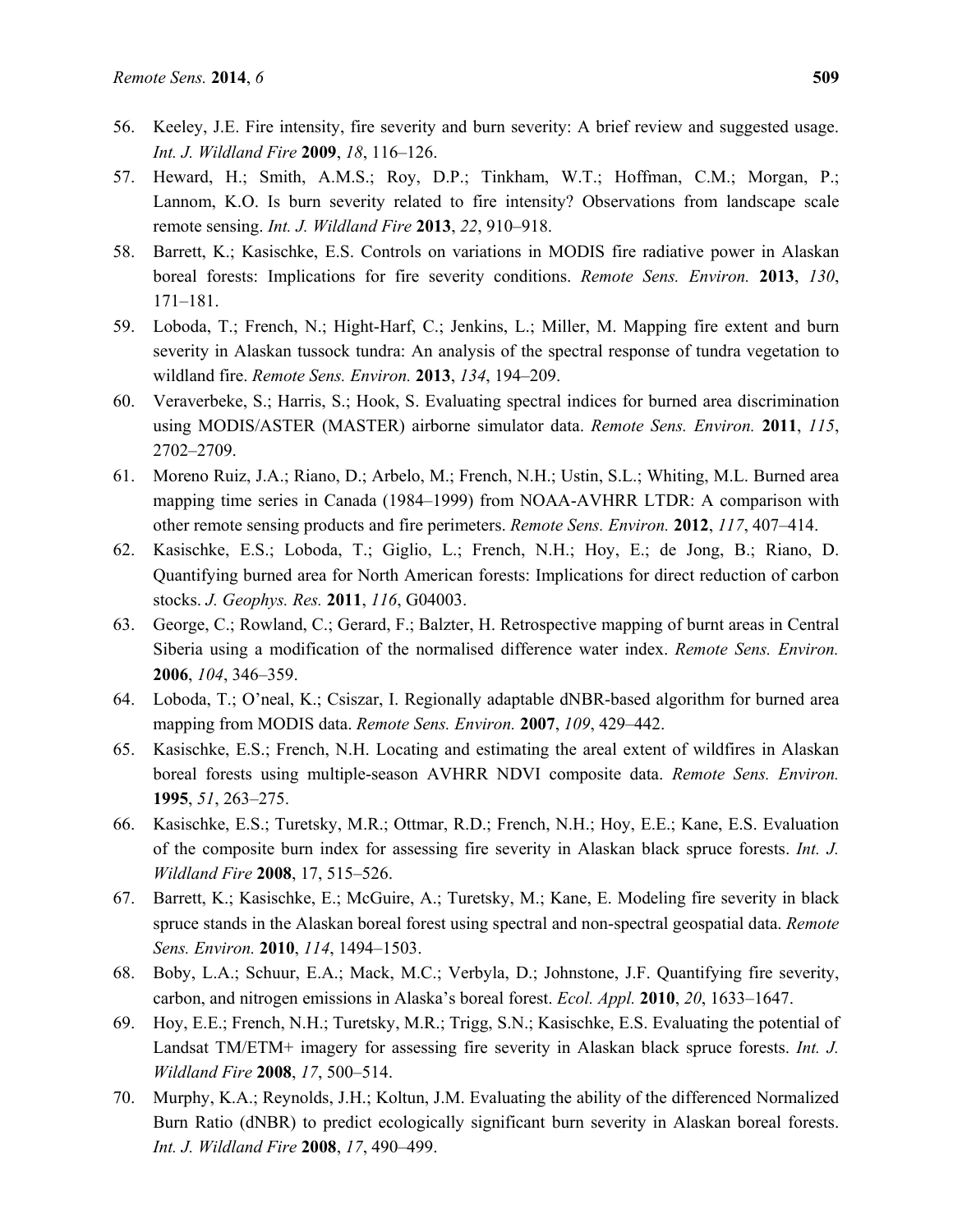- 71. Allen, J.L.; Sorbel, B. Assessing the differenced Normalized Burn Ratio's ability to map burn severity in the boreal forest and tundra ecosystems of Alaska's national parks. *Int. J. Wildland Fire* **2008**, *17*, 463–475.
- 72. Eidenshink, J.; Schwind, B.; Brewer, K.; Zhu, Z.L.; Quayle, B.; Howard, S. A project for monitoring trends in burn severity. *Fire Ecol.* **2007**, *3*, 3–20.
- 73. Veraverbeke, S.; Lhermitte, S.; Verstraeten, W.W.; Goossens, R. Evaluation of pre/post-fire differenced spectral indices for assessing burn severity in a Mediterranean environment with Landsat Thematic Mapper. *Int. J. Remote Sens.* **2011**, *32*, 3521–3537.
- 74. Johnstone, J.F.; Kasischke, E.S. Stand-level effects of soil burn severity on postfire regeneration in a recently burned black spruce forest. *Can. J. For. Res.* **2005**, *35*, 2151–2163.
- 75. Duffy, P.A.; Epting, J.; Graham, J.M.; Rupp, T.S.; McGuire, A.D. Analysis of Alaskan burn severity patterns using remotely sensed data. *Int. J. Wildland Fire* **2007**, *16*, 277–284.
- 76. Epting, J.; Verbyla, D.; Sorbel, B. Evaluation of remotely sensed indices for assessing burn severity in interior Alaska using Landsat TM and ETM+. *Remote Sens. Environ.* **2005**, *96*, 328–339.
- 77. Michalek, J.; French, N.; Kasischke, E.; Johnson, R.; Colwell, J. Using Landsat TM data to estimate carbon release from burned biomass in an Alaskan spruce forest complex. *Int. J. Remote Sens.* **2000**, *21*, 323–338.
- 78. McElhinny, C.; Gibbons, P.; Brack, C.; Bauhus, J. Forest and woodland stand structural complexity: Its definition and measurement. *For. Ecol. Manag.* **2005**, *218*, 1–24.
- 79. Pommerening, A. Approaches to quantifying forest structures. *Forestry* **2002**, *75*, 305–324.
- 80. Hollingsworth, T.N.; Johnstone, J.F.; Bernhardt, E.L.; Chapin, F.S., III. Fire severity filters regeneration traits to shape community assembly in Alaska's boreal forest. *PLoS One* **2013**, *8*, e56033.
- 81. Hicke, J.A.; Asner, G.P.; Kasischke, E.S.; French, N.H.; Randerson, J.T.; James Collatz, G.; Stocks, B.J.; Tucker, C.J.; Los, S.O.; Field, C.B. Postfire response of North American boreal forest net primary productivity analyzed with satellite observations. *Glob. Chang. Biol.* **2003**, *9*, 1145–1157.
- 82. Furyaev, V.V.V.; Vaganov, E.A.; Tchebakova, N.M.; Valendik, E.N. Effects of fire and climate on successions and structural changes in the Siberian Boreal forest. *Eurasian J. For. Res.* **2001**, *2*, 1–15.
- 83. Epting, J.; Verbyla, D. Landscape-level interactions of prefire vegetation, burn severity, and postfire vegetation over a 16-year period in interior Alaska. *Can. J. For. Res.* **2005**, *35*, 1367–1377.
- 84. Schimmel, J.; Granstram, A. Fire severity and vegetation response in the boreal Swedish forest. *Ecology* **1996**, *77*, 1436–1450.
- 85. Brown, P.M.; Kaufmann, M.R.; Shepperd, W.D. Long-term, landscape patterns of past fire events in a montane ponderosa pine forest of central Colorado. *Landsc. Ecol.* **1999**, *14*, 513–532.
- 86. Flannigan, M.; Stocks, B.J.; Wotton, B. Climate change and forest fires. *Sci. Total Environ.*  **2000**, *262*, 221–229.
- 87. Huang, F.; Wang, P. Vegetation change of ecotone in west of Northeast China plain using time-series remote sensing data. *Chin. Geogr. Sci.* **2010**, *20*, 167–175.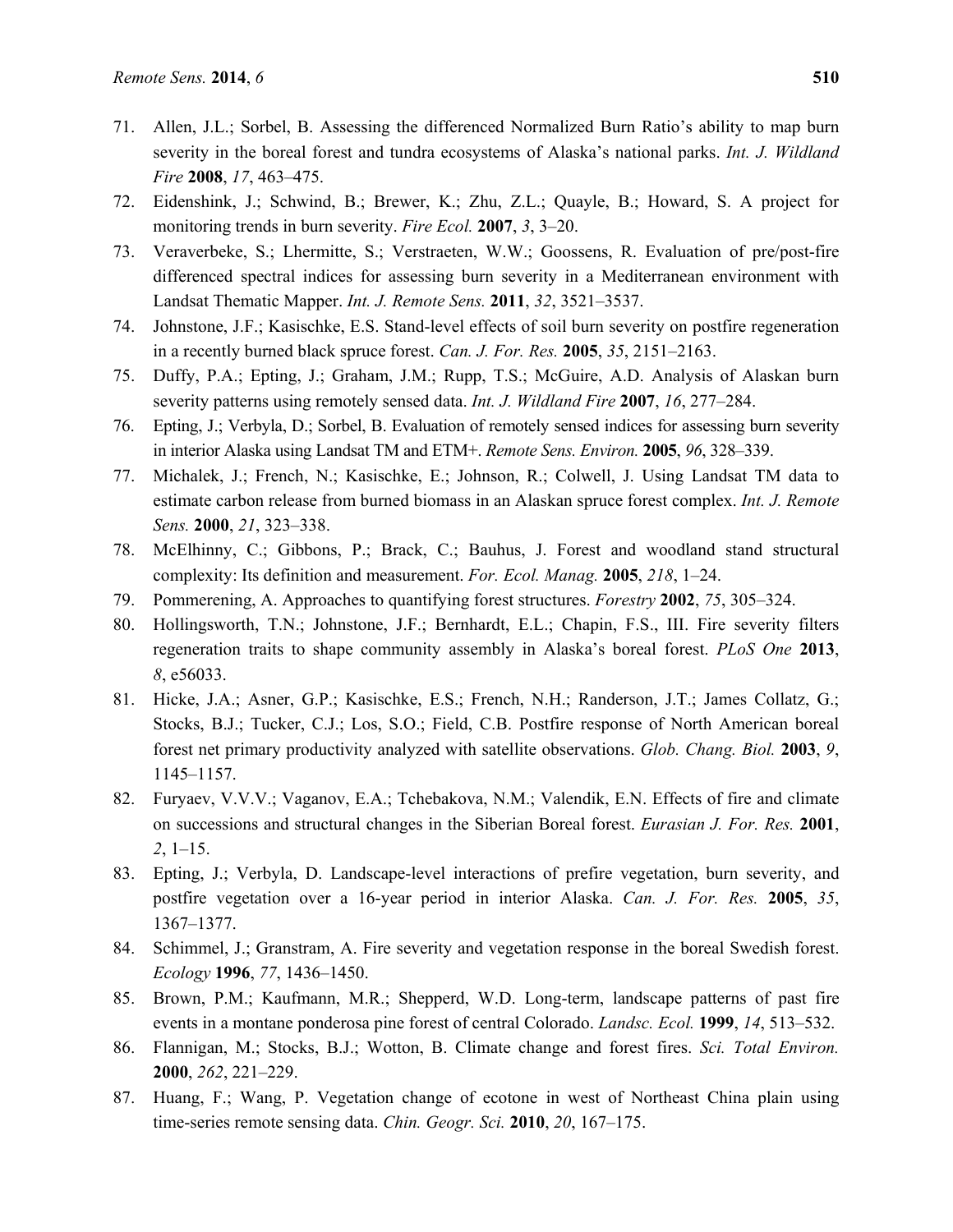- 88. Franklin, J.F.; Spies, T.A.; Pelt, R.V.; Carey, A.B.; Thornburgh, D.A.; Berg, D.R.; Lindenmayer, D.B.; Harmon, M.E.; Keeton, W.S.; Shaw, D.C. Disturbances and structural development of natural forest ecosystems with silvicultural implications, using Douglas-fir forests as an example. *For. Ecol. Manag.* **2002**, *155*, 399–423.
- 89. Bergeron, Y.; Gauthier, S.; Kafka, V.; Lefort, P.; Lesieur, D. Natural fire frequency for the eastern Canadian boreal forest: Consequences for sustainable forestry. *Can. J. For. Res.* **2001**, *31*, 384–391.
- 90. Kasischke, E.S.; Bourgeau-Chavez, L.L.; Johnstone, J.F. Assessing spatial and temporal variations in surface soil moisture in fire-disturbed black spruce forests in Interior Alaska using spaceborne synthetic aperture radar imagery—Implications for post-fire tree recruitment. *Remote Sens. Environ.* **2007**, *108*, 42–58.
- 91. Quintano, C.; Fernandez-Manso, A.; Stein, A.; Bijker, W. Estimation of area burned by forest fires in Mediterranean countries: A remote sensing data mining perspective. *For. Ecol. Manag.*  **2011**, *262*, 1597–1607.
- 92. Loboda, T.V.; Zhang, Z.; O'Neal, K.J.; Sun, G.; Csiszar, I.A.; Shugart, H.H.; Sherman, N.J. Reconstructing disturbance history using satellite-based assessment of the distribution of land cover in the Russian Far East. *Remote Sens. Environ.* **2012**, *118*, 241–248.
- 93. Potapov, P.; Hansen, M.C.; Stehman, S.V.; Loveland, T.R.; Pittman, K. Combining MODIS and Landsat imagery to estimate and map boreal forest cover loss. *Remote Sens. Environ.* **2008**, *112*, 3708–3719.
- 94. Earth Explorer. Available online:. Available online: http://earthexplorer.usgs.gov/ (accessed on 15 September 2013).
- 95. Bourgeau-Chavez, L.; Kasischke, E.; Brunzell, S.; Mudd, J.; Tukman, M. Mapping fire scars in global boreal forests using imaging radar data. *Int. J. Remote Sens.* **2002**, *23*, 4211–4234.
- 96. Bourgeau-Chavez, L.; Harrell, P.; Kasischke, E.; French, N. The detection and mapping of Alaskan wildfires using a spaceborne imaging radar system. *Int. J. Remote Sens.* **1997**, *18*, 355–373.
- 97. ASTER: Advanced Spaceborne Thermal Emission and Reflection Radiometer. Available online: http://asterweb.jpl.nasa.gov/ (accessed on 15 September 2013).
- 98. MODIS. Available online: http://modis.gsfc.nasa.gov (accessed on 15 September 2013).
- 99. Reverb|ECHO. Available online: http://reverb.echo.nasa.gov (accessed on 15 September 2013).
- 100. NOAA's Comprehensive Large Array—Data Stewardship System. Available online: http://www.nsof.class.noaa.gov (accessed on 15 September 2013).
- 101. VEGETATION. Available online: http://www.spot-vegetation.com (accessed on 15 September 2013).
- 102. Modis Burned area Product Index. Available online: http://modis-fire.umd.edu/ Burned Area Products.html (accessed on 15 September 2013).
- 103. Global Fire Emissions Database. Available online: http://www.falw.vu/~gwerf/GFED (accessed on 15 September 2013).
- 104. GEM—Global Environment Monitoring. Available online: http://bioval.jrc.ec.europa.eu (accessed on 15 September 2013).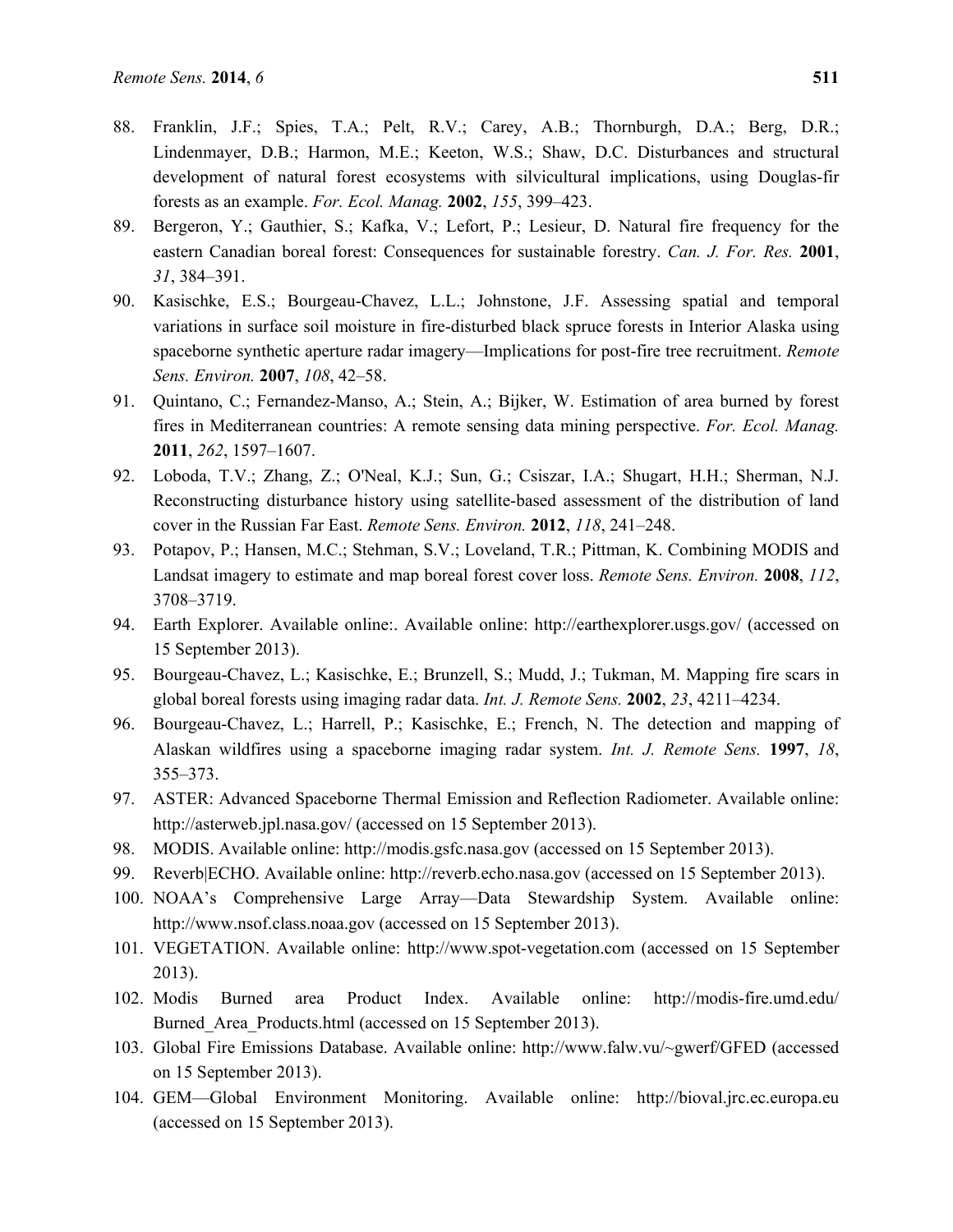- 105. ESA—Data User Element. Available online: http://dup.esrin.esa.int/prjs/prjs43.php (accessed on 15 September 2013).
- 106. Geoland2. Available online: http://www.geoland2.eu (accessed on 15 September 2013).
- 107. Kasischke, E.S.; French, N.H.F.; Harrell, P.; Christensen, N.L., Jr.; Ustin, S.L.; Barry, D. Monitoring of wildfires in boreal forests using large area AVHRR NDVI composite image data. *Remote Sens. Environ.* **1993**, *45*, 61–71.
- 108. Cahoon, D.R.; Stocks, B.J.; Levine, J.S.; Cofer, W.R.; Pierson, J.M. Satellite analysis of the severe 1987 forest fires in northern China and southeastern Siberia. *J. Geophys. Res.: Atmos.*  **1994**, *99*, 18627–18638.
- 109. French, N.; Kasischke, E.; Bourgeau-Chavez, L.; Berry, D. Mapping the location of wildfires in Alaskan boreal forests using AVHRR imagery. *Int. J. Wildland Fire.* **1995**, *5*, 55–62.
- 110. Fraser, R.; Li, Z.; Cihlar, J. Hotspot and NDVI differencing synergy (HANDS): A new technique for burned area mapping over boreal forest. *Remote Sens. Environ.* **2000**, *74*, 362–376.
- 111. Remmel, T.K.; Perera, A.H. Fire mapping in a northern boreal forest: Assessing AVHRR/NDVI methods of change detection. *For. Ecol. Manag.* **2001**, *152*, 119–129.
- 112. Fraser, R.; Li, Z. Estimating fire-related parameters in boreal forest using SPOT VEGETATION. *Remote Sens. Environ.* **2002**, *82*, 95–110.
- 113. Li, Z.; Nadon, S.; Cihlar, J. Satellite-based detection of Canadian boreal forest fires: Development and application of the algorithm. *Int. J. Remote Sens.* **2000**, *21*, 3057–3069.
- 114. Kajii, Y.; Kato, S.; Streets, D.G.; Tsai, N.Y.; Shvidenko, A.; Nilsson, S.; McCallum, I.; Minko, N.P.; Abushenko, N.; Altyntsev, D. Boreal forest fires in Siberia in 1998: Estimation of area burned and emissions of pollutants by advanced very high resolution radiometer satellite data. *J. Geophys. Res.* **2002**, *107*, ACH 4-1–ACH 4-8.
- 115. Kelhä, V.; Rauste, Y.; Häme, T.; Sephton, T.; Buongiorno, A.; Frauenberger, O.; Soini, K.; Venäläinen, A.; Miguel-Ayanz, J.S.; Vainio, T. Combining AVHRR and ATSR satellite sensor data for operational boreal forest fire detection. *Int. J. Remote Sens.* **2003**, *24*, 1691–1708.
- 116. Zhang, Y.H.; Wooster, M.J.; Tutubalina, O.; Perry, G.L.W. Monthly burned area and forest fire carbon emission estimates for the Russian Federation from SPOT VGT. *Remote Sens. Environ.*  **2003**, *87*, 1–15.
- 117. Soja, A.; Sukhinin, A.; Cahoon, D., Jr.; Shugart, H.; Stackhouse, P., Jr. AVHRR-derived fire frequency, distribution and area burned in Siberia. *Int. J. Remote Sens.* **2004**, *25*, 1939–1960.
- 118. Sukhinin, A.I.; French, N.H.; Kasischke, E.S.; Hewson, J.H.; Soja, A.J.; Csiszar, I.A.; Hyer, E.J.; Loboda, T.; Conrad, S.G.; Romasko, V.I. AVHRR-based mapping of fires in Russia: New products for fire management and carbon cycle studies. *Remote Sens. Environ.* **2004**, *93*, 546–564.
- 119. Loboda, T.; Csiszar, I. Reconstruction of fire spread within wildland fire events in Northern Eurasia from the MODIS active fire product. *Glob. Planet. Chang.* **2007**, *56*, 258–273.
- 120. Pu, R.; Li, Z.; Gong, P.; Csiszar, I.; Fraser, R.; Hao, W.-M.; Kondragunta, S.; Weng, F. Development and analysis of a 12-year daily 1-km forest fire dataset across North America from NOAA/AVHRR data. *Remote Sens. Environ.* **2007**, *108*, 198–208.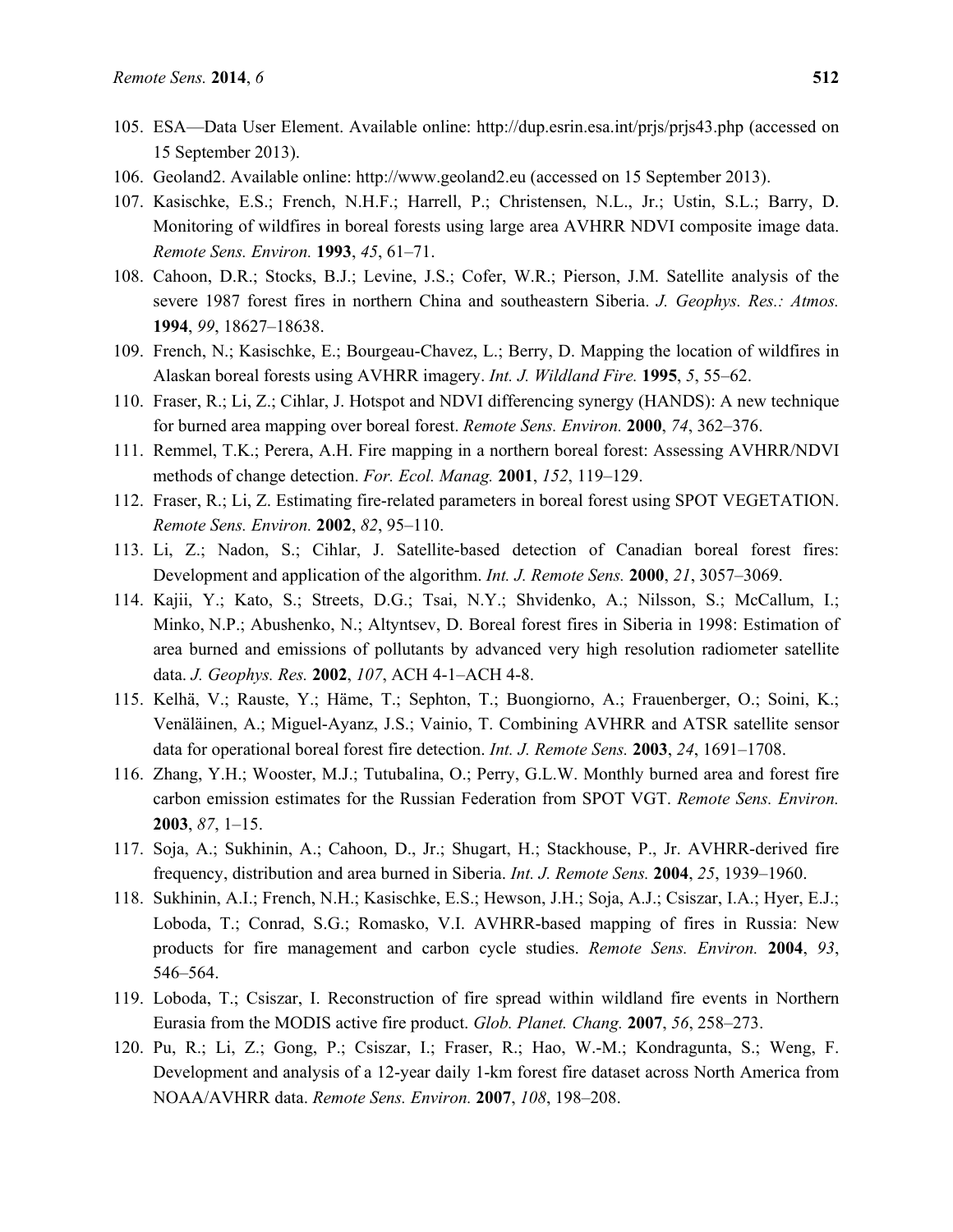- 121. Chuvieco, E.; Englefield, P.; Trishchenko, A.P.; Luo, Y. Generation of long time series of burn area maps of the boreal forest from NOAA—AVHRR composite data. *Remote Sens. Environ.*  **2008**, *112*, 2381–2396.
- 122. Loboda, T.V.; Hoy, E.E.; Giglio, L.; Kasischke, E.S. Mapping burned area in Alaska using MODIS data: A data limitations-driven modification to the regional burned area algorithm. *Int. J. Wildland Fire.* **2011**, *20*, 487–496.
- 123. Vivchar, A. Wildfires in Russia in 2000–2008: Estimates of burnt areas using the satellite MODIS MCD45 data. *Remote Sens. Lett.* **2011**, *2*, 81–90.
- 124. Erdenesaikhan, N.; Erdenetuya, M. Forest and steppe fire monitoring in Mongolia using satellite remote sensing. *Int. Forest Fire News* **1999**, *21*, 71–74.
- 125. Chuvieco, E.; Opazo, S.; Sione, W.; Valle, H.D.; Anaya, J.; Bella, C.D.; Cruz, I.; Manzo, L.; Lopez, G.; Mari, N. Global burned-land estimation in Latin America using MODIS composite data. *Ecol. Appl.* **2008**, *18*, 64–79.
- 126. Roy, D.; Boschetti, L.; Justice, C.; Ju, J. The collection 5 MODIS burned area product—Global evaluation by comparison with the MODIS active fire product. *Remote Sens. Environ.* **2008**, *112*, 3690–3707.
- 127. Giglio, L.; Loboda, T.; Roy, D.P.; Quayle, B.; Justice, C.O. An active-fire based burned area mapping algorithm for the MODIS sensor. *Remote Sens. Environ.* **2009**, *113*, 408–420.
- 128. Loepfe, L.; Lloret, F.; Roman-Cuesta, R.M. Comparison of burnt area estimates derived from satellite products and national statistics in Europe. *Int. J. Remote Sens.* **2012**, *33*, 3653–3671.
- 129. Giglio, L.; Randerson, J.; Werf, G.; Kasibhatla, P.; Collatz, G.; Morton, D.; DeFries, R. Assessing variability and long-term trends in burned area by merging multiple satellite fire products. *Biogeosciences* **2010**, *7*, 1171–1186.
- 130. Chuvieco, E.; Giglio, L.; Justice, C. Global characterization of fire activity: Toward defining fire regimes from Earth observation data. *Glob. Chang. Biol.* **2008**, *14*, 1488–1502.
- 131. Tansey, K.; Grégoire, J.M.; Defourny, P.; Leigh, R.; Pekel, J.F.; van Bogaert, E.; Bartholomé, E. A new, global, multi‐annual (2000–2007) burnt area product at 1 km resolution. *Geophys. Res. Lett.* **2008**, *35*, L01401.
- 132. Grégoire, J.-M.; Tansey, K.; Silva, J. The GBA2000 initiative: Developing a global burnt area database from SPOT-VEGETATION imagery. *Int. J. Remote Sens.* **2003**, *24*, 1369–1376.
- 133. Tansey, K.; Grégoire, J.M.; Stroppiana, D.; Sousa, A.; Silva, J.; Pereira, J.; Boschetti, L.; Maggi, M.; Brivio, P.A.; Fraser, R. Vegetation burning in the year 2000: Global burned area estimates from SPOT VEGETATION data. *J. Geophys. Res.: Atmos.* **2004**, *109*, D14S03.
- 134. Giglio, L.; Randerson, J.T.; van der Werf, G.R. Analysis of daily, monthly, and annual burned area using the fourth-generation global fire emissions database (GFED4). *J. Geophys. Res.: Biogeosci.* **2013**, *118*, 317–328.
- 135. Plummer, S.; Arino, O.; Simon, M.; Steffen, W. Establishing a earth observation product service for the terrestrial carbon community: The GLOBCARBON initiative. *Mitig. Adapt. Strateg. Glob. Chang.* **2006**, *11*, 97–111.
- 136. Lacaze, R.; Balsamo, G.; Baret, F.; Bradley, A.; Calvet, J.; Camacho, F.; D'Andrimont, R.; Freitas, S.; Makhmara, H.; Naeimi, V. Geoland2-Towards an Operational GMES Land Monitoring Core Service; First Results of the Biogeophysical Parameter Core Mapping Service.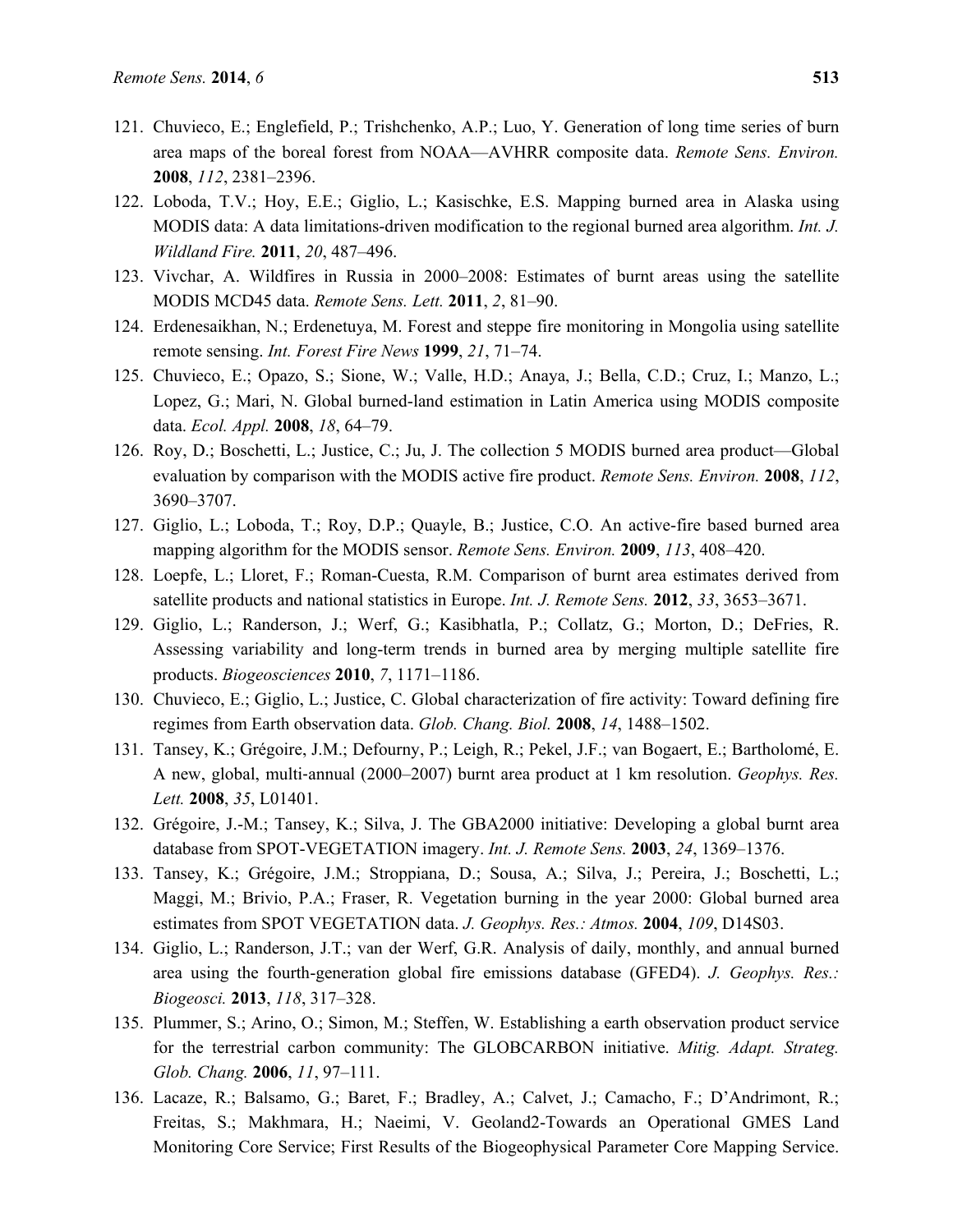In Proceedings of the ISPRS TC VII Symposium—100 Years ISPRS, Vienna, Austria, 5–7 July 2010; pp. 354–359.

- 137. Carmona‐Moreno, C.; Belward, A.; Malingreau, J.P.; Hartley, A.; Garcia‐Alegre, M.; Antonovskiy, M.; Buchshtaber, V.; Pivovarov, V. Characterizing interannual variations in global fire calendar using data from Earth observing satellites. *Glob. Chang. Biol.* **2005**, *11*, 1537–1555.
- 138. Soverel, N.O.; Perrakis, D.D.B.; Coops, N.C. Estimating burn severity from Landsat dNBR and RdNBR indices across western Canada. *Remote Sens. Environ.* **2010**, *114*, 1896–1909.
- 139. Kukavskaya, E.A.; Soja, A.J.; Petkov, A.P.; Ponomarev, E.I.; Ivanova, G.A.; Conard, S.G. Fire emissions estimates in Siberia: Evaluation of uncertainties in area burned, land cover, and fuel consumption. *Can. J. For. Res.* **2012**, *43*, 493–506.
- 140. Mouillot, F.; Schultz, M.G.; Yue, C.; Cadule, P.; Tansey, K.; Ciais, P.; Chuvieco, E. Ten years of global burned area products from spaceborne remote sensing—A review: Analysis of user needs and recommendations for future developments. *Int. J. Appl. Earth Obs. Geoinf.* **2014**, *26*, 64–79.
- 141. Miller, J.D.; Thode, A.E. Quantifying burn severity in a heterogeneous landscape with a relative version of the delta Normalized Burn Ratio (dNBR). *Remote Sens. Environ.* **2007**, *109*, 66–80.
- 142. Bastarrika, A.; Chuvieco, E.; Martan, M.P. Mapping burned areas from Landsat TM/ETM+ data with a two-phase algorithm: Balancing omission and commission errors. *Remote Sens. Environ.*  **2011**, *115*, 1003–1012.
- 143. Pereira, J.M.C. A comparative evaluation of NOAA/AVHRR vegetation indexes for burned surface detection and mapping. *IEEE Trans. Geosci. Remote Sens.* **1999**, *37*, 217–226.
- 144. Riaño, D.; Moreno Ruiz, J.; Isidoro, D.; Ustin, S. Global spatial patterns and temporal trends of burned area between 1981 and 2000 using NOAA‐NASA Pathfinder. *Glob. Chang. Biol.* **2007**, *13*, 40–50.
- 145. Liew, S.C.; Lim, O.K.; Kwoh, L.K.; Lim, H. A Study of the 1997 Forest Fires in South East Asia using SPOT Quicklook Mosaics. In Proceedings of 1998 IEEE International Geoscience and Remote Sensing Symposium (IGARSS'98), Seattle, WA, USA, 6–10 Jul 1998; Volume 872, pp. 879–881.
- 146. Lozano, F.J.; Suarez-Seoane, S.; de Luis, E. Assessment of several spectral indices derived from multi-temporal Landsat data for fire occurrence probability modelling. *Remote Sens. Environ.*  **2007**, *107*, 533–544.
- 147. Morton, D.C.; DeFries, R.S.; Nagol, J.; Souza, C.M., Jr.; Kasischke, E.S.; Hurtt, G.C.; Dubayah, R. Mapping canopy damage from understory fires in Amazon forests using annual time series of Landsat and MODIS data. *Remote Sens. Environ.* **2011**, *115*, 1706–1720.
- 148. Stroppiana, D.; Bordogna, G.; Carrara, P.; Boschetti, M.; Boschetti, L.; Brivio, P. A method for extracting burned areas from Landsat TM/ETM+ images by soft aggregation of multiple spectral indices and a region growing algorithm. *ISPRS J. Photogramm. Remote Sens.* **2012**, *69*, 88–102.
- 149. Kasischke, E.S.; Verbyla, D.L.; Rupp, T.S.; McGuire, A.D.; Murphy, K.A.; Jandt, R.; Barnes, J.L.; Hoy, E.E.; Duffy, P.A.; Calef, M. Alaskas changing fire regime implications for the vulnerability of its boreal forests. *Can. J. For.Res.* **2010**, *40*, 1313–1324.
- 150. Delbart, N.; Le Toan, T.; Kergoat, L.; Fedotova, V. Remote sensing of spring phenology in boreal regions: A free of snow-effect method using NOAA-AVHRR and SPOT-VGT data (1982–2004). *Remote Sens. Environ.* **2006**, *101*, 52–62.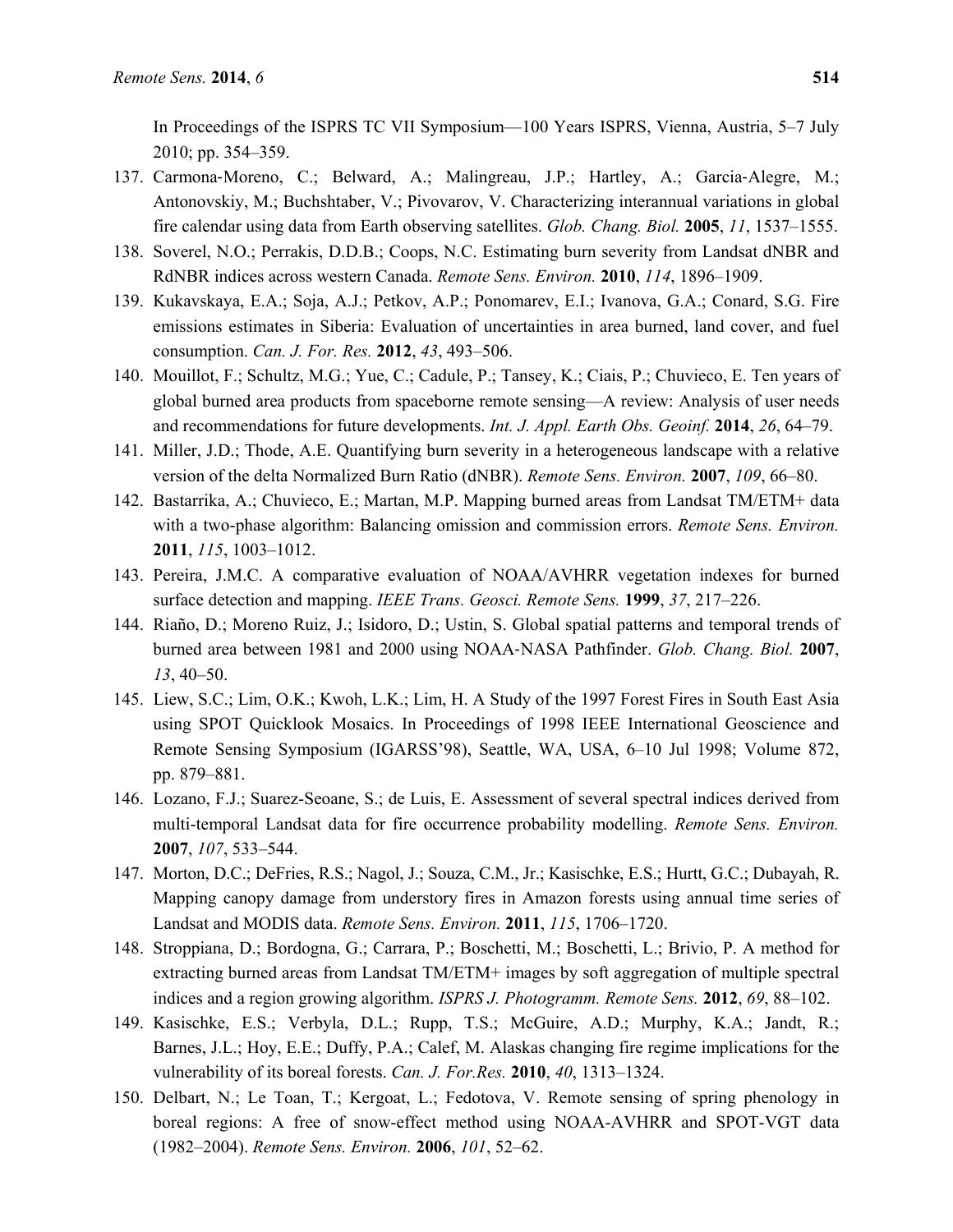- 151. Cocke, A.E.; Fule, P.Z.; Crouse, J.E. Comparison of burn severity assessments using differenced normalized burn ratio and ground data. *Int. J. Wildland Fire* **2005**, *14*, 189–198.
- 152. Rodriguez-Alleres, M.; Varela, M.; Benito, E. Natural severity of water repellency in pine forest soils from NW Spain and influence of wildfire severity on its persistence. *Geoderma* **2012**, *191*, 125–131.
- 153. Veraverbeke, S.; Verstraeten, W.W.; Lhermitte, S.; van de Kerchove, R.; Goossens, R. Assessment of post-fire changes in land surface temperature and surface albedo, and their relation with fire/burn severity using multitemporal MODIS imagery. *Int. J. Wildland Fire* **2012**, *21*, 243–256.
- 154. Brewer, C.K.; Winne, J.C.; Redmond, R.L.; Opitz, D.W.; Mangrich, M.V. Classifying and mapping wildfire severity: A comparison of methods. *Photogramm. Eng. Remote Sens.* **2005**, *71*, 1311–1320.
- 155. Cansler, C.A.; McKenzie, D. How robust are burn severity indices when applied in a new region? Evaluation of alternate field-based and remote-sensing methods. *Remote Sens.* **2012**, *4*, 456–483.
- 156. Chen, X.; Vogelmann, J.E.; Rollins, M.; Ohlen, D.; Key, C.H.; Yang, L.; Huang, C.; Shi, H. Detecting post-fire burn severity and vegetation recovery using multitemporal remote sensing spectral indices and field-collected composite burn index data in a ponderosa pine forest. *Int. J. Remote Sens.* **2011**, *32*, 7905–7927.
- 157. Harris, S.; Veraverbeke, S.; Hook, S. Evaluating spectral indices for assessing fire severity in chaparral ecosystems (Southern California) using MODIS/ASTER (MASTER) airborne simulator data. *Remote Sens.* **2011**, *3*, 2403–2419.
- 158. de Santis, A.; Chuvieco, E. GeoCBI: A modified version of the composite burn index for the initial assessment of the short-term burn severity from remotely sensed data. *Remote Sens. Environ.* **2009**, *113*, 554–562.
- 159. Verbyla, D.L.; Kasischke, E.S.; Hoy, E.E. Seasonal and topographic effects on estimating fire severity from Landsat TM/ETM+ data. *Int. J. Wildland Fire* **2008**, *17*, 527–534.
- 160. Jain, T.B.; Pilliod, D.S.; Graham, R.T.; Lentile, L.B.; Sandquist, J.E. Index for characterizing post-fire soil environments in temperate coniferous forests. *Forests* **2012**, *3*, 445–466.
- 161. Alleaume, S.; Hely, C.; Le Roux, J.; Korontzi, S.; Swap, R.; Shugart, H.; Justice, C. Using MODIS to evaluate heterogeneity of biomass burning in southern African savannahs: A case study in Etosha. *Int. J. Remote Sens.* **2005**, *26*, 4219–4237.
- 162. Bourgeau-Chavez, L.; Kasischke, E.; French, N.; Szeto, L.; Kherkher, C. Using ERS-1 SAR Imagery to Monitor Variations in Burn Severity in an Alaskan Fire-disturbed Boreal Forest Ecosystem. In Proceedings of the IEEE Geoscience and Remote Sensing Symposium (IGARSS'94)—Surface and Atmospheric Remote Sensing: Technologies, Data Analysis and Interpretation, Pasadena, CA, USA, 8–12 August 1994; Volume 1, pp. 243–245.
- 163. Walz, Y.; Maier, S.W.; Dech, S.W.; Conrad, C.; Colditz, R.R. Classification of burn severity using Moderate Resolution Imaging Spectroradiometer (MODIS): A case study in the Jarrah-Marri forest of southwest Western Australia. *J. Geophys. Res.* **2007**, *112*, G02002.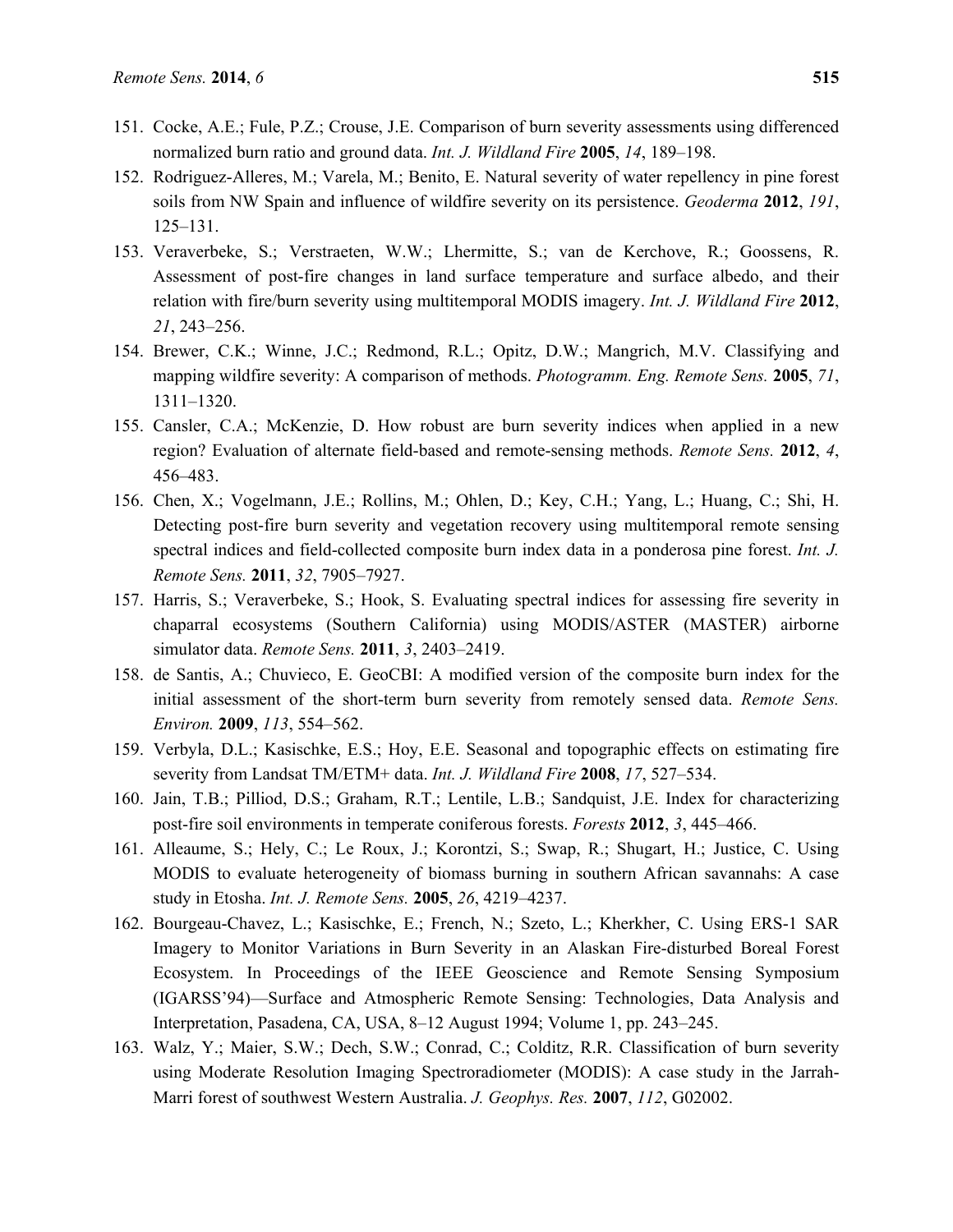- 164. Boer, M.M.; Macfarlane, C.; Norris, J.; Sadler, R.J.; Wallace, J.; Grierson, P.F. Mapping burned areas and burn severity patterns in SW Australian eucalypt forest using remotely sensed changes in leaf area index. *Remote Sens. Environ.* **2008**, *112*, 4358–4369.
- 165. Hall, R.J.; Freeburn, J.T.; De Groot, W.J.; Pritchard, J.M.; Lynham, T.J.; Landry, R. Remote sensing of burn severity: Experience from western Canada boreal fires. *Int. J. Wildland Fire*  **2008**, *17*, 476–489.
- 166. Verbyla, D.; Lord, R. Estimating post‐fire organic soil depth in the Alaskan boreal forest using the normalized burn ratio. *Int. J. Remote Sens.* **2008**, *29*, 3845–3853.
- 167. Jin, Y.; Randerson, J.T.; Goetz, S.J.; Beck, P.S.A.; Loranty, M.M.; Goulden, M.L. The influence of burn severity on postfire vegetation recovery and albedo change during early succession in North American boreal forests. *J. Geophys. Res.* **2012**, *117*, G01036.
- 168. Soverel, N.O.; Coops, N.C.; Perrakis, D.D.B.; Daniels, L.D.; Gergel, S.E. The transferability of a dNBR-derived model to predict burn severity across 10 wildland fires in western Canada. *Int. J. Wildland Fire* **2011**, *20*, 518–531.
- 169. Cai, W.; Yang, J.; Liu, Z.; Hu, Y.; Weisberg, P.J. Post-fire tree recruitment of a boreal larch forest in Northeast China. *For. Ecol. Manag.* **2013**, *307*, 20–29.
- 170. Wu, Z.; He, H.; Liang, Y.; Cai, L.; Lewis, B. Determining relative contributions of vegetation and topography to burn severity from LANDSAT imagery. *Environ. Manag.* **2013**, *52*, 821–836.
- 171. Sorbel, B.; Allen, J. Space-based burn severity mapping in Alaska's national parks. *Alaska Park Sci.* **2005**, *4*, 5–11.
- 172. de Santis, A.; Chuvieco, E. Burn severity estimation from remotely sensed data: Performance of simulation versus empirical models. *Remote Sens. Environ.* **2007**, *108*, 422–435.
- 173. Hirano, A.; Welch, R.; Lang, H. Mapping from ASTER stereo image data: DEM validation and accuracy assessment. *ISPRS J. Photogramm. Remote Sens.* **2003**, *57*, 356–370.
- 174. Sunderman, S.O.; Weisberg, P.J. Remote sensing approaches for reconstructing fire perimeters and burn severity mosaics in desert spring ecosystems. *Remote Sens. Environ.* **2011**, *115*, 2384–2389.
- 175. Gitas, I.; Mitri, G.; Veraverbeke, S.; Polychronaki, A. Advances in Remote Sensing of Post-Fire Vegetation Recovery Monitoring—A Review. In *Remote Sensing of Biomass—Principles and Applications*; Fatoyinbo, L., Ed.; InTech: Rijeka, Croatia, 2012; Chapter 7; pp. 143–176.
- 176. Lutz, D.A.; Washington-Allen, R.A.; Shugart, H.H. Remote sensing of boreal forest biophysical and inventory parameters: A review. *Can. J. Remote Sens.* **2008**, *34*, 286–313.
- 177. Liu, W.; Song, C.; Schroeder, T.A.; Cohen, W.B. Predicting forest successional stages using multitemporal Landsat imagery with forest inventory and analysis data. *Int. J. Remote Sens.*  **2008**, *29*, 3855–3872.
- 178. Zhao, F.J.; Shu, L.F.; Wang, M.Y.; Liu, B.; Yang, L.J. Influencing factors on early vegetation restoration in burned area of *Pinus pumila*–*Larch* forest. *Acta Ecol. Sinica* **2012**, *32*, 57–61.
- 179. Dorisuren, C. Post-Fire Successions of the Larch Forests in Mongolia. In Proceedings of the First International Central Asian Wildland Fire Joint Conference and Consultation, Ulaanbaatar, Mongolia, 2–6 June 2008; pp. 24–31.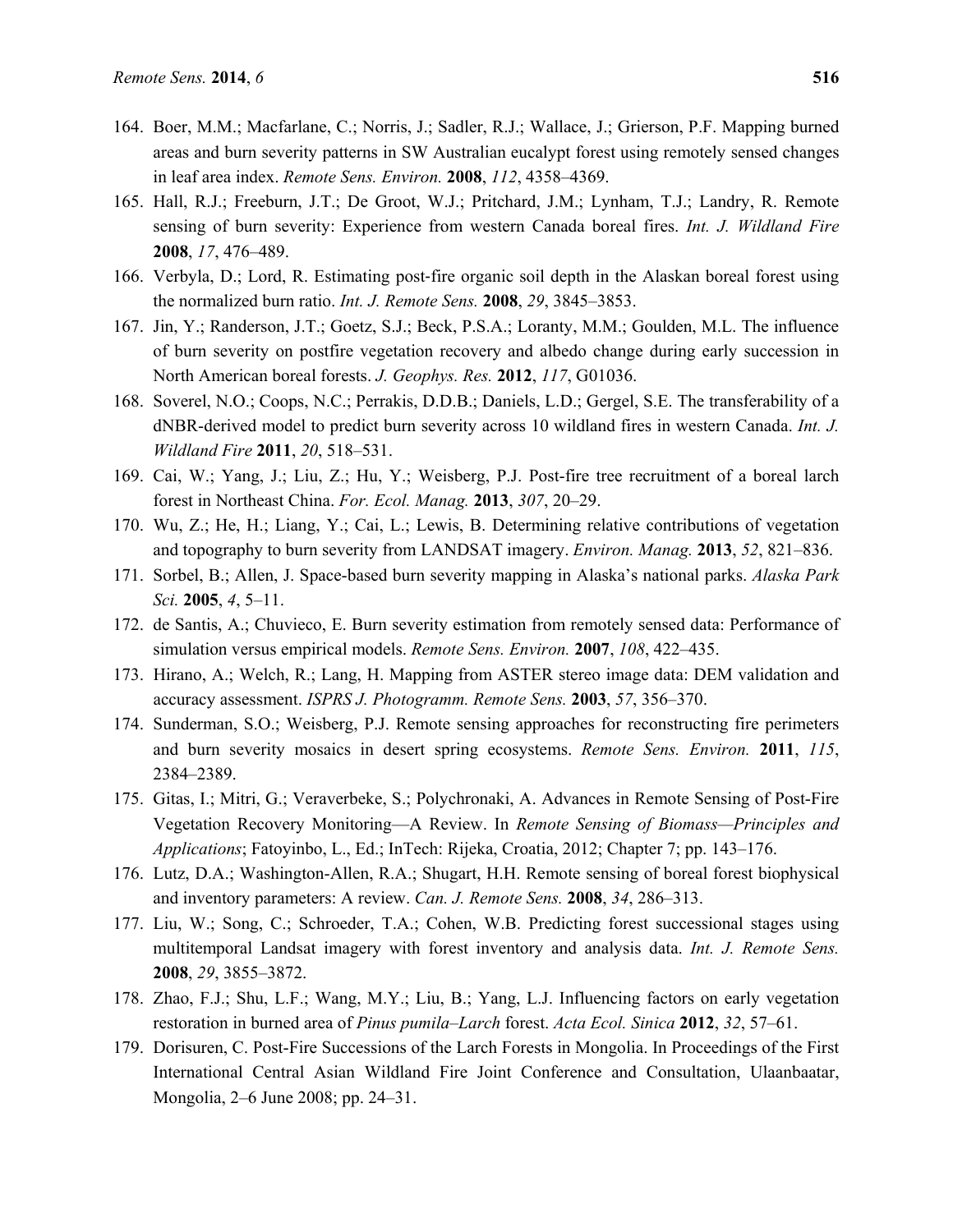- 180. Johnstone, J.F.; Chapin, F., III; Foote, J.; Kemmett, S.; Price, K.; Viereck, L. Decadal observations of tree regeneration following fire in boreal forests. *Can. J. For. Res.* **2004**, *34*, 267–273.
- 181. Song, C.; Schroeder, T.A.; Cohen, W.B. Predicting temperate conifer forest successional stage distributions with multitemporal Landsat Thematic Mapper imagery. *Remote Sens. Environ.*  **2007**, *106*, 228–237.
- 182. Bergen, K.M.; Dronova, I. Observing succession on aspen-dominated landscapes using a remote sensing-ecosystem approach. *Landsc. Ecol.* **2007**, *22*, 1395–1410.
- 183. Tanase, M.; de la Riva, J.; Santoro, M.; Pérez-Cabello, F.; Kasischke, E. Sensitivity of SAR data to post-fire forest regrowth in Mediterranean and boreal forests. *Remote Sens. Environ.* **2011**, *115*, 2075–2085.
- 184. Vehmas, M.; Eerikäinen, K.; Peuhkurinen, J.; Packalén, P.; Maltamo, M. Airborne laser scanning for the site type identification of mature boreal forest stands. *Remote Sens.* **2011**, *3*, 100–116.
- 185. Vehmas, M.; Eerikäinen, K.; Peuhkurinen, J.; Packalén, P.; Maltamo, M. Identification of boreal forest stands with high herbaceous plant diversity using airborne laser scanning. *For. Ecol. Manag.* **2009**, *257*, 46–53.
- 186. Falkowski, M.J.; Evans, J.S.; Martinuzzi, S.; Gessler, P.E.; Hudak, A.T. Characterizing forest succession with lidar data: An evaluation for the Inland Northwest, USA. *Remote Sens. Environ.*  **2009**, *113*, 946–956.
- 187. Zhang, Q.; Pavlic, G.; Chen, W.; Latifovic, R.; Fraser, R.; Cihlar, J. Deriving stand age distribution in boreal forests using SPOT VEGETATION and NOAA AVHRR imagery. *Remote Sens. Environ.* **2004**, *91*, 405–418.
- 188. Hall, F.G.; Botkin, D.B.; Strebel, D.E.; Woods, K.D.; Goetz, S.J. Large-scale patterns of forest succession as determined by remote sensing. *Ecology* **1991**, *72*, 628–640.
- 189. Steyaert, L.; Hall, F.; Loveland, T. Land cover mapping, fire regeneration, and scaling studies in the Canadian boreal forest with 1 km AVHRR and Landsat TM data. *J. Geophys. Res.* **1997**, *102*, 29581–29529.
- 190. Fiorella, M.; Ripple, W.J. Determining successional stage of temperate coniferous forests with Landsat satellite data. *Photogramm. Eng. Remote Sens.* **1993**, *59*, 239–246.
- 191. Foody, G.M.; Palubinskas, G.; Lucas, R.M.; Curran, P.J.; Honzak, M. Identifying terrestrial carbon sinks: Classification of successional stages in regenerating tropical forest from Landsat TM data. *Remote Sens. Environ.* **1996**, *55*, 205–216.
- 192. Jakubauskas, M.E. Thematic Mapper characterization of lodgepole pine seral stages in Yellowstone National Park, USA. *Remote Sens. Environ.* **1996**, *56*, 118–132.
- 193. Vicente-Serrano, S.M.; Perez-Cabello, F.; Lasanta, T. *Pinus halepensis* regeneration after a wildfire in a semiarid environment: Assessment using multitemporal Landsat images. *Int. J. Wildland Fire* **2010**, *20*, 195–208.
- 194. Rocchini, D.; Foody, G.M.; Nagendra, H.; Ricotta, C.; Anand, M.; He, K.S.; Amici, V.; Kleinschmit, B.; Förster, M.; Schmidtlein, S. Uncertainty in ecosystem mapping by remote sensing. *Comput. Geosci.* **2013**, *50*, 128–135.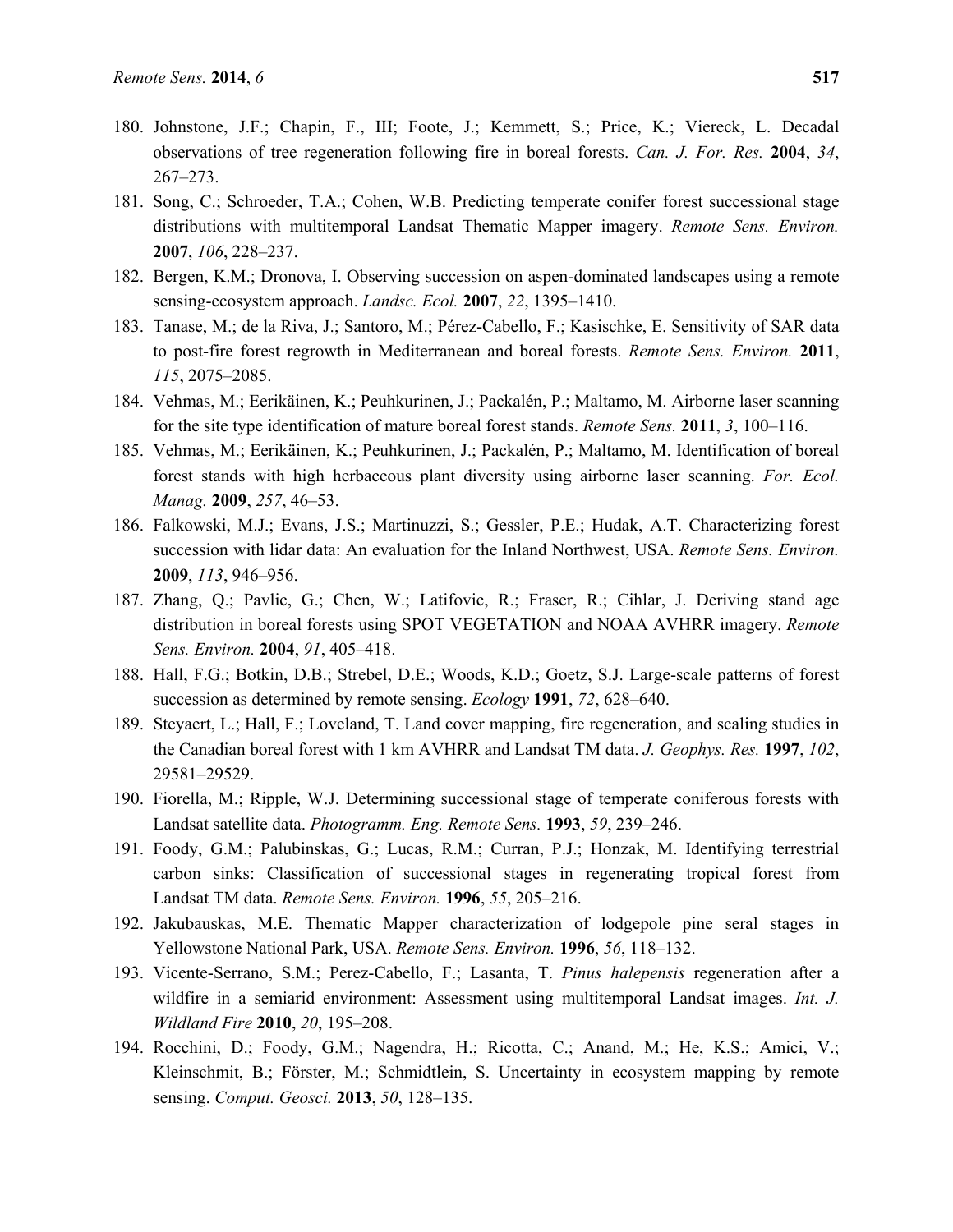- 195. Lucas, R.; Clewley, D.; Rosenqvist, A.; Kellndorfer, J.; Walker, W.; Hoekman, D.; Shimada, M.; de Mesquita, H.N., Jr. Global Forest Monitoring with Synthetic Aperture Radar (SAR) Data. In *Global Forest Monitoring from Earth Observation*; Achard, F., Hansen, M.C., Eds.; CRC Press: Boca Raton, FL, USA, 2012; pp. 287–312.
- 196. Kasischke, E.S.; Tanase, M.A.; Bourgeau-Chavez, L.L.; Borr, M. Soil moisture limitations on monitoring boreal forest regrowth using spaceborne L-band SAR data. *Remote Sens. Environ.*  **2011**, *115*, 227–232.
- 197. Franklin, S.E. Using Forest Successional Classes. In *Remote Sensing for Sustainable Forest Management*; CRC Press: Boca Raton, FL, USA, 2001; pp. 232–233.
- 198. Ustin, S.L.; Gamon, J.A. Remote sensing of plant functional types. *New Phytol.* **2010**, *186*, 795–816.
- 199. Li, H.; Gartner, D.I.; Mou, P.; Trettin, C.C. A landscape model (LEEMATH) to evaluate effects of management impacts on timber and wildlife habitat. *Comput. Electron. Agric.* **2000**,*27*, 263–292.
- 200. O'Hara, K.L.L., Penelope A.; Hessburg, P.; Smith, B.G. A structural classification for inland northwest forest vegetation. *Western J. Appl. For.* **1996**, *11*, 97–102.
- 201. Wunderle, A.; Franklin, S.; Guo, X. Age class estimation of western red cedar using SPOT-5 pan-sharpened imagery in British Columbia, Canada. *Geocarto Int.* **2009**, *24*, 47–63.
- 202. Chen, X.; Vierling, L.; Deering, D.; Conley, A. Monitoring boreal forest leaf area index across a Siberian burn chronosequence: A MODIS validation study. *Int. J. Remote Sens.* **2005**, *26*, 5433–5451.
- 203. Veraverbeke, S.; Gitas, I.; Katagis, T.; Polychronaki, A.; Somers, B.; Goossens, R. Assessing post-fire vegetation recovery using red-near infrared vegetation indices: Accounting for background and vegetation variability. *ISPRS J. Photogramm. Remote Sens.* **2011**, *68*, 28–39.
- 204. Berner, L.T.; Beck, P.S.A.; Bunn, A.G.; Lloyd, A.H.; Goetz, S.J. High-latitude tree growth and satellite vegetation indices: Correlations and trends in Russia and Canada (1982–2008). *J. Geophys. Res.* **2010**, *116*, G01015.
- 205. Kobayashi, H.; Delbart, N.; Suzuki, R.; Kushida, K. A satellite-based method for monitoring seasonality in the overstory leaf area index of Siberian larch forest. *J. Geophys. Res.* **2010**, *115*, G01002.
- 206. Pflugmacher, D.; Cohen, W.B.; E. Kennedy, R. Using Landsat-derived disturbance history (1972–2010) to predict current forest structure. *Remote Sens. Environ.* **2012**, *122*, 146–165.
- 207. Selkowitz, D.J.; Green, G.; Peterson, B.; Wylie, B. A multi-sensor lidar, multi-spectral and multi-angular approach for mapping canopy height in boreal forest regions. *Remote Sens. Environ.* **2012**, *121*, 458–471.
- 208. Magnussen, S.; Wulder, M.A. Post-fire canopy height recovery in Canada's boreal forests using Airborne Laser Scanner (ALS). *Remote Sens.* **2012**, *4*, 1600–1616.
- 209. Andersen, H.E.; Strunk, J.; Temesgen, H.; Atwood, D.; Winterberger, K. Using multilevel remote sensing and ground data to estimate forest biomass resources in remote regions: A case study in the boreal forests of interior Alaska. *Can. J. Remote Sens.* **2011**, *37*, 596–611.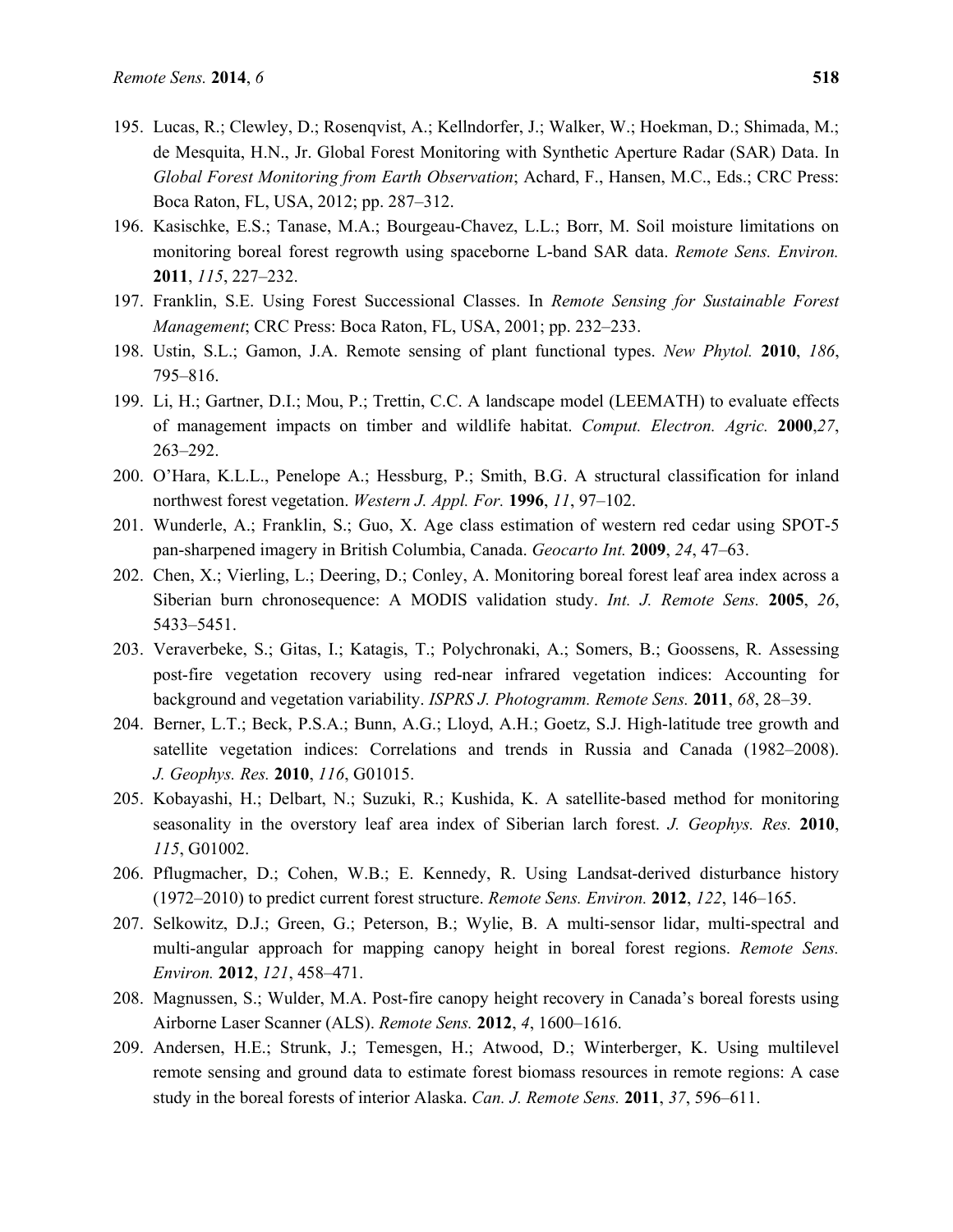- 210. Wulder, M.A.; Han, T.; White, J.C.; Sweda, T.; Tsuzuki, H. Integrating profiling LIDAR with Landsat data for regional boreal forest canopy attribute estimation and change characterization. *Remote Sens. Environ.* **2007**, *110*, 123–137.
- 211. Wulder, M.; White, J.; Alvarez, F.; Han, T.; Rogan, J.; Hawkes, B. Characterizing boreal forest wildfire with multi-temporal Landsat and LIDAR data. *Remote Sens. Environ.* **2009**, *113*, 1540–1555.
- 212. Goetz, S.; Sun, M.; Baccini, A.; Beck, P. Synergistic use of spaceborne lidar and optical imagery for assessing forest disturbance: An Alaska case study. *J. Geophys. Res.: Biogeosci.* **2010**, *115*, G00E07.
- 213. Bourgeau‐Chavez, L.; Kasischke, E.; Riordan, K.; Brunzell, S.; Nolan, M.; Hyer, E.; Slawski, J.; Medvecz, M.; Walters, T.; Ames, S. Remote monitoring of spatial and temporal surface soil moisture in fire disturbed boreal forest ecosystems with ERS SAR imagery. *Int. J. Remote Sens.*  **2007**, *28*, 2133–2162.
- 214. Heiskanen, J. Estimating aboveground tree biomass and leaf area index in a mountain birch forest using ASTER satellite data. *Int. J. Remote Sens.* **2006**, *27*, 1135–1158.
- 215. Heiskanen, J.; Kivinen, S. Assessment of multispectral, -temporal and -angular MODIS data for tree cover mapping in the tundra–taiga transition zone. *Remote Sens. Environ.* **2008**, *112*, 2367–2380.
- 216. Wolter, P.T.; Townsend, P.A.; Sturtevant, B.R. Estimation of forest structural parameters using 5 and 10 meter SPOT-5 satellite data. *Remote Sens. Environ.* **2009**, *113*, 2019–2036.
- 217. Li, A.; Huang, C.; Sun, G.; Shi, H.; Toney, C.; Zhu, Z.; Rollins, M.G.; Goward, S.N.; Masek, J.G. Modeling the height of young forests regenerating from recent disturbances in Mississippi using Landsat and ICESat data. *Remote Sens. Environ.* **2011**, *115*, 1837–1849.
- 218. Young, B.; Liang, J.; Stuart Chapin Iii, F. Effects of species and tree size diversity on recruitment in the Alaskan boreal forest: A geospatial approach. *For. Ecol. Manag.* **2011**, *262*, 1608–1617.
- 219. Cuevas-González, M.; Gerard, F.; Balzter, H.; Riaño, D. Studying the change in fAPAR after forest fires in Siberia using MODIS. *Int. J. Remote Sens.* **2008**, *29*, 6873–6892.
- 220. Benson, M.; Pierce, L.; Bergen, K.; Sarabandi, K.; Zhang, K.; Ryan, C. Forest Structure Estimation using SAR, Lidar, and Optical Data in the Canadian Boreal Forest. In Proceedings of IEEE 2011 International Geoscience and Remote Sensing Symposium (IGARSS'01), Vancouver, BC, USA, 24–29 July 2011; pp. 2609–2612.
- 221. Cuevas Gonzalez, M.; Gerard, F.; Balzter, H.; Riaño, D. Analysing forest recovery after wildfire disturbance in boreal Siberia using remotely sensed vegetation indices. *Glob. Chang. Biol.* **2009**, *15*, 561–577.
- 222. Kasischke, E.; French, N. Constraints on using AVHRR composite index imagery to study patterns of vegetation cover in boreal forests. *Int. J. Remote Sens.* **1997**, *18*, 2403–2426.
- 223. Beck, P.S.; Goetz, S.J.; Mack, M.C.; Alexander, H.D.; Jin, Y.; Randerson, J.T.; Loranty, M. The impacts and implications of an intensifying fire regime on Alaskan boreal forest composition and albedo. *Glob. Chang. Biol.* **2011**, *17*, 2853–2866.
- 224. Lyons, E.A.; Jin, Y.; Randerson, J.T. Changes in surface albedo after fire in boreal forest ecosystems of interior Alaska assessed using MODIS satellite observations. *J. Geophys. Res.*  **2008**, *113*, G02012.